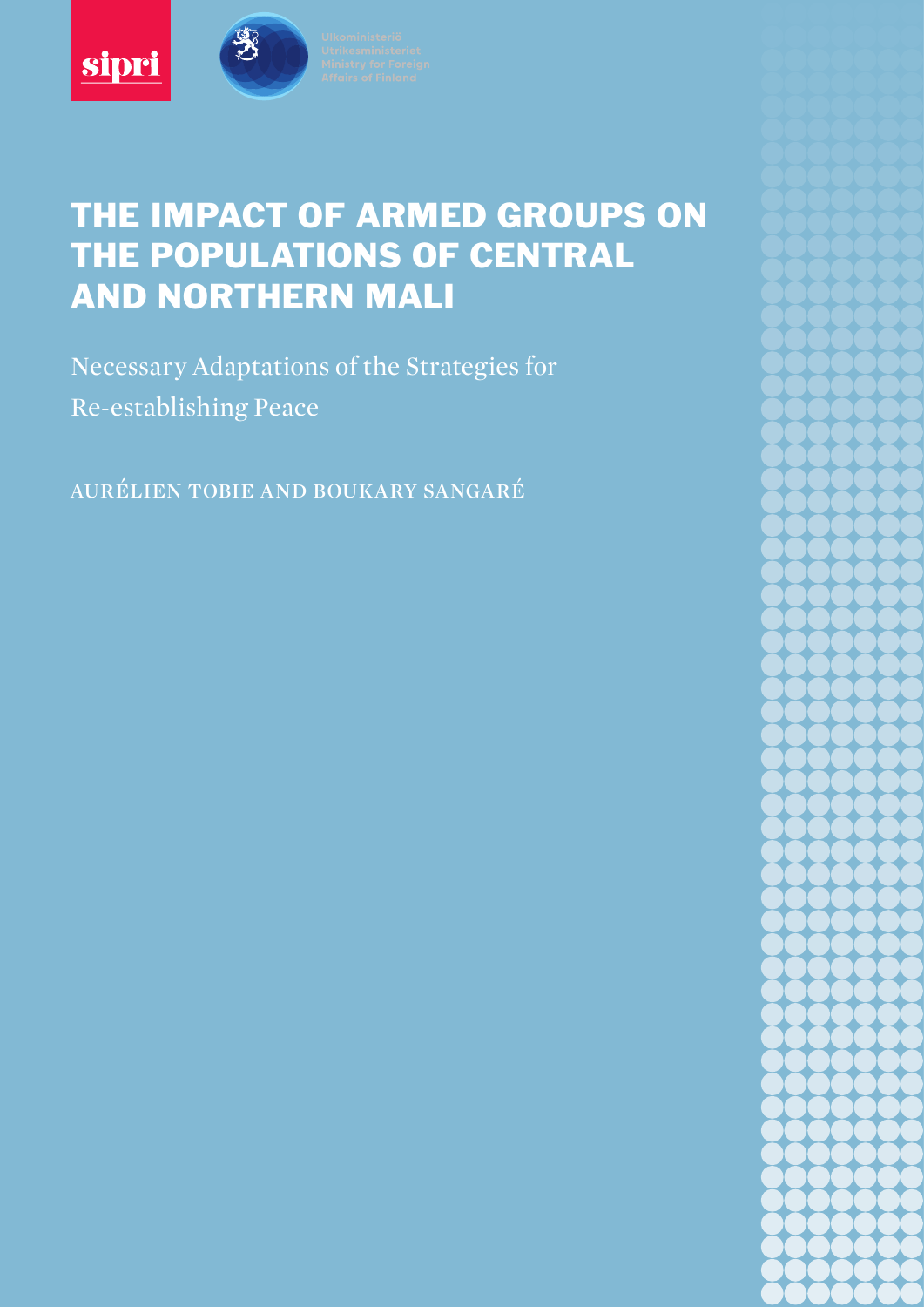#### STOCKHOLM INTERNATIONAL PEACE RESEARCH INSTITUTE

SIPRI is an independent international institute dedicated to research into conflict, armaments, arms control and disarmament. Established in 1966, SIPRI provides data, analysis and recommendations, based on open sources, to policymakers, researchers, media and the interested public.

The Governing Board is not responsible for the views expressed in the publications of the Institute.

#### GOVERNING BOARD

Ambassador Jan Eliasson, Chair (Sweden) Dr Dewi Fortuna Anwar (Indonesia) Dr Vladimir Baranovsky (Russia) Espen Barth Eide (Norway) Jean-Marie Guéhenno (France) Dr Radha Kumar (India) Dr Patricia Lewis (Ireland/United Kingdom) Dr Jessica Tuchman Mathews (United States)

#### DIRECTOR

Dan Smith (United Kingdom)



#### **STOCKHOLM INTERNATIONAL PEACE RESEARCH INSTITUTE**

Signalistgatan 9 SE-169 70 Solna, Sweden Telephone: +46 8 655 97 00 Email: sipri@sipri.org Internet: www.sipri.org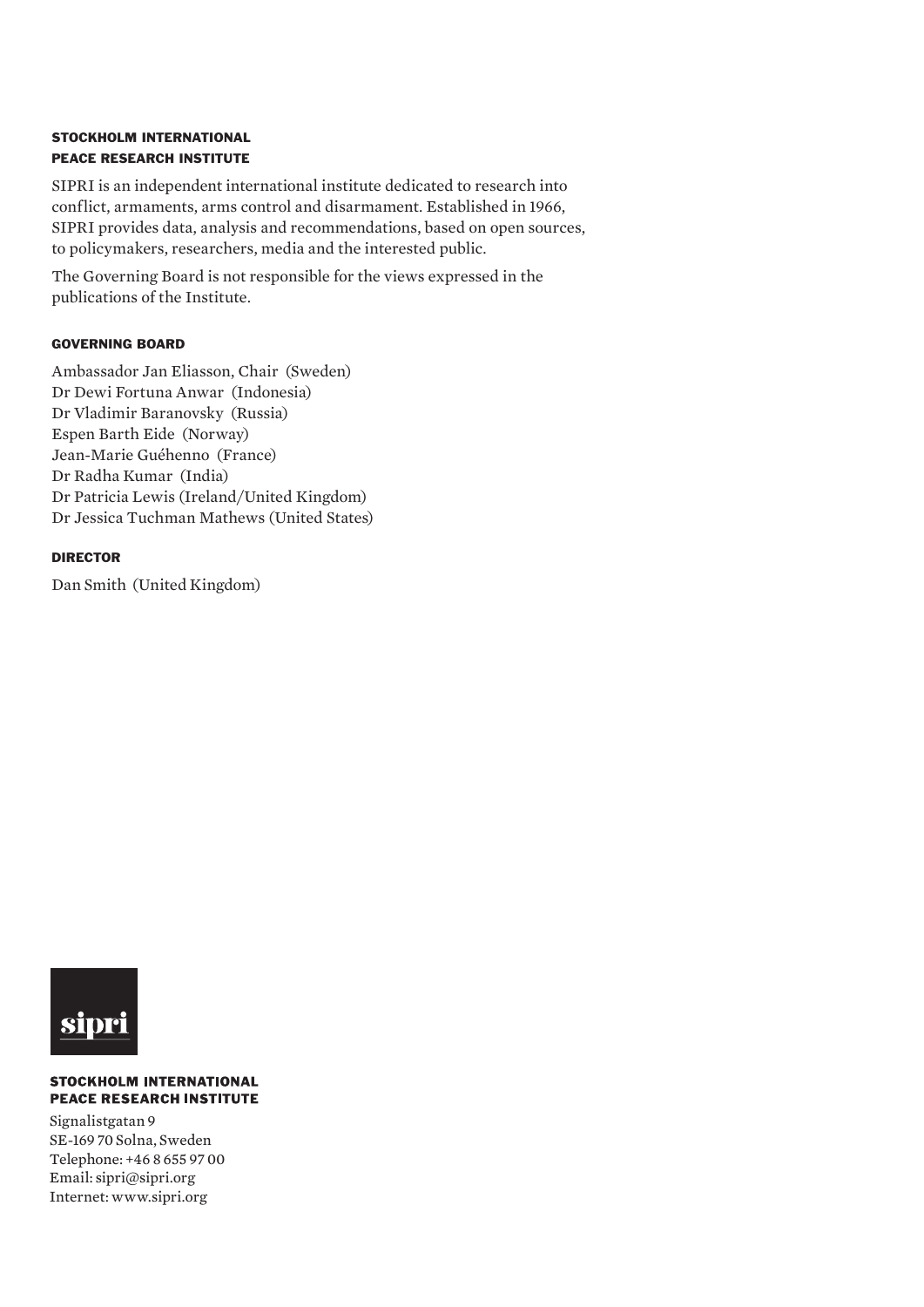# THE IMPACT OF ARMED GROUPS ON THE POPULATIONS OF CENTRAL AND NORTHERN MALI

Necessary Adaptations of the Strategies for Re-establishing Peace

aurélien tobie and boukary sangaré

October 2019



**STOCKHOLM INTERNATIONAL PEACE RESEARCH INSTITUTE** 



Ulkoministeriö Utrikesministeriet Ministry for Foreign **Affairs of Finland**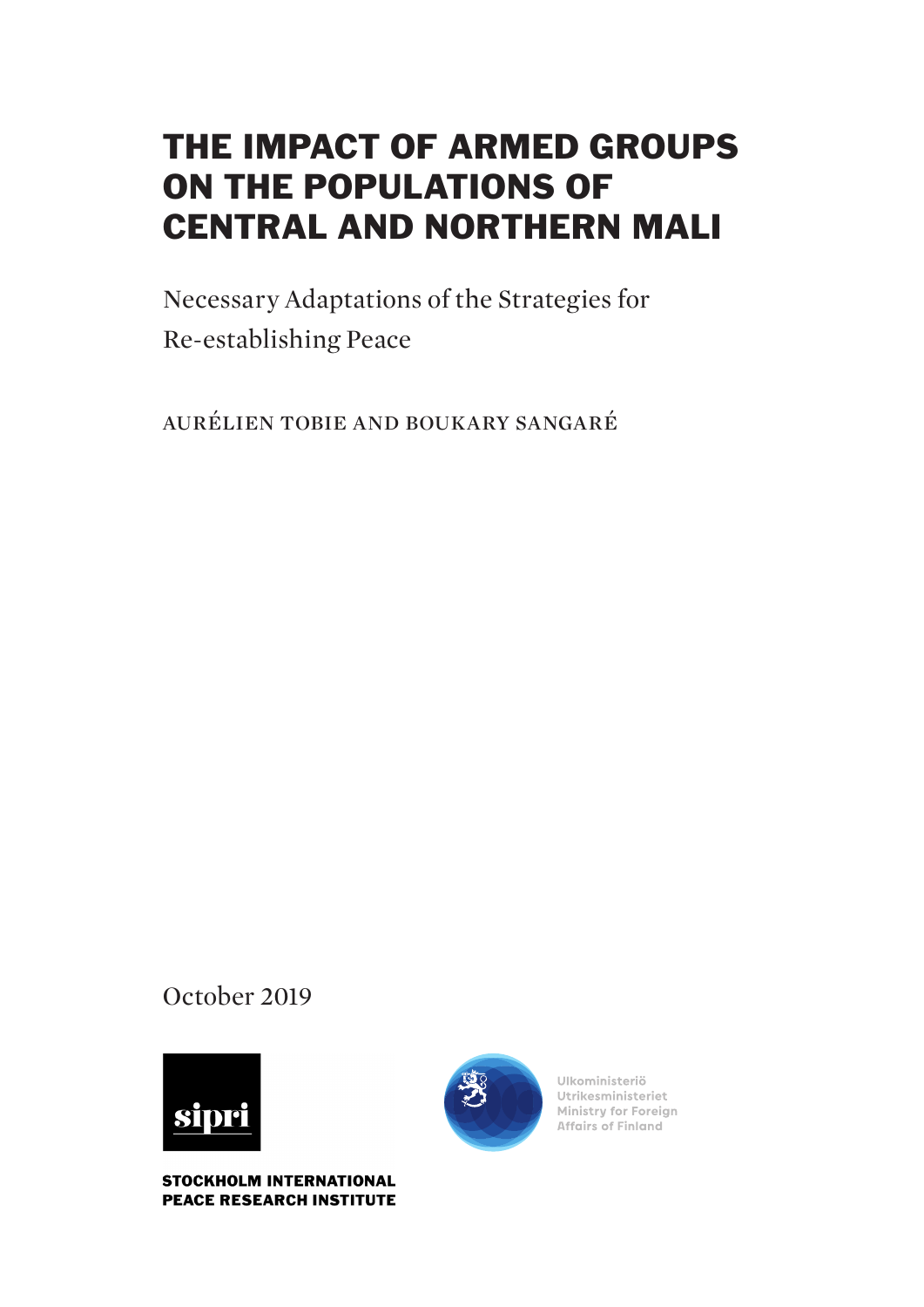© SIPRI 2019

All rights reserved. No part of this publication may be reproduced, stored in a retrieval system or transmitted, in any form or by any means, without the prior permission in writing of SIPRI or as expressly permitted by law.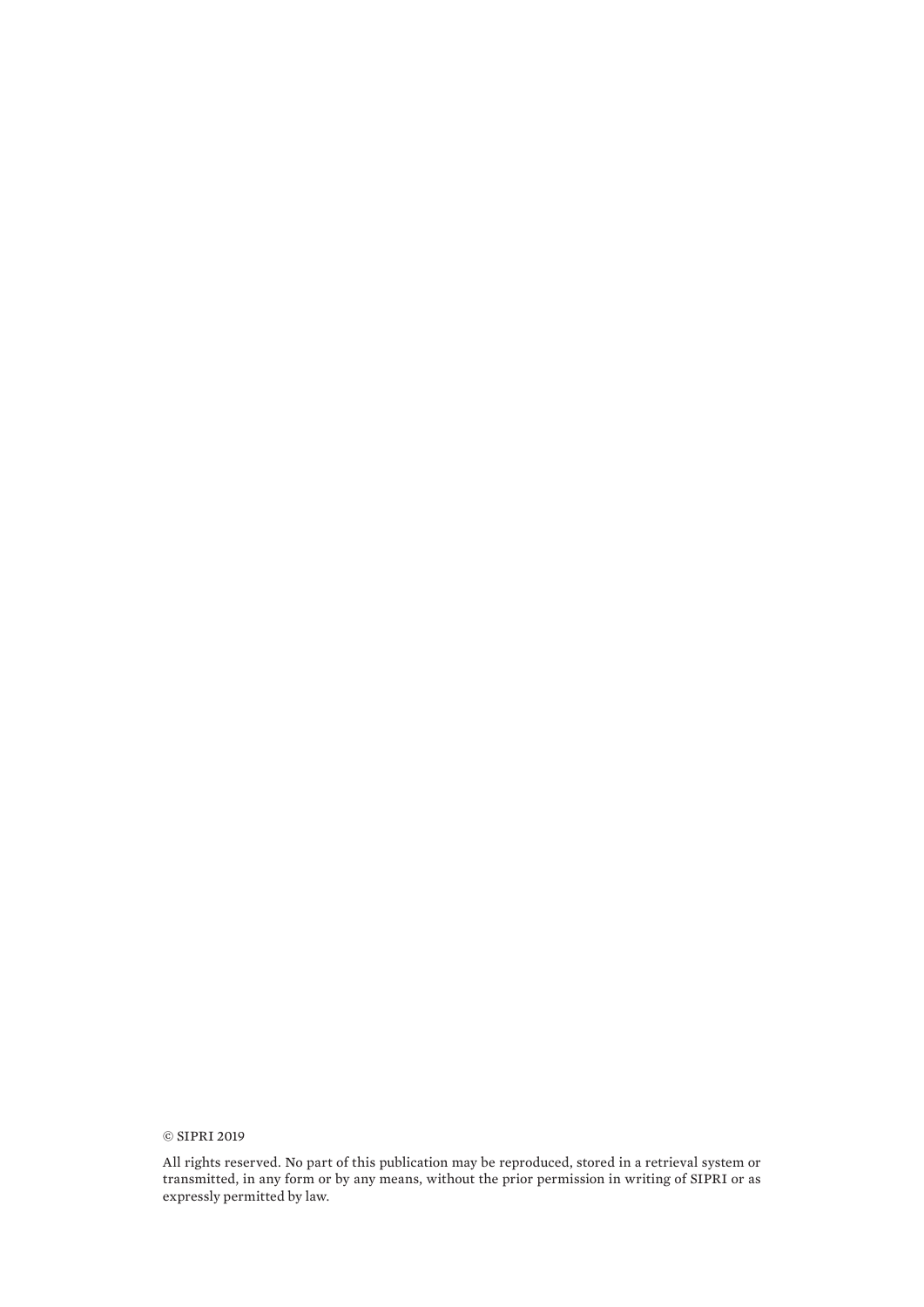# **Contents**

| Acknowledgements |                                                                                                  | $\mathbf{V}$   |
|------------------|--------------------------------------------------------------------------------------------------|----------------|
| Abbreviations    |                                                                                                  | vi             |
| 1.               | <b>Introduction</b>                                                                              | 1              |
|                  | The weakness of the Malian state and the embedding of parastate actors                           | 2              |
|                  | The role and influence of Jama'a Nusrat ul-Islam wa al-Muslimin in Mali                          | $\mathfrak{Z}$ |
|                  | The response-beyond security operations                                                          | $\mathfrak{Z}$ |
|                  | Methods and targets of the research                                                              | $\overline{4}$ |
|                  | Figure 1.1. Map of Mali and its main regions                                                     | $\overline{4}$ |
| 2.               | The governance of armed groups in central and northern Mali                                      | $\overline{7}$ |
|                  | The crisis of 2012 and the role of non-state armed groups                                        | $\overline{7}$ |
|                  | Categorization of the influential armed groups and their areas of intervention                   | 8              |
|                  | Central Mali: the appearance of 'new' groups involved in local conflict dynamics                 | 10             |
|                  | Legitimation strategies of the armed groups                                                      | 11             |
|                  | The need for self-defence and the militarization of community demands                            | 12             |
|                  | Perceptions of armed groups by the populations of the north and the centre                       | 13             |
| 3.               | Social change generated by armed groups                                                          | 15             |
|                  | Identity, power and resources in Mali                                                            | 15             |
|                  | State intervention: interference in local divisions by intermediary non-state<br>security actors | 16             |
|                  | The challenge to traditional legitimacies by the superimposition of a new<br>external order      | 17             |
|                  | The reinterpretation of local divisions and cross-manipulation                                   | 19             |
|                  | When populations turn to armed groups instead of the state                                       | 21             |
|                  | Socio-economic effects of the presence of armed groups                                           | 22             |
|                  | Security effects of the presence of armed groups                                                 | 23             |
|                  | Social effects of the presence of armed groups                                                   | 24             |
|                  | Figure 3.1. Authorities consulted by the populations in case of conflict                         | 20             |
|                  | Figure 3.2. Perceptions of the most impartial system of justice                                  | 21             |
| 4.               | <b>Conclusions and recommendations</b>                                                           | 26             |
|                  | Maladapted intervention: a 'top-down' approach                                                   | 26             |
|                  | A mixed approach: development, dialogue and security                                             | 27             |
|                  | About the authors                                                                                | 29             |
|                  |                                                                                                  |                |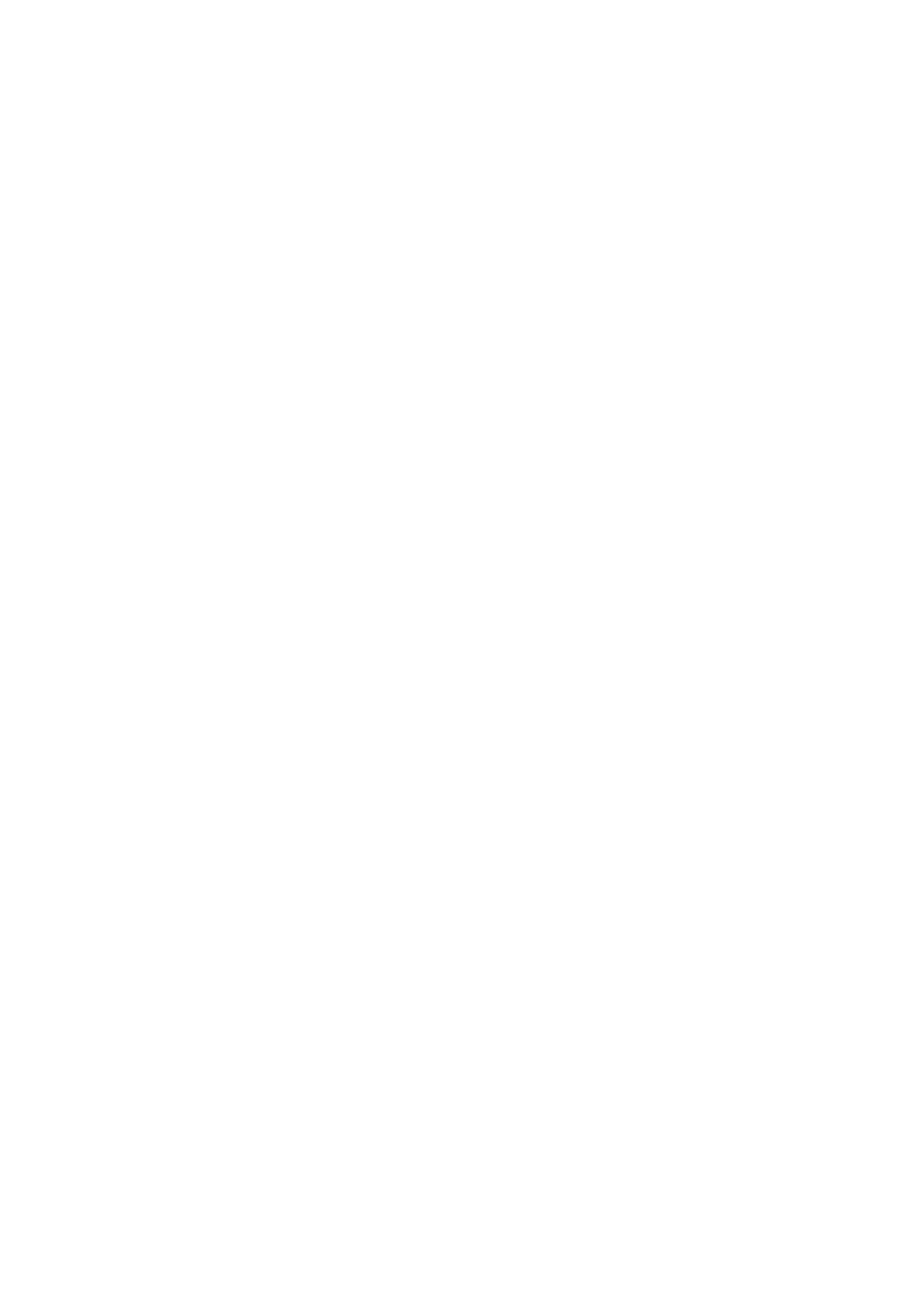# <span id="page-6-0"></span>**Acknowledgements**

SIPRI's Sahel and West Africa Programme is very grateful to the Finnish Ministry of Foreign Affairs for funding this research. The authors would also like to express their special thanks to the Department for Africa and the Middle East and the Unit for Policy Planning and Research for their constant support and valuable feedback during the writing of this report. The analyses and conclusions presented in this report are the responsibility of the authors. They do not necessarily reflect the position of SIPRI or its partner institutions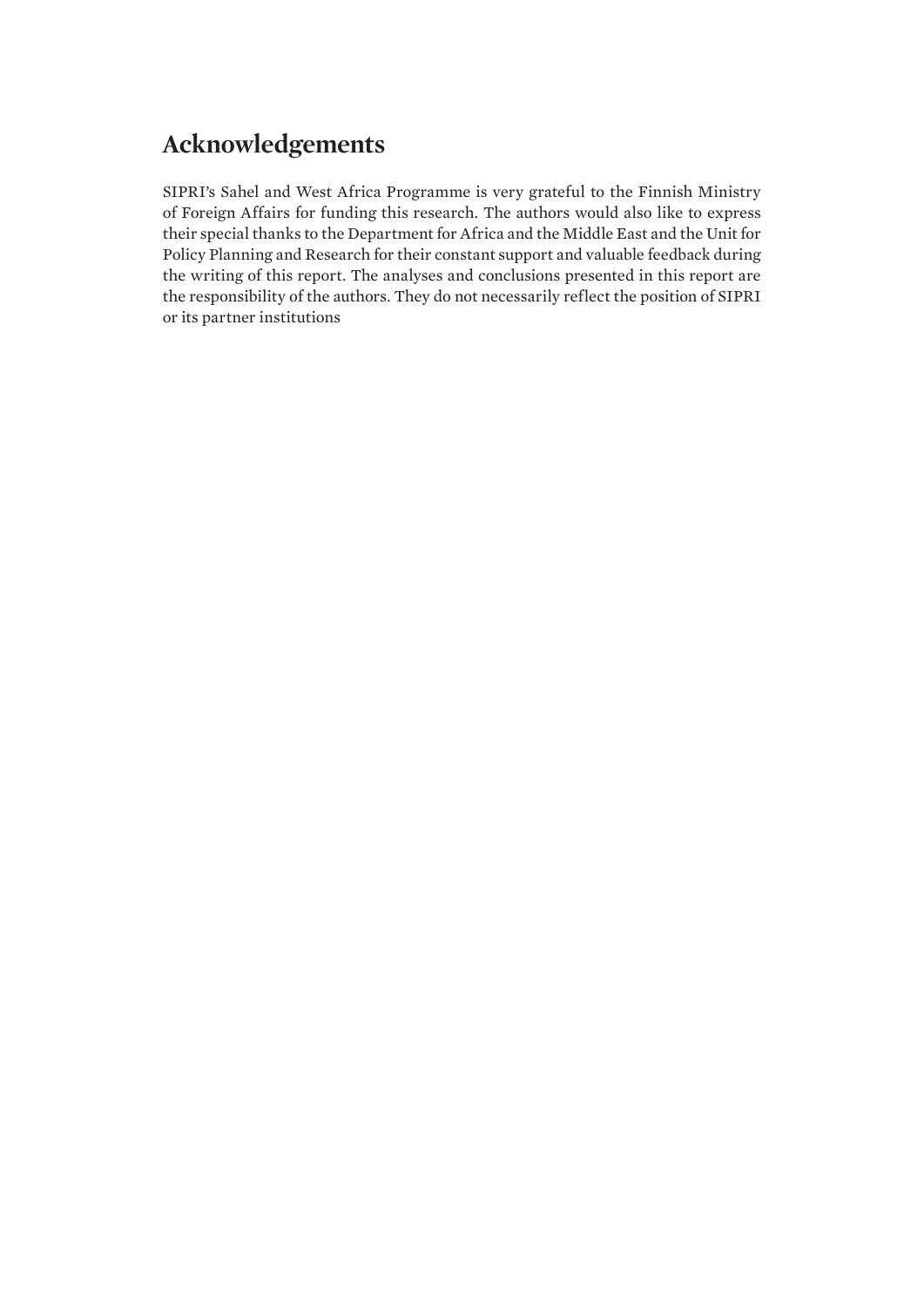# <span id="page-7-0"></span>**Abbreviations**

| <b>AQIM</b>    | al-Qaeda in the Islamic Maghreb                                                      |
|----------------|--------------------------------------------------------------------------------------|
| <b>CJA</b>     | Congress for Justice in Azawad (Congrès pour la justice dans                         |
|                | l'Azawad)                                                                            |
| <b>CMA</b>     | Coordination of Azawad Movements (Coordination des mouvements                        |
|                | de l'Azawad)                                                                         |
| <b>CME</b>     | Coordination of Entente Movements (Coordination des mouvements                       |
|                | de l'entente)                                                                        |
| <b>CMFPR</b>   | Coordination of Patriotic Resistance Movements and Fronts                            |
|                | (Coordination des mouvements et fronts patriotiques de résistance)                   |
| COFO           | Land Commissions (Commissions locales foncières)                                     |
| <b>CPA</b>     | Coalition of the Azawad People (Coalition du peuple de l'Azawad)                     |
| <b>DDR</b>     | Disarmament, demobilization and reintegration                                        |
| <b>EUCAP</b>   | European Union Capacity Building Mission in Mali                                     |
| <b>EUTM</b>    | <b>European Union Training Mission</b>                                               |
| FAMa           | Malian armed forces (Forces armées maliennes)                                        |
| <b>FDS</b>     | Defence and Security Forces (Forces de défense et de sécurité)                       |
| <b>GATIA</b>   | Imghad Self-Defence Group and Allies (Groupe d'autodéfense des                       |
|                | Touaregs Imghad et leurs alliés)                                                     |
| <b>HCIM</b>    | Islamic High Council of Mali (Haut Conseil islamique du Mali)                        |
| <b>HCUA</b>    | High Council for the Unity of Azawad (Haut Conseil pour l'unité de                   |
|                | l'Azawad)                                                                            |
| <b>JNIM</b>    | Group to Support Islam and Muslims (Jama'a Nusrat ul-Islam wa                        |
|                | al-Muslimin)                                                                         |
| <b>MAA</b>     | Arab Movement of Azawad (Mouvement arabe de l'Azawad)                                |
| <b>MDP</b>     | Movement for the Defence of the Homeland (Mouvement pour la<br>défense de la Patrie) |
| <b>MINUSMA</b> | United Nations Multidimensional Integrated Stabilization Mission in                  |
|                | Mali                                                                                 |
| <b>MNLA</b>    | National Movement for the Liberation of Azawad (Mouvement                            |
|                | national de libération de l'Azawad)                                                  |
| <b>MPSA</b>    | Popular Movement for the Salvation of Azawad (Mouvement populaire                    |
|                | pour le salut de l'Azawad)                                                           |
| <b>MSA</b>     | Movement for the Salvation of Azawad (Mouvement pour le salut de                     |
|                | l'Azawad)                                                                            |
| <b>MUJAO</b>   | Movement for Unity and Jihad in Western Africa (Mouvement pour                       |
|                | l'unicité et le jihad en Afrique de l'ouest)                                         |
| Platform       | Platform of Movements of 14 June 2014 of Algiers (Plateforme des                     |
|                | mouvements du 14 juin 2014 d'Alger)                                                  |
| PSIRC          | Integrated Security Plan for the Centre (Plan de sécurisation intégré                |
|                | des régions du centre)                                                               |
| <b>PSPSDN</b>  | Special Programme for Peace, Security and Development in the North                   |
|                | (Programme Spécial Pour la Paix, la Sécurité et le Développement du                  |
|                | Nord)                                                                                |
| <b>TSCTP</b>   | Trans-Saharan Counterterrorism Partnership                                           |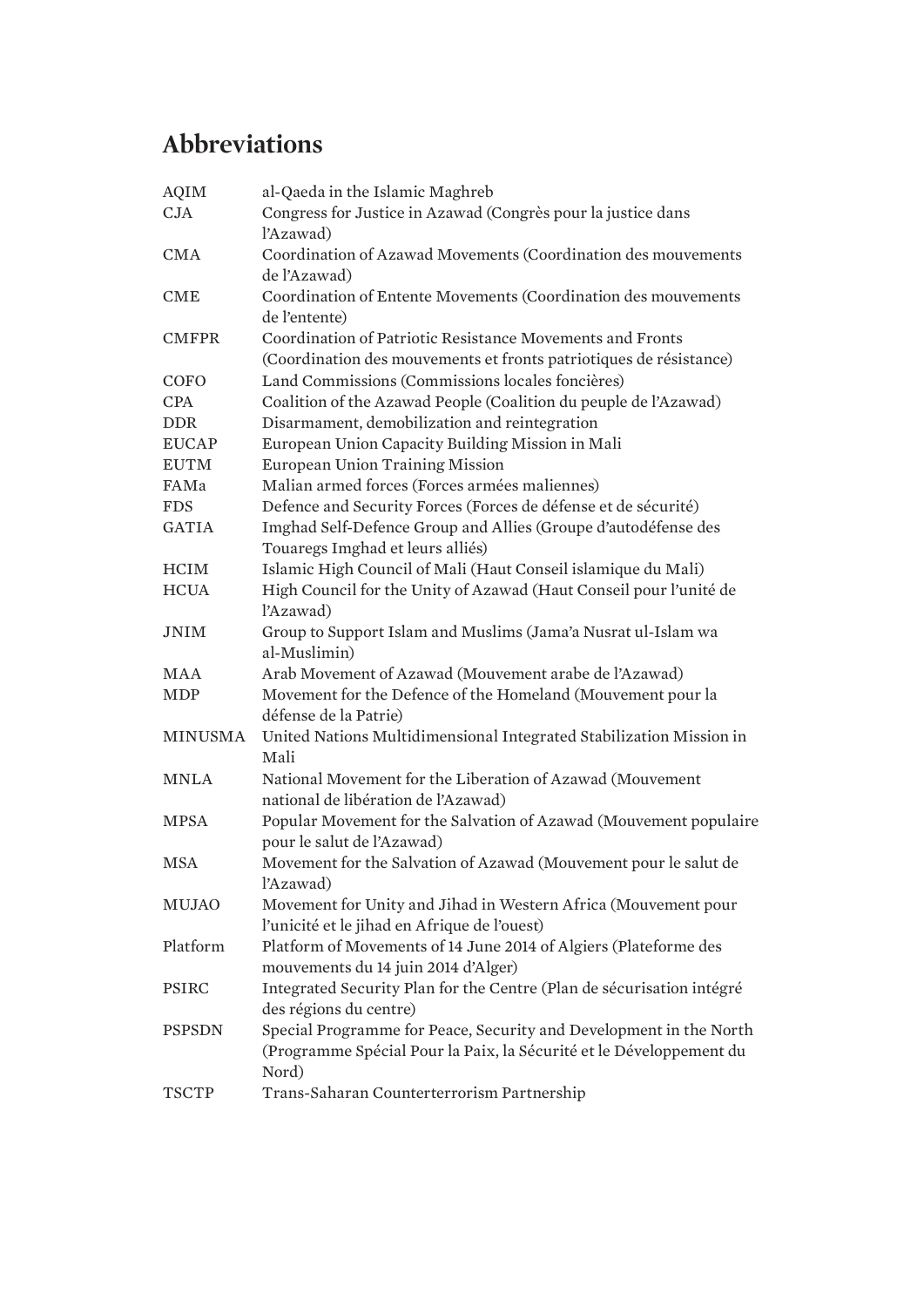# <span id="page-8-0"></span>**1. Introduction**

In 2012 an insurrection by Salafist groups and groups campaigning for the independence of northern Mali (Azawad) triggered a crisis in Mali. Seven years later, the security situation in the country has not improved and is far from doing so. Many armed groups still operate in Mali, with agendas that are sometimes vague and with ambitions that are unclear. The Algiers Peace Accord signed in June 2015 permitted the establishment of two major coalitions of armed groups: the Coordination of Azawad Movements (Coordination des mouvements de l'Azawad, CMA), consisting of pro-independence groups, and the Platform of Movements of 14 June 2014 of Algiers (Plateforme des mouvements du 14 juin 2014 d'Alger, known as the Platform), incorporating the pro-government armed groups. In 2017 these were joined by the Coordination of Entente Movements (Coordination des mouvements de l'entente, CME), consisting of dissident armed groups from the CMA and the Platform. In addition, jihadist armed groups have also been involved from the start of the crisis, with some controlling large swathes of Malian territory. Finally, in a context marked by the persistent weakness of the authority of the state—which is seen by many as illegitimate—other groups that are less structured or less involved in the Peace Accord continue to mobilize combatants around community interests, politico–military goals or the need for self-defence.<sup>1</sup> The changing alliances between the various actors in this armed mobilization and the confused nature of their claims make it extremely difficult to read the situation and to trace the conflict's different dividing lines across the regions of central and northern Mali.<sup>2</sup>

Before security operations by the Malian Government or by international forces could begin, there had to be a formal identification of these groups. Attempts at mediation and military operations were contingent on a mapping of the forces present, even if this categorization was merely artificial in nature. However, this attempt at classification, while essential for the deployment of security operations, meant that not all the armed movements were included in the implementation of the Peace Accord. A direct effect of this is that security is still not guaranteed, seven years after the onset of the crisis. Excessively rigid classifications of the armed groups as either 'pro-government'/'loyalist' or 'pro-independence'/'separatist', or even as 'communitybased armed groups' or 'jihadist groups', cannot reflect the changing reality and dynamics associated with their positioning—above all, these classifications cannot reflect the way in which the groups are perceived by the populations living in contact with them at the local or community level. These categorizations are also unable to take into account the many social, economic, security and ideological dimensions of the groups' interactions with the populations. These definitions, which may be useful from the viewpoint of security on the larger scale (in relation to the Peace Accord, for example) largely disregard the ways in which these armed groups integrate with local populations and the ways in which they penetrate the local political economy. Yet these various aspects of the identity of the armed groups must guide the design and implementation of security policies: indeed, all the political actors concerned agree that security strategies must be integrated into broader responses relating to local governance and development policies, and that it is only in this way that the challenge of the long-term stabilization of Mali can be met.

<sup>1</sup> Charbonneau, B., *[The Dilemmas of International Intervention in Mali](https://www.academia.edu/35777988/The_Dilemmas_of_international_intervention_in_Mali)*, Centre Francopaix en résolution des conflits et missions de paix (Université du Québec à Montréal: Montreal, Oct. 2017).

<sup>2</sup> Tobie, A., ['Central Mali: violence, local perspectives and diverging narratives](https://www.sipri.org/sites/default/files/2018-02/sipriinsight_1713_mali_3_eng.pdf)', SIPRI Insights on Peace and Security no. 2017/5, Dec. 2017.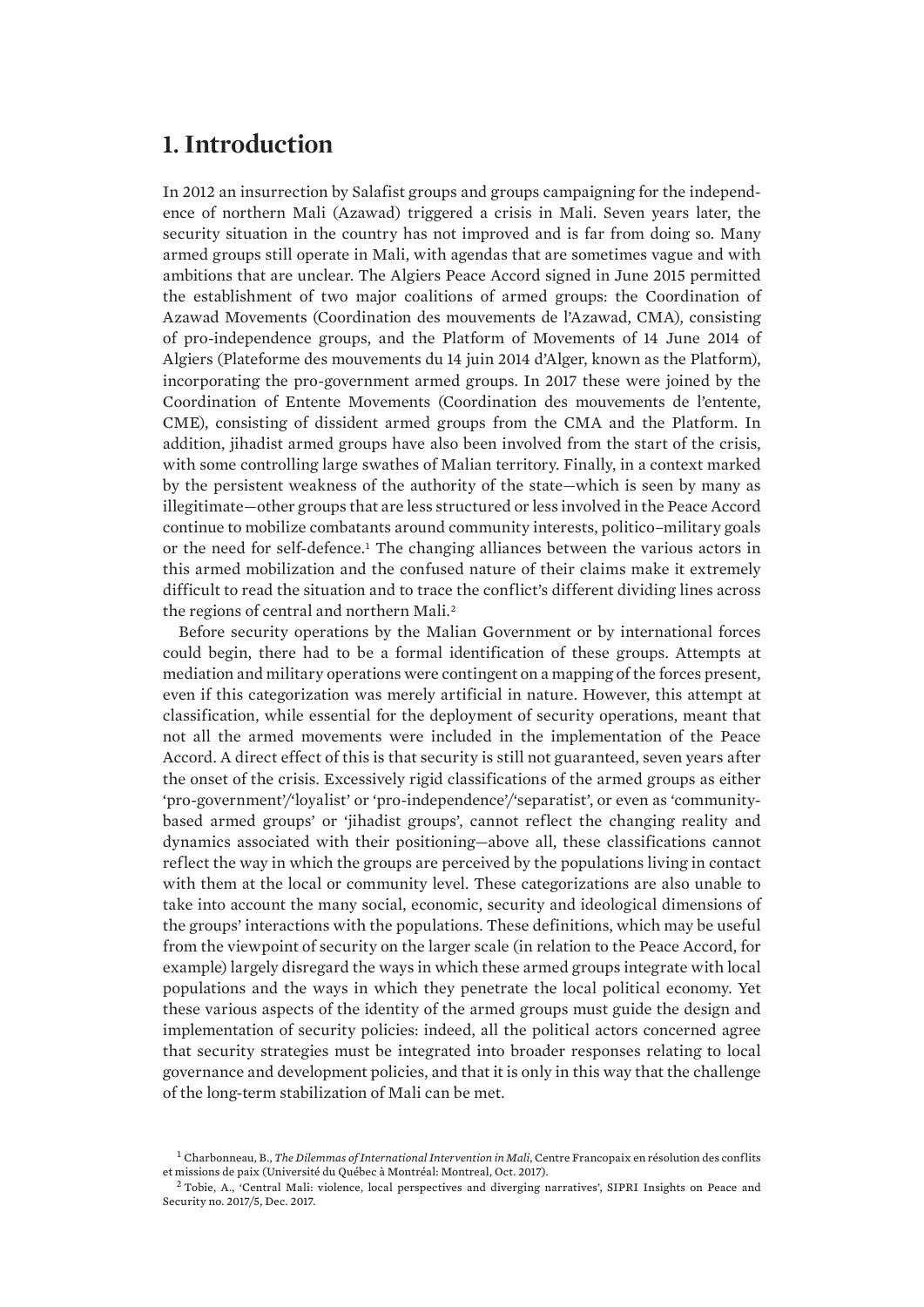<span id="page-9-0"></span>It is therefore a matter of urgency to identify the way in which these many armed groups are perceived at the local level, separate from the focus of global security. A detailed understanding of the political and social dimensions of the presence of these groups among populations will help to explain their ability to create links with the populations and establish their presence among them. Responses must be carefully adapted to be acceptable to the population, with the aim of reducing the impact of the presence of non-state armed groups on the overall security situation in Mali.

#### The weakness of the Malian state and the embedding of parastate actors

The Malian state was severely destabilized in 2012 by the insurrection led jointly by the National Movement for the Liberation of Azawad (Mouvement national de libération de l'Azawad, MNLA) and the Salafist Ansar Dine group, and then by a military coup d'état. Since then the goverment has been unable to fully restore public administration over large parts of Malian territory. This has led some analysts to describe some parts of the country as 'ungoverned spaces'.3 This expression is subject to qualification, as it is now accepted that, in the absence of the state administration, the populations have turned to other 'authorities' in order to access basic services, and thus to a new offer of governance.4 The radical challenge posed by these actors to central governance by the Malian state has also enabled the populations of these territories to express their discontent with a state that is seen as predatory, with its imposition of taxes and duties in what is commonly viewed as an arbitrary or unjustified manner.

Although the crisis has obviously had a destabilizing effect on the public administration, it should be remembered that this administration has always coexisted with an alternative system of governance. For the communities of central and northern Mali (the regions of Timbuktu, Kidal, Gao and Mopti), the customary law administered by traditional chiefs and the religious norms governed by imams, Koranic scholars and *qadis* play key roles in the administration of justice and the maintenance of social cohesion.5 These different norms—official, religious and traditional—may be complementary or conflicting, and in some cases are formally expressed in national law.

In this context, some armed groups, after establishing their security role among the population, have also attempted to present themselves as social and political actors by developing normative discourses and practices. This is particularly true for jihadist groups with an explicit social and political programme—their interactions with the communities of central and northern Mali have contributed to a change in the perception of the role of the state and the customary authorities.<sup>6</sup> This process is not one-way: in return, the communities in some areas have negotiated modes of interaction with these jihadist groups, leading to mutual agreement on the modalities of these groups' presence in the territory that they occupy.

<sup>3</sup> Lloyd, R. B., '[Ungoverned spaces and regional insecurity: the case of Mali'](https://muse.jhu.edu/article/625118), *SAIS Review of International Affairs*, vol. 36 no. 1 (2016), pp. 133–41.

<sup>4</sup> SIPRI et al., *[Livre Blanc de la société civile pour la paix et la sécurité au Mali](https://www.sipri.org/publications/2019/other-publications/white-book-civil-society-peace-and-security-mali)* [White Book of the Civil Society for Peace and Security in Mali] (SIPRI: Stockholm, Jan. 2019); and Tobie A. and Chauzal, G., ['State services in an insecure](https://www.sipri.org/sites/default/files/2018-12/sipriinsight1807.pdf) [environment, perceptions among civil society in Mali'](https://www.sipri.org/sites/default/files/2018-12/sipriinsight1807.pdf), SIPRI Insights on Peace and Security no. 2018/7, Dec. 2018.

<sup>5</sup> The *qadis* are Muslim judges who perform civil, judicial and religious duties. They are present in northern Mali and are greatly in demand among the population, in addition to or in place of modern state justice, which is considered corrupt and sometimes illegitimate for reasons related to the memory of colonialism.

<sup>6</sup> Guichaoua, Y., '[Comment le djihad armé se diffuse au Sahel?'](https://theconversation.com/comment-le-djihad-arme-se-diffuse-au-sahel-112244) [How armed jihad is spreading in the Sahel], The Conversation, 24 Feb. 2019.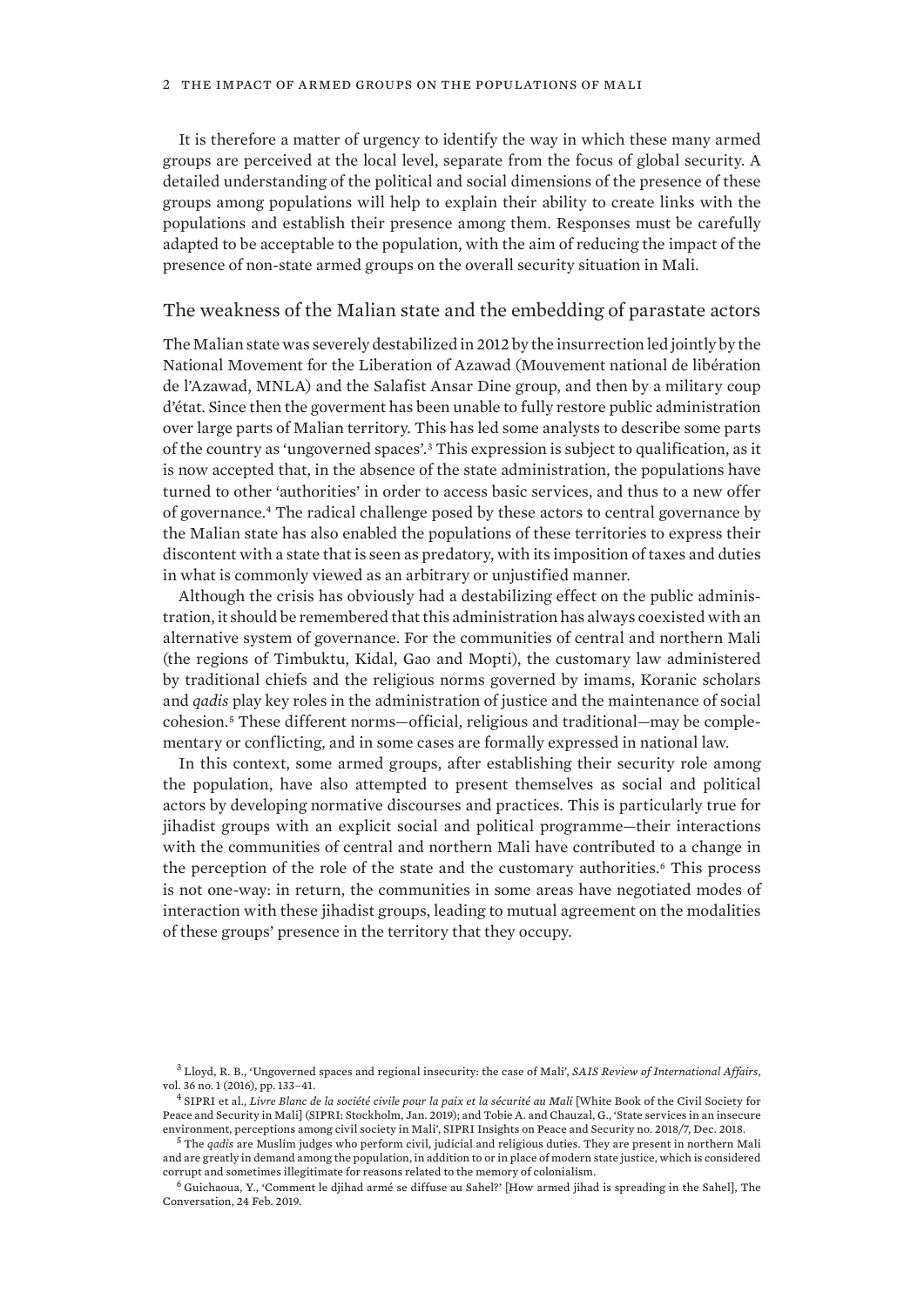### <span id="page-10-0"></span>The role and influence of Jama'a Nusrat ul-Islam wa al-Muslimin in Mali

One of these armed jihadist groups, Jama'a Nusrat ul-Islam wa al-Muslimin (JNIM, Group to Support Islam and Muslims), has drawn particular attention. Since it was created in March 2017 as a coalition of groups affiliated to al-Qaeda (Ansar Dine, al-Qaeda in the Islamic Maghreb, AQIM, Katiba Macina and al-Mourabitoun), it has led spectacular and devastating attacks on the international and national security forces. National and international actors mobilized in an attempt to weaken or eradicate this terrorist group, which was considered a threat to the peace process in Mali and to regional—and even global—stability.

However, the JNIM soon became established as a major actor. Its creation marked a radical change in the nature of the jihadist presence in Mali. Whereas its predecessors, such as AQIM, were mainly considered to have originated outside the country, the JNIM appeared to be firmly rooted in a specifically Malian narrative, making it much more difficult to eradicate using security measures alone. The ability of the JNIM to establish a support network among the local population is essential to its enduring presence despite its targeting by national, regional and international forces.7 The very definition of the JNIM—as a terrorist group, as a political and security actor, as drug traffickers, or as a group of bandits, according to the context or the people spoken to—indicates its multiple roles in both society and the local economy, and also in the balance of power between security actors.

#### The response—beyond security operations

Since 2012 the international community, regional actors and the Malian state have mobilized considerable resources to counteract the jihadist threat in Mali. Over several decades before 2012, France and the United States mobilized considerable military resources to reinforce the security system of the countries of the Sahel, particularly Mali (through e.g. the Sahel Plan and the Trans-Saharan Counterterrorism Partnership, TSCTP).<sup>8</sup> Since January 2013 the French forces of Operation Serval and then Operation Barkhane have led counterterrorism operations in Mali and beyond. The United Nations Multidimensional Integrated Stabilization Mission in Mali (MINUSMA) has reinforced its ability to obtain intelligence and confront the terrorist groups. More recently, since 2014 the G5 Sahel Joint Force has been tasked with leading operations in the areas bordering Niger, Mauritania and Burkina Faso to prevent the jihadist groups from exploiting the border areas for their own benefit.<sup>9</sup>

However, the security responses have not yet succeeded in preventing the embedding of the jihadist groups. Even worse, these military operations have not been supported by the population as a whole, and some of the security forces have also committed abuses. Re-establishment of the legitimacy of security interventions must be based on an accurate and frank analysis of the current perceptions of the role of the state among the population and the way in which this role can respond to local needs. Indeed, this phenomenon of long-term embedding of armed groups in the population is not accidental: structural, cultural and ideological factors explain how these actors

<sup>7</sup> Thiam, A., *[Centre du Mali: enjeux et dangers d'une crise négligée négligée](https://www.hdcentre.org/wp-content/uploads/2017/03/Centre-du-Mali-Enjeux-et-dangers-dune-crise-n%C3%A9glig%C3%A9e.pdf)* [Central Mali: issues and dangers of a neglected crisis] (Centre pour le dialogue humanitaire: Geneva, Mar. 2017).

<sup>8</sup> The TSCTP and the Sahel Plan are examples of policies for securing the Sahel that are financed and initiated by international partners but that have had little effect locally, despite the finance provided.

<sup>9</sup> In 2014, 5 Sahel states (Burkina Faso, Chad, Mali, Mauritania and Niger) founded the G5 Sahel, an institution with the aim of strengthening cooperation of the Sahel countries in security and development, particularly around the border regions. The G5 Joint Force was set up to lead operations on both sides of common borders.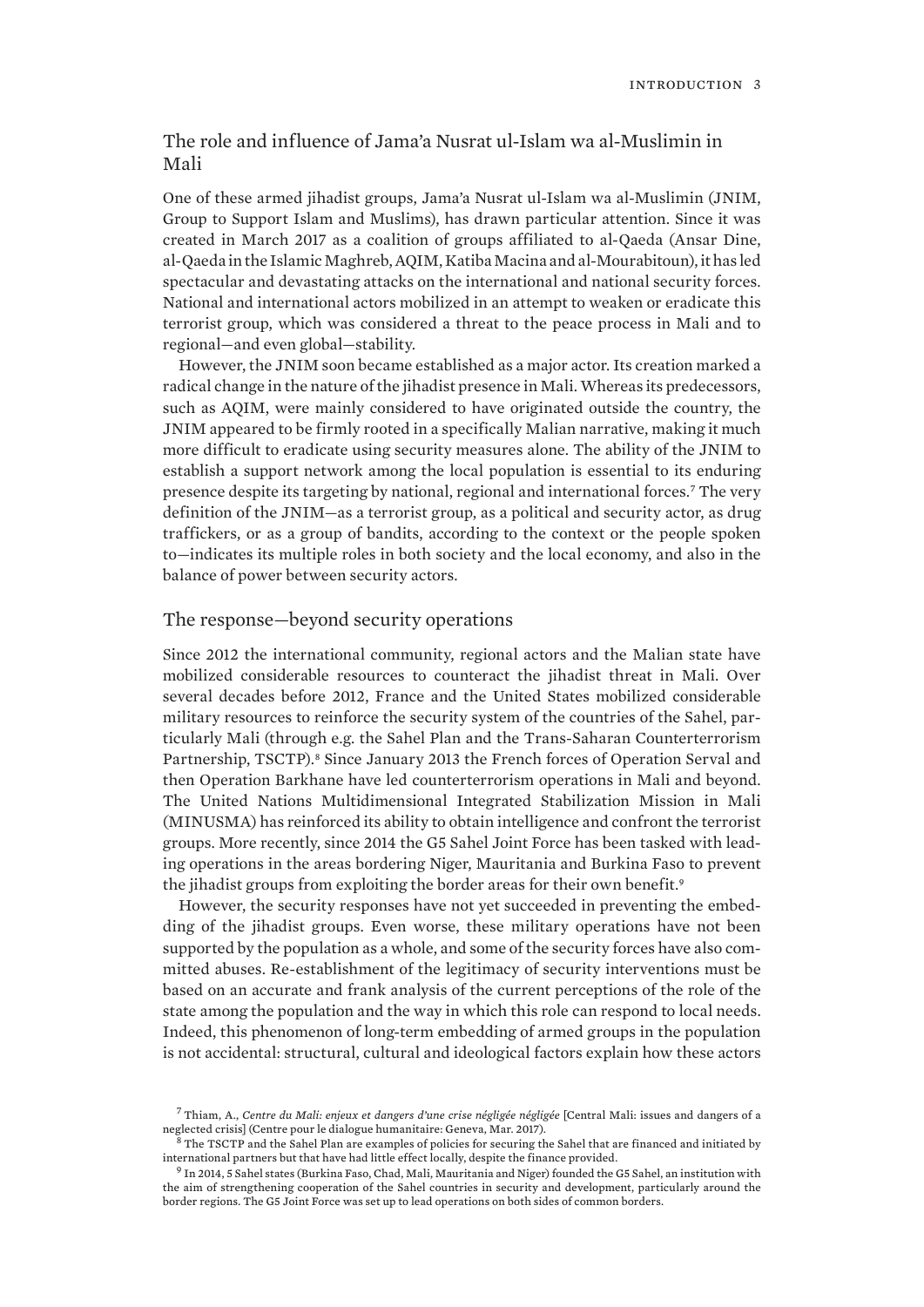<span id="page-11-0"></span>

**Figure 1.1.** Map of Mali and its main regions

*Credit*: Ahlenius, H., Nordpil, 2019.

have succeeded in claiming political or social legitimacy to win the support of the population.

### Methods and targets of the research

This report aims to improve knowledge of the local effect of the presence of the armed groups on the population of central and northern Mali. To do so, it analyses the interactions as a reciprocal dynamic. On the one hand, it aims to understand the strategies of these groups to obtain local support and thus establish a logistical base for their operations. On the other hand, it considers the ways in which certain segments of the population adapt to this presence in order to promote their own security, social, community or economic interests.

The framework of the analysis is therefore wide. Not only does it include the security consequences of the presence of the armed groups in a context marked by everyday instability, it also considers the economic, social and political links formed between the population and these widely varying actors, who, in the eyes of the population, cannot be reduced to the simple identity of 'armed actors'. This report also aims to take into account a historical perspective: the armed groups have changed in the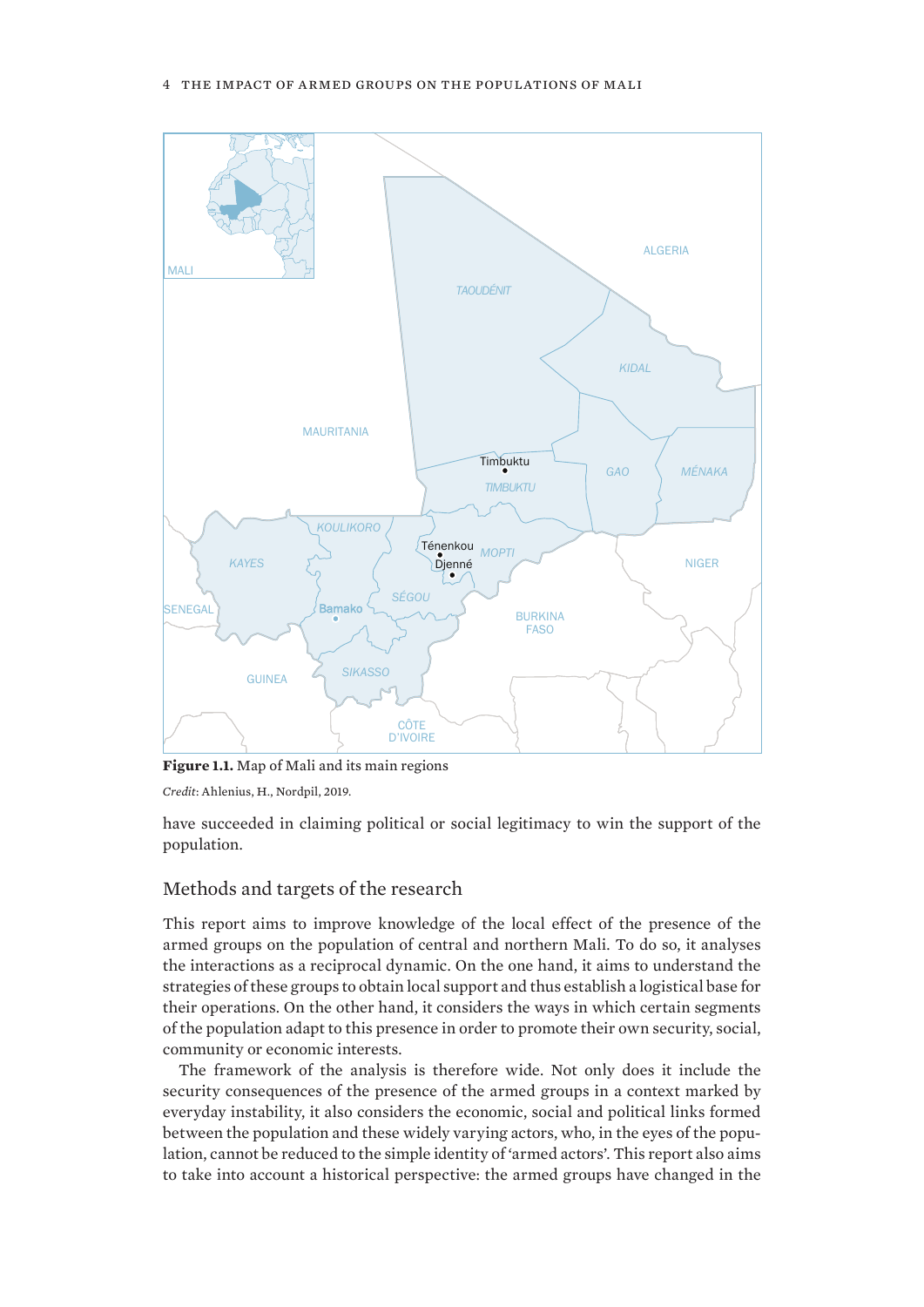course of their existence and may, in turn, develop political, economic, security or social rationales that evolve over time, without being confined to a stable identity.

This report is based both on a literature review of the main publications on security in Mali and in the subregion and on research in the field to collect perceptions of the various segments of the population in three areas: the towns of Djenné and Ténenkou (in Mopti region) and in Timbuktu and the surrounding areas.10 These areas were selected at a methodological framing workshop organized on 28 January 2019 to provide a comparative approach. They were analysed using tools for data collection and identification of target populations, based on precisely formulated research questions. These tools were then translated into the main local languages of Fulfulde, Bambara, and Tieyaxo or Bozo.

Over three weeks between 28 February and 26 March 2019, 39 semi-structured interviews were conducted: 10 in Djenné, 10 in Ténenkou and 19 in Timbuktu (see figure 1.1).

To create a representative sample, different social and occupational categories (agriculturalists, stock farmers, political leaders, religious leaders, notables, state agents, agents of non-governmental organizations, women, young people, etc.) were interviewed. However, one limitation of this study should be highlighted: the gender factor is under-represented. The research guidelines stated that it was desirable for one-third of the interviewees to be women. However, it was only possible to interview six women, that is, 15% of all interviewees (39). This was mainly due to the sociocultural realities of the area, which only rarely allowed an interview between a man (the delegated researcher in this case) and a woman. The average age of the interviewees was 51 years. In a context of suspicion and mistrust between communities, the field researcher also made informal observations, particularly at *grins* (places where people of the same generation gather together around tea or card tables).

This report attempts to describe and analyse the population's perceptions of the dynamics that allow the armed groups to compete with the state in various parts of Mali. It is intended to derive operational conclusions that can compensate for the deficiencies of a purely security-focused approach. It is structured as follows.

Chapter 2 first describes the presence of the armed groups and their role. The engagement of numerous security actors in Mali, and the negotiation of the 2015 peace agreement, made it necessary to identify specific, structured groups despite the fluidity of alliances dictated by community or interpersonal interests. This chapter compares these categorizations of the armed groups with the way they are actually perceived by the populations. It also highlights the strategies developed by armed groups of each category (i.e. signatories of the Peace Accord, jihadist groups and self-defence groups) to legitimize themselves among local communities. Although particular attention is paid to the jihadist groups, the artificial nature of the categorizations of the armed groups has compelled a widening of the range of the research to compare the discourses and strategies of the various actors in the armed conflict in the three areas studied.

Chapter 3 examines the social changes brought about by these groups in the localities where they operate. In addition to the various security implications, the presence of these groups and their strategies of alliance with certain groups or individuals—and their opposition to others—have a significant effect on power balances at the local level. In other words, the presence of the armed groups reinforces or weakens, depending on circumstances, the predominance of custom, religious law or other local modes of governance. The violent nature of the armed groups also changes the economic and

 $10$  This field research was conducted by Galy Cissé, a social anthropologist and doctoral student at the University of Leiden, the Netherlands.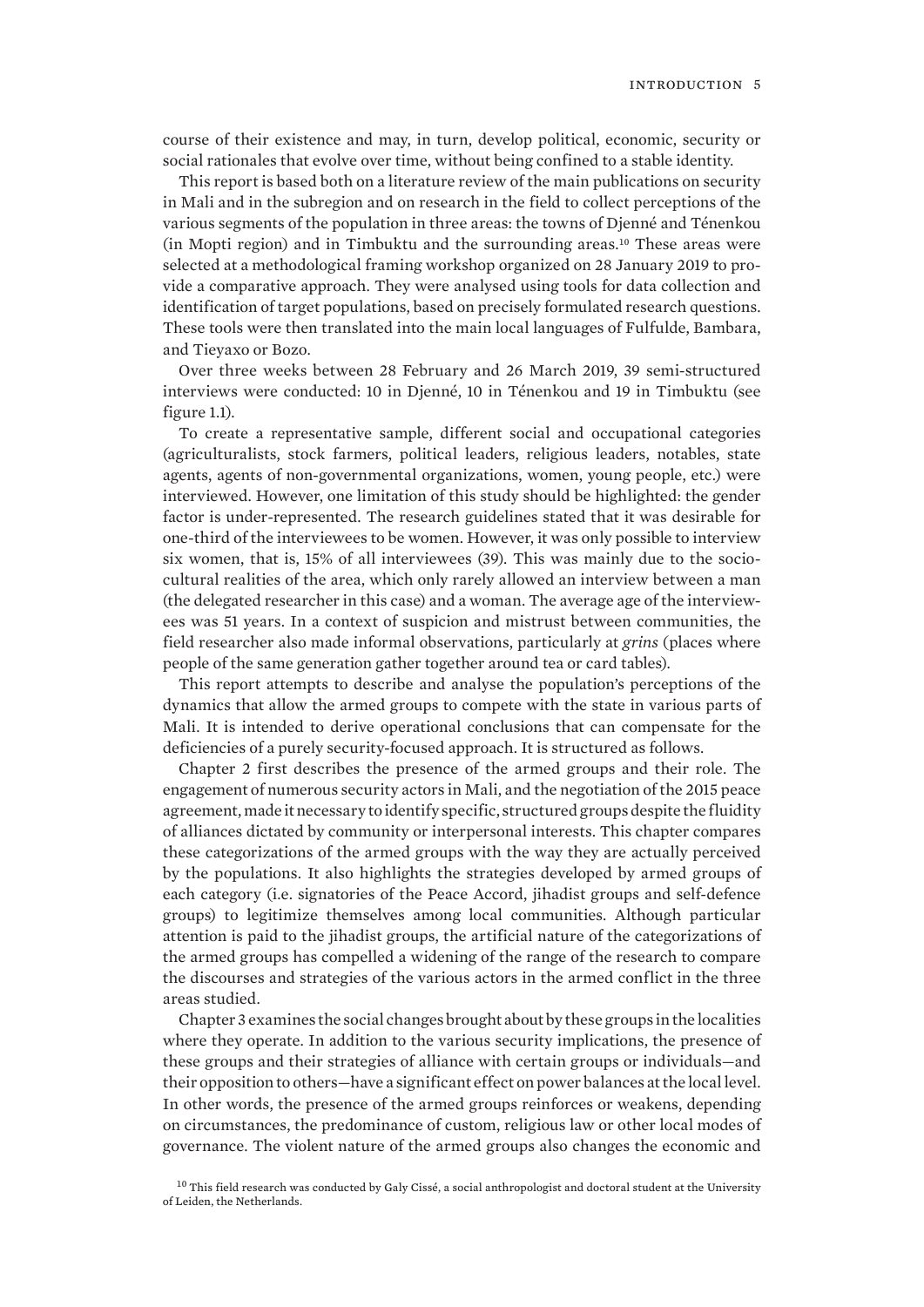#### 6 the impact of armed groups on the populations of mali

political relations between generations and socio-economic groups, resulting in new security, economic and social configurations in the areas studied.

Finally, the concluding chapter (chapter 4) identifies the responses made by the state and the actors intervening in Mali and highlights their shortcomings or how they fail to adapt to local contexts and realities. It ends with a number of recommendations that may make it possible to confront the security challenges facing the country in a more sustainable way.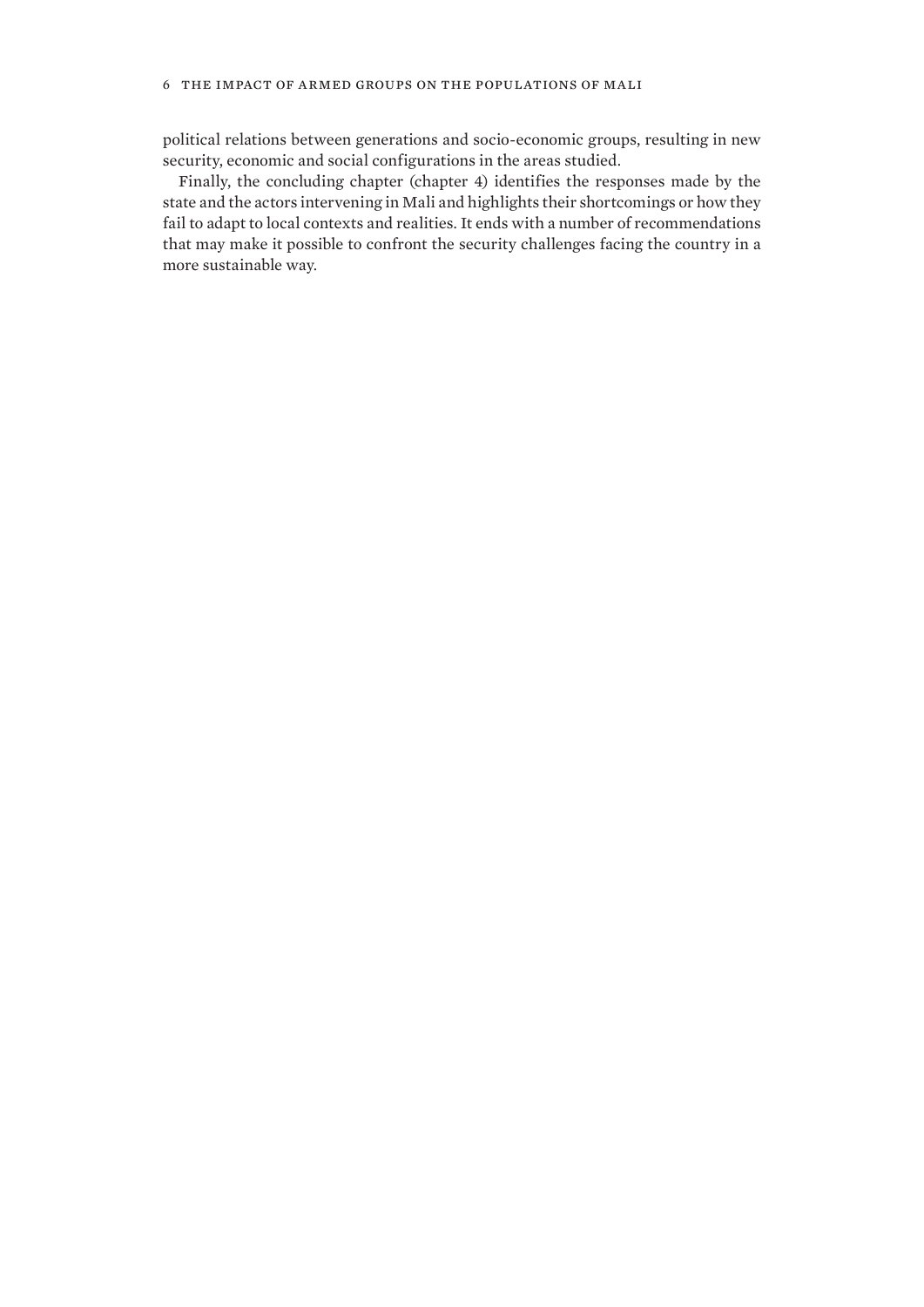# <span id="page-14-0"></span>**2. The governance of armed groups in central and northern Mali**

### The crisis of 2012 and the role of non-state armed groups

The post-colonial Malian state was the setting for the establishment of non-state armed groups, starting with the first rebellion, called the Tuareg rebellion, in 1963. Since then, Mali has undergone four major rebellions.11 These were all originally initiated by the Tuaregs in the north but progressively involved other neighbouring communities: Arab, Songhai or Fulani.12 The most significant of these rebellions started in 2012. It is the most serious because of the unprecedented extent of the acts of violence but is also the most complex owing to the claims of the different groups involved and the hybrid nature of the violent actors (rebel groups, 'pro-independence' groups and terrorist groups). This crisis arose from the collapse of the Libyan state in 2011 and the return to Mali of former Tuareg legionnaires, originally from the north of the country. It also took place in a context of chronic weakening of the central Malian state since the 1990s and the structural adjustment plans that reduced the government's ability to implement policies for reforming state services.<sup>13</sup>

Following the violent conflicts of 2012 and the subsequent collapse of the Malian armed forces (Forces armées maliennes, FAMa), the armed groups leading the Tuareg rebellion were briefly able to take control of the three regions of the country that make up northern Mali (Timbuktu, Kidal and Gao), known as Azawad. In the wake of this occupation—in reaction or opposition to it—other movements of an ethnic, regional and sectarian nature also appeared. An amorphous collection of jihadist-inspired groups, politico–military groups supporting or opposing the creation of Azawad and armed groups aiming to protect criminal trafficking formed, with the goal of controlling certain territories. This situation eventually plunged the north of the country into a vicious circle of violence between rival armed groups.

Although central Mali was not entirely part of the territory of Azawad, it was not spared from this phenomenon. Since 2012, Mopti region has undergone periods of occupation by several armed groups, each one negotiating or imposing its presence by exploiting alliances or other opportunities for embedding itself.14 The confused reorganization of the local security environment caused a rise in the levels of insecurity and criminality, including robbery of traders, cattle rustling, targeted attacks on community leaders, intercommunal conflicts, and so on. In this extraordinarily fragile setting, some Malian communities chose to ally themselves with newly created groups such as the Movement for Unity and Jihad in Western Africa (Mouvement pour l'unicité et le jihad en Afrique de l'ouest, MUJAO) to defend their interests and provide a counterweight to other armed groups considered to be competitors.<sup>15</sup>

<sup>13</sup> Thiolay, B., '[Mali: les Touaregs, un peuple dans la tourmente'](https://www.lexpress.fr/actualite/monde/afrique/mali-les-touaregs-un-peuple-dans-la-tourmente_1213530.html) [Mali: Touaregs, a people in turmoil], *L'Express*, 25 Jan. 2013.

<sup>14</sup> Sangaré, B., *[Centre du Mali: épicentre du djihadisme?](https://www.grip.org/en/node/2008)* [Central Mali: the epicentre of jihadism?] (Group for Research and Information on Peace and Security: Brussels, 20 May 2016).

<sup>15</sup> MUJAO occupied the *cercle* (district) of Douentza in Sep. 2012 to disarm a self-defence group accused of having killed a young Arab. It then established itself there until the launch of Operation Serval in Jan. 2012.

<sup>&</sup>lt;sup>11</sup> The first rebellion took place in the wake of independence, in 1963, under the one-party Socialist regime. It was suppressed by the FAMa. The second, launched in 1990, was led by young Tuaregs who had returned from Libya. On 23 May 2006, the third rebellion was initiated by the Democratic Alliance for Change with the aim of combining the demands of the Tuaregs of northern Mali. Finally, the fourth and most recent rebellion is that of 2012, which has not yet reached its conclusion, and eventually spread to the centre of the country.

<sup>&</sup>lt;sup>12</sup> The Tuaregs name themselves Kel Tagelmust ('those who wear the veil'), Kel Tamashek ('those of the Tamashek language') or Imajeren ('the free men'). Their long turbans, dyed with indigo which rubs off on to the skin, have earned them the nickname of 'the blue men' in the West. But they are more generally called Tuaregs ('the isolated ones'), a term that the Arab Muslim conquerors gave from the 7th century onwards to these people who took refuge in the desert rather than submit.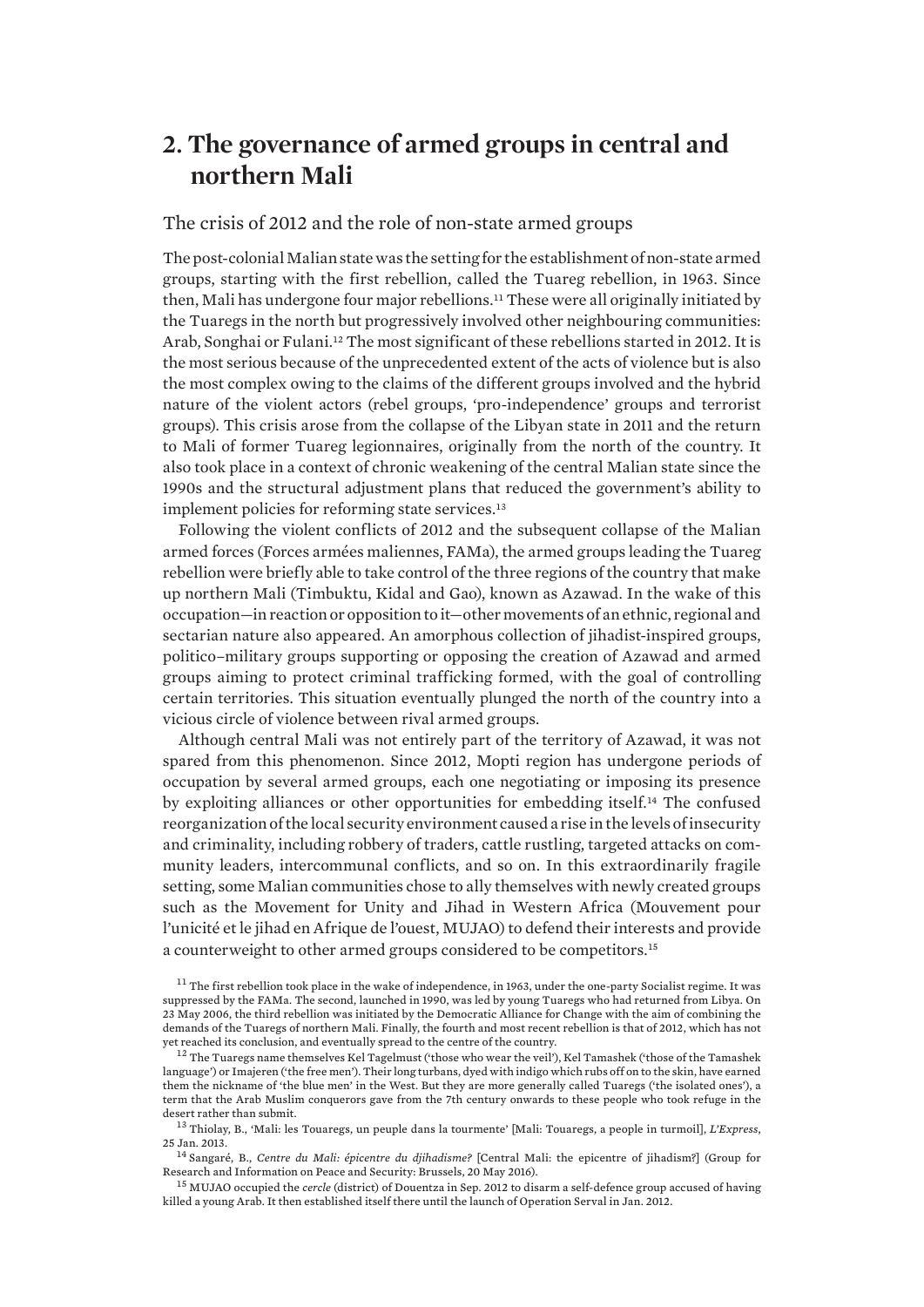<span id="page-15-0"></span>However, the territory controlled by the armed groups is constantly changing, depending on the fluctuating balance of power between the various groups, their ability to win local legitimacy and their willingness to oust competing groups in any given territory. In the absence of the state, the support of the local population and its willingness to accept the presence of an armed group are therefore crucial factors. To establish itself in the longer term, an armed group must base its dominance on a number of non-security 'services': by offering basic services to the population, by invoking a legitimacy grounded on identity with a particular community or by mobilizing a more general discourse of rejection of the state.

### Categorization of the influential armed groups and their areas of intervention

To try to resolve the 2012 crisis, the negotiations that led up to the 2015 Peace Accord resulted in the formation of coalitions of armed groups. This process of formalization was considered to be essential in order to identify the parties to contact for negotiations and to define the respective positions of the various actors. Three coalitions of armed groups in the north of the country signed the Peace Accord or were included in the subsequent process: the CMA, the Platform and the CME. The first two were signatories, with the government, of the Peace Accord. The CME joined the process in 2017.

The members of the CMA are the MNLA led by Bilal ag Acherif, the High Council for the Unity of Azawad (Haut Conseil pour l'unité de l'Azawad, HCUA) represented by Alghabass ag Intalla, and the Arab Movement of Azawad (Mouvement arabe de l'Azawad, MAA) of Sidi Ibrahim Ould Sidati. The CMA has a revolving presidency. The formation of each of the CMA members is a simultaneous response to local, identity and security considerations. For example, the creation of the HCUA enabled Alghabass ag Intallah, as a leading member of the Tuareg Ifoghas tribe, to establish his legitimacy within his group and make his community stand out from other groups with a Salafist allegiance. This protected it against a confrontation with the French forces, which could not accept the establishment of openly Salafist groups.<sup>16</sup>

However, disagreements arise prompted by community concerns or when the individual ambitions of the leaders of each group cause them to seek greater visibility. Break-ups or recompositions of alliances are therefore frequent. For example, there are two breakaway groups from the CMA: the Congress for Justice in Azawad (Congrès pour la justice dans l'Azawad, CJA) led by Oumar Sididjè Traoré and a faction of the Coordination of Patriotic Resistance Movements and Fronts (Coordination des mouvements et fronts patriotiques de résistance, CMFPR-II) led by Ibrahim A. Kontao.

The Platform is made up of the Coordination of Patriotic Resistance Movements and Fronts (Coordination des mouvements et fronts patriotiques de résistance, CMFPR) led by Harouna Toureh, a faction of the MAA led by Sidi Mohamed Ould Mohamed resulting from a split from the CMA, the Imghad Self-Defence Group and Allies (Groupe d'autodéfense des Touaregs Imghad et leurs allies, GATIA) led by Fahad ag Almahmoud, the Movement for the Defence of the Homeland (Mouvement pour la défense de la Patrie, MDP) led by Hama Founé Diallo, and since July 2019 the Movement for the Salvation of Azawad (Mouvement pour le salut de l'Azawad, MSA) led by Moussa ag Acharatoumane.

The CME consists of movements that refuse to define themselves as members of either the pro-independence camp or the loyalist camp. It was founded on 11 November

<sup>16</sup> Maïga, I., *[Groupes armés au Mali: au-delà des étiquettes](https://issafrica.s3.amazonaws.com/site/uploads/war17-fr.pdf)* [Armed groups in Mali: beyond the labels], West Africa Report, no. 17 (Institute for Security Studies: Pretoria, June 2016), p. 3.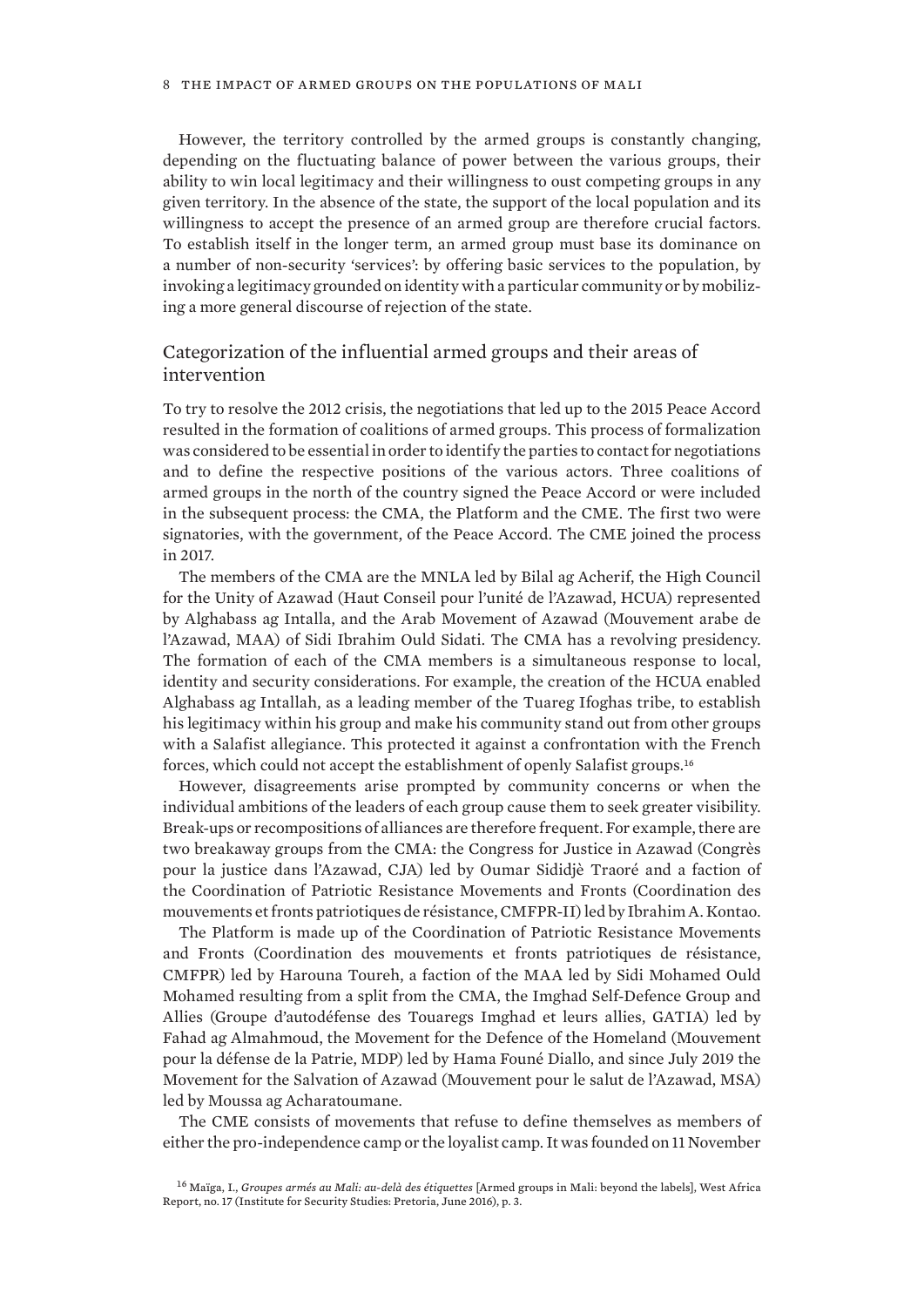2017 by dissidents from the CMA and the Platform who demanded to be included in the implementation of the Peace Accord. It is made up of a faction of the Congress for Justice in Azawad (CJA2) led by Hama ag Mahmoud, the Coalition of the Azawad People (Coalition du peuple de l'Azawad, CPA) led by Med Ousmane ag Mohamedoune, a faction of the Movement for the Salvation of Azawad (MSA2) led by Ala ag Elmehdi, and the Popular Movement for the Salvation of Azawad (Mouvement populaire pour le salut de l'Azawad, MPSA) led by Boubacar Ould Taleb.

Although these movements are identified by their membership of one of the two (or three) major coalitions mentioned above and their claims to be pro-independence or pro-government, it is important to remember that many other rationales underlie their activities. The personal ambitions of the leaders of these groups should not be disregarded. Neither should the motive of territorial control by a group claiming to represent a particular community, which may, in reaction, lead to the formation of new groups by the members of competing communities. For example, the two factions of the MAA (in the CMA and the Platform) are split along tribal lines. This type of reaction extends to economic factors, notably those concerning the control of trade routes passing through northern Mali. Thus, the official demarcations between groups are not perceived so prominently within communities; considerations of personal, family or community alliances often take priority over the declared political aims of the groups.

In fact, most of the groups are characterized as much by their community or territorial allegiance as by their political choices. Recruitment takes place collectively, on a community basis, or individually. In the first case, the community contributes to the military effort by offering manpower to the armed group or a contribution in kind or of cash. In the second case, engagement with a group is the result of an individual choice, which may differ from the majority in that individual's community.<sup>17</sup>

Finally, many groups simply lie outside the frameworks for dialogue set up by the 2015 Peace Accord, including terrorist groups, self-defence militias and groups established mainly to protect interests associated with trafficking. In particular, the JNIM, which emerged in March 2017, combined various jihadist *katibas* (combat groups) that were present in northern Mali during the 2012 crisis (some of which had been established in Mali since the 1990s). It was originally perceived as primarily bringing together the rear bases of groups operating in northern Africa (in Algeria, Western Sahara and Libya). However, the presence of these groups in Mali gradually led to the growth of links between combatants and local populations. For example, several jihadist leaders have married Malian women to benefit from the networks and protection of their spouses' tribes. Over time, these jihadist groups have recruited more and more from the Malian population, as shown by the identity of the people appearing in their propaganda videos and by the language used in these messages (which was traditionally Arabic, but is now also Tamashek or Fulfulde).

### Central Mali: the appearance of 'new' groups involved in local conflict dynamics

Central Mali has been increasingly affected by the conflict that originated in northern Mali in 2012. Two main categories of armed group can be discerned here: the jihadists and the self-defence groups. In Mopti region, mobilization against the state arose before the recent security crisis. Since the dictatorial regime of President

<sup>&</sup>lt;sup>17</sup> Bleck, J., Boisvert, M. A. and Sangaré, B., '[I joined to save my people: children and non-state armed groups in](https://collections.unu.edu/eserv/UNU:6409/Cradled_by_Conflict.pdf) [Mali'](https://collections.unu.edu/eserv/UNU:6409/Cradled_by_Conflict.pdf), eds S. O'Neil and K. Van Broeckhoven, *Cradled by Conflict:Child Involvement with Armed Groups in Contemporary Conflict* (United Nations University: New York, 2018).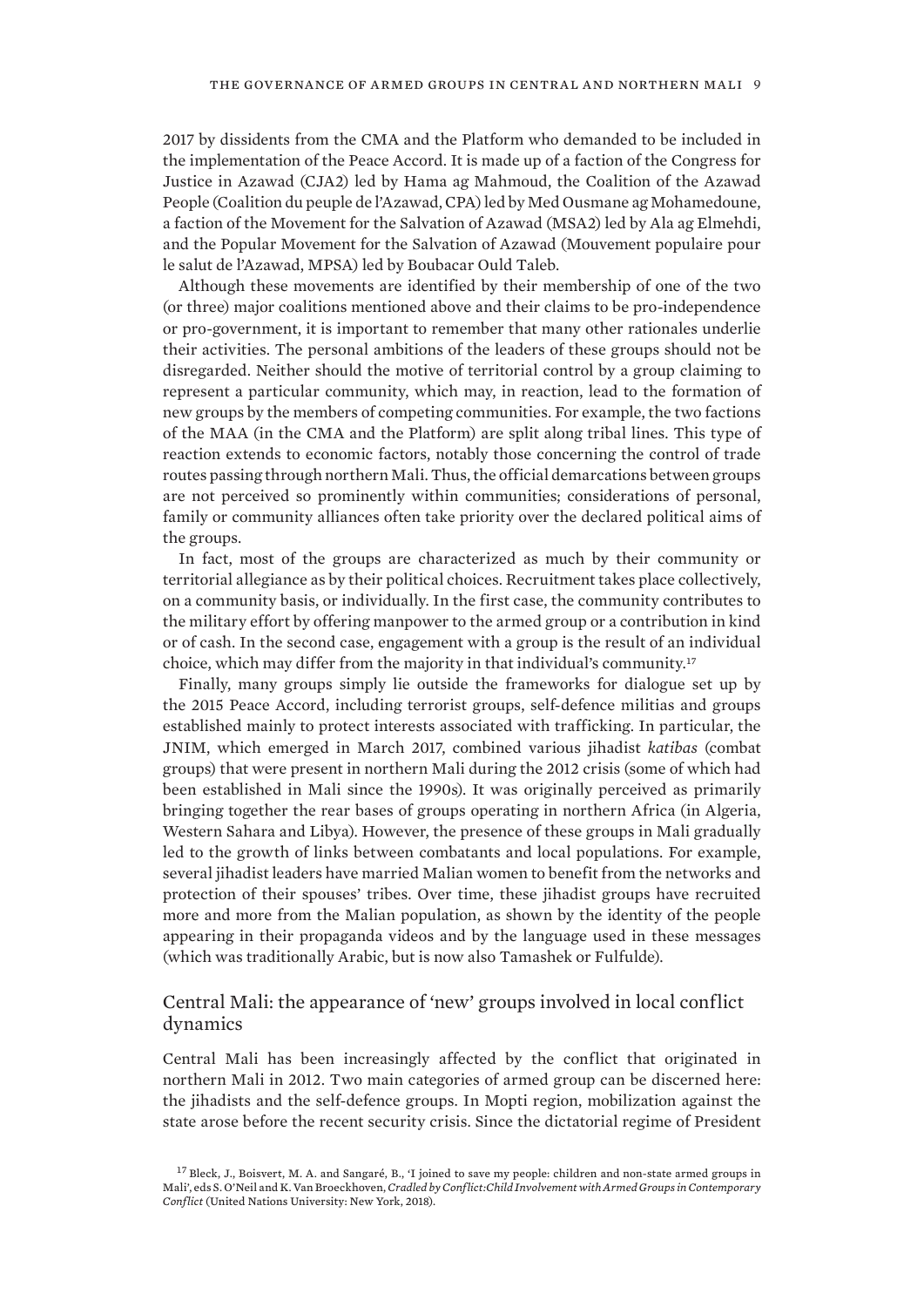<span id="page-17-0"></span>Moussa Traoré (1968–91) and also during the democratic era, state agents have been perceived as being incapable of meeting the needs of the population, or even as being predators and disrupters of the traditional economic and social balances. In addition to this rejection of the state, social pressures also undermined these customary power balances, thereby doubling the complexity of the situation. Although these conflicts of governance were formerly settled by the regular renegotiation of power relations, the rise in violence and the presence of armed groups no longer allow these kinds of transaction and rebalancing to take place easily. The jihadist groups have been able to include themselves in these social disputes in support of some of the contesting groups, which in return has led other competing groups to arm themselves in order to confront them.

A clear example of this process is represented by Katiba Macina, one of the Salafist jihadist groups that formed the JNIM in March 2017. Its main leader is Hamadoun Kouffa (also known as Amadou Koufa and Amadou Diallo), a Fulani from Mopti region ('Macina' is a reference to the Fulani empire of Macina, 1818–53, in what is now Mopti region). He advocates a fundamentalist Salafist form of Islam. Many young Fulani have joined this *katiba* for security and social reasons, rather than for ideological or religious motives. Thus, the researcher Boukary Sangaré considers that 'The jihadism of the Fulani in central Mali is explained by profound social changes, which underlie social unrest among certain groups and which eventually become radicalized'.<sup>18</sup> According to him, a trend has appeared to develop over several months in central Mali: the initial, purely local, motivations for attachment to jihadist groups seem to become more ideological, a trend that results in a challenge to the Malian state and to modernity in general. Jihadist propaganda, which advocates rejection of the state and emancipation from the social hierarchies resulting from colonization, thus finds a more 'natural' reception among the agropastoral Fulani than in other ethnic groups.<sup>19</sup>

In reaction to the increase in these community demands, supported and galvanized by the jihadists, other communities have felt the need to arm themselves to defend their interests. Those known as 'self-defence groups' in the centre of the country are organized on a community basis, including the Donsos (mainly composed of Bambaras), the Dan na Ambassagou group (of Dogons) and the Sékou Bolly group (of Fulani). The first two groups represent traditional hunting societies, as shown by the names Donsos and Dan na, which mean 'hunters' in the Bamanankan and Dogoso languages, respectively. However, unlike traditional hunting groups, which are usually mainly armed with hand-made guns (Lassassi, Baikal, etc.), these two selfdefence groups have military weapons. The Sékou Bolly group (named after a Fulani businessman) has formed a relatively loose alliance with the MSA and mainly consists of former MUJAO members. It was created in response to a government offer to all members of jihadist groups that wanted to join the disarmament, demobilization and reintegration (DDR) process in central Mali.

In most cases, the main factor in the creation of these self-defence groups is insecurity and the need to defend the interests of the ethnic or regional identity groups that they represent. Even the representatives of the state sometimes try to obtain the protection of these groups.20 According to an interviewee in Djenné:

<sup>18</sup> Sangaré (note 14).

<sup>&</sup>lt;sup>19</sup> Since the major droughts of the 1970s and 1980s, the Fulani have been living on the margins of Malian society, despite the development policies implemented by the state and its partners. They have been able to develop a degree of autonomy but have also accumulated frustrations and grievances against the state, which is seen as predatory. This partly explains their allegiance to the jihadist groups.

 $^{20}$  Many of the interviewees in Djenné and Ténenkou consider that the militias benefit from the tacit support of state agents. They say that, despite measures to restrict the riding of motorcycles, which are widely used for committing attacks, the members of self-defence groups can infringe this rule in full view of all. Meanwhile, other civilians who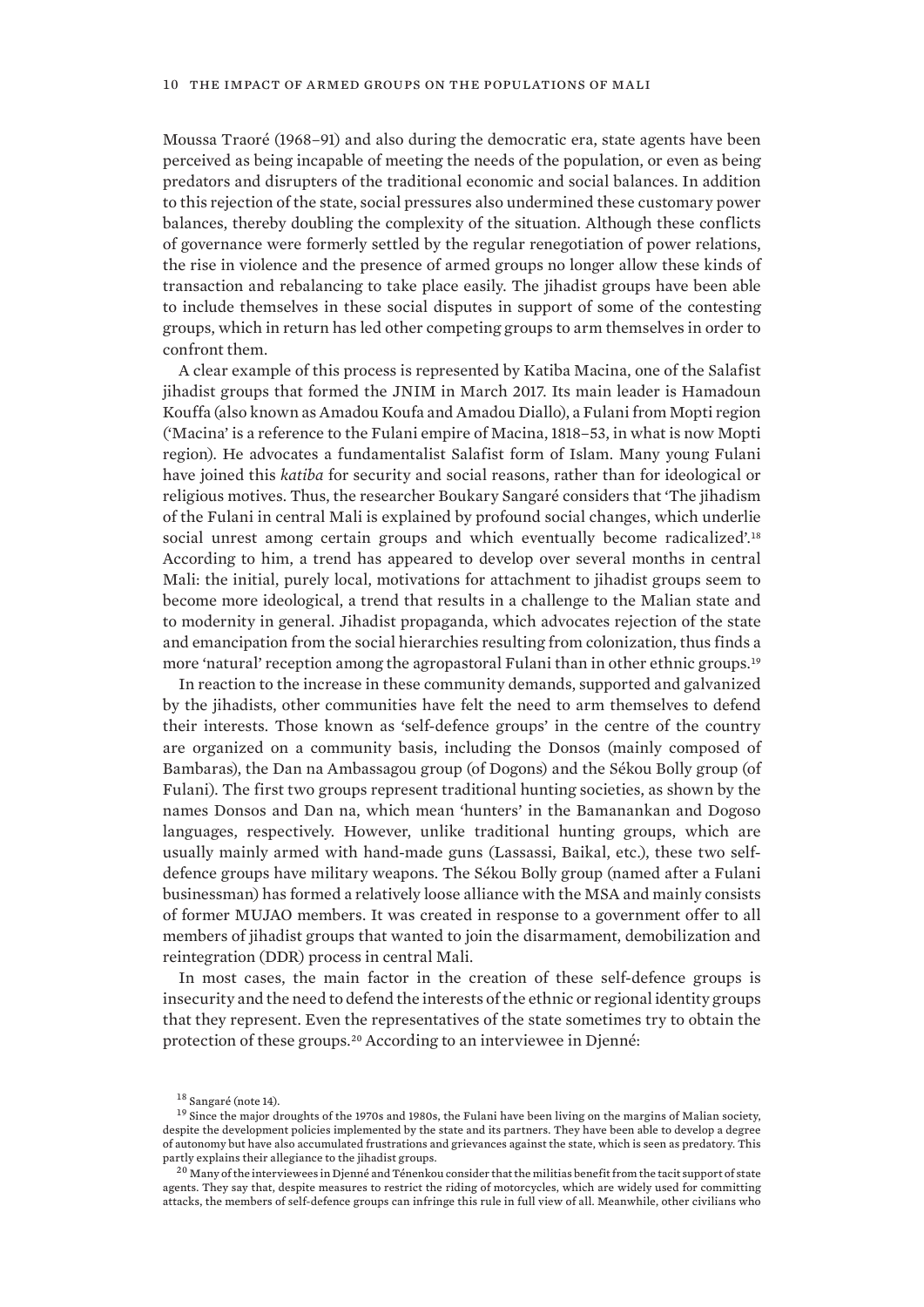<span id="page-18-0"></span>Officially, the Malian authorities say that they are against the presence of the hunters, but unofficially they collaborate with them. They get the hunters to escort them when they travel. Before the hunters arrived, the Prefect himself did not sleep at home, and the FDS [Forces de défense et de sécurité, Defence and Security Forces (i.e. gendarmes and national guards)] did not wear their uniforms. The Prefect, Sub-Prefect and Judge slept in the city. With the arrival of the hunters, the fear changed sides. Unofficially, the authorities are on their side and collaborate in several ways. They support them. The hunters ride motorcycles and go wherever they want, even in prohibited areas [despite the prohibition on motorcycles and vehicles in the area as part of the Dambé counterterrorism operation]. Recently, the FDS appealed to the hunters to recover its vehicle that had been captured by the terrorists during a confrontation in Matomo commune.<sup>21</sup>

Thus, the Malian state plays an important part in the embedding of these groups, while also losing its position as a neutral actor, which further complicates the situation.

#### Legitimation strategies of the armed groups

The armed groups were also able to win the trust of the population by offering a number of basic services in a context in which the state struggles to provide security, education or healthcare for the Malian population. However, as noted in a recent report by the International Crisis Group, the armed groups have, overall, provided only limited services, confined to the administration of 'everyday' justice or the provision of financial or logistical support to populations in difficulties.<sup>22</sup>

The extremist groups have certainly succeeded in competing with the state among what are considered to be the most marginalized classes of the population (i.e. nomadic pastoralists, rural populations isolated from urban centres and young people). Thus, in the Inner Niger Delta, Katiba Macina has had to deal with recurrent conflicts between villages that could not be settled by official justice. It was able to recover and restore stolen cattle to their owners after *razzias* (cattle raids).23 Encouraged by this success, the armed groups recommended non-payment of taxes and civil disobedience of Malian state law. In some parts of central Mali, the jihadists even discouraged the registration of infants in the civil registries, thus depriving them of any legal existence.<sup>24</sup>

The jihadist groups—Katiba Macina, Ansar ul Islam and Islamic State among others—that operate on the Mali–Burkina Faso and Mali–Niger frontiers were even able to reactivate an anti-elite, anti-state and pro-pastoralist sentiment that existed before their arrival.25 While ostensibly discussing global themes—the struggle against the supremacy of the West, solidarity with Middle Eastern movements or liberation from French influence—these groups adopt a local political discourse in line with the expectations of the population. In this way, they are able to adapt their tactics to local customs while preserving the main principles of their Salafist ideology, notably in terms of governance.<sup>26</sup>

This tactical skill has appeared in different forms at different times. During the 1990s and 2000s, the presence of the armed groups was mainly motivated by the need to establish rear bases to support their aims in North Africa, mainly in Algeria and

are not members of Donsos, especially the Fulani, pay the price of this prohibition, which creates difficulties in their daily activities.

 $^{21}$  Interview with a community leader in Djenné, Mar. 2019 (author translation).

<sup>22</sup> International Crisis Group (ICG), *[Speaking with the 'Bad Guys': Towards Dialogue with Central Mali's Jihadists](https://d2071andvip0wj.cloudfront.net/276-speaking-with-the-bad-guys_0.pdf)*, Africa Report no. 271, (ICG: Brussels, 28 May 2019).

<sup>23</sup> Interview with a leading citizen of Ténenkou, Mar. 2019.

 $^{24}$  This position was adopted by the jihadists in a 2018 video, according to interviewees, in a sermon given at a Fulani village in Douentza *cercle*. The sermon, in Arabic, was translated into Fulfulde at an assembly of the whole village.

<sup>25</sup> Benjaminsen, T. A. and Ba, B., '[Why do pastoralists in Mali join jihadist groups? A political ecological explanation](https://www.tandfonline.com/doi/full/10.1080/03066150.2018.1474457)', *Journal of Peasant Studies*, vol. 46 no. 1 (2016), pp. 1–20.

<sup>26</sup> Lounnas, D., '[Al-Quaïda au Maghreb islamique et la crise malienne](https://www.cairn.info/revue-securite-globale-2012-2-page-43.htm?contenu=article)' [Al-Qaeda in the Islamic Maghreb and the Malian crisis], *Sécurité Globale*, no. 20 (Feb. 2012), pp 43–58.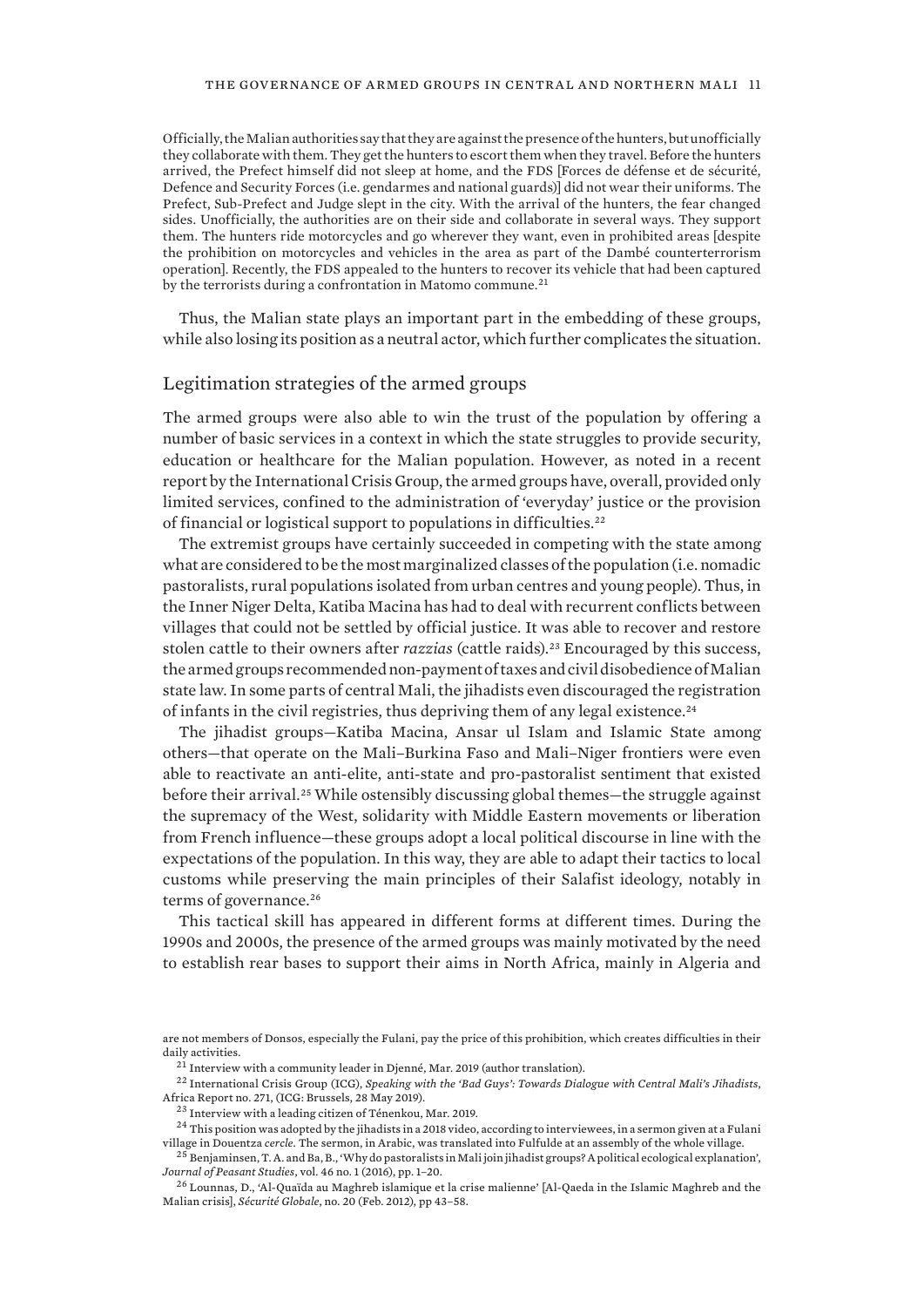<span id="page-19-0"></span>Western Sahara.27 Since the Malian crisis of 2012, groups such as AQIM and MUJAO have had the opportunity to widen their territorial footprint to new areas, including the urban centres of Timbuktu and Gao. This extension has induced their leaders to formulate a more precise agenda around the application of Salafist doctrine. As well as drawing up new rules for local governance, they have organized the provision of basic services. In 2013 France's Operation Serval brought these experiments in governance to an end. In central Mali, where the jihadists became established in a more localized way, through prominent individuals such as Hamadoun Kouffa, and in a more progressive way, mainly through the control of rural areas, their presence was initially based on the shortcomings of the state in resolving everyday problems.

In addition to replacing a failing state against a background of long-standing intercommunal conflicts, the armed groups were also able to exploit ideas of identity and history to further legitimize their presence. Although it tries not to admit it, Katiba Macina has positioned itself as the protector of the Fulani community from which it emerged. This clear support from the jihadists of Katiba Macina has reinforced the general sense among the other communities that the Fulani are the natural heirs of the jihadist tradition.28 In fact, the jihadists have been able to exploit this idea by incorporating these identity-based and religious reference points into their message.<sup>29</sup> In February 2019 the leader of Katiba Macina, Hamadoun Kouffa, also called on the Fulani of West Africa to unite in order to ensure the triumph of jihad in the region, while mentioning these historical references at every opportunity.<sup>30</sup>

#### The need for self-defence and the militarization of community demands

In addition to the other armed groups, community-based militias have become major actors in Mali as a result of the security crisis.31 Originally denoting citizens mobilized occasionally by the state to support the regular forces, the term 'militia' has now taken on a broader meaning to designate various groups operating in Mali. These armed groups have little in common and are under central command to only a small degree—they respond to local dynamics rather than to a clearly structured hierarchy. This makes them difficult to control, and attempts at mediation, which would require strong leadership on their part, only rarely succeed in effectively curbing their actions on the ground. Thus, their local power combined with the weakness of their leadership has led these militias to engage in predatory behaviour.32 It also means that there is no clear political agenda on which to base negotiations that could lead to their disarmament.

For instance, the Dogon militia Dan na Ambassagou ('the hunters who trust in God') on the Dogon Plateau and of the Donsos, who are traditional hunters, in the Niger Bend region of Mali were created to make up for the inability of the FAMa to protect the

<sup>27</sup> Pernin, C. and Sayad, H., '[Le Sahel: terrain de jeu d'Al-Qaïda au Maghreb Islamique \(AQMI\)'](https://journals.openedition.org/com/6346), *Cahiers d'Outre-Mer*, no. 255 (July–Sep. 2011).

 $^{28}$  Historically, the Fulani were the founders of theocratic empires in sub-Saharan Africa (the Sultanate of Sokoto, the Fulani empire of Macina and the Imamate of Futa Jallon), and the promoters of the project to Islamize 'pagan Africa'. The Fulani are therefore still seen as the progenitors of Islam in Africa.

<sup>&</sup>lt;sup>29</sup> Oumar Ba-Konaré, D. A., '[Entre faux djihadistes et faux chasseurs traditionnels, les civils piégés dans le centre](https://theconversation.com/entre-faux-djihadistes-et-faux-chasseurs-traditionnels-les-civils-pieges-dans-le-centre-du-mali-105181) [du mali](https://theconversation.com/entre-faux-djihadistes-et-faux-chasseurs-traditionnels-les-civils-pieges-dans-le-centre-du-mali-105181)' [Between fake jihadists and traditional fake hunters, civilians trapped in central Mali], The Conversation, 22 Oct. 2018.

<sup>30</sup> Roger, B., ['Mali: Amadou Koufa, le visage peul d'Al-Qaïda](https://www.jeuneafrique.com/mag/665565/politique/mali-amadou-koufa-le-visage-peul-dal-qaida/)' [Mali: Amadou Koufa, the Fulani face of al-Qaeda], *Jeune Afrique*, 20 Nov. 2018, accessed 20 Apr. 2019.

<sup>31</sup> Tounkara, A., '[L'émergence de groupes d'autodéfense au centre du Mali: violence et déficit de l'État](https://cdradical.hypotheses.org/1114)' [The emergence of self-defense groups in central Mali: violence and state deficit], Preva-Net, 4 Feb. 2019.

<sup>32</sup> Debos, M., 'Milices et sous-traitance de l'insécurité', eds B. Badie and D. Vidal, *État du Monde 2015 : Nouvelles Guerres* [State of the World 2015: New Wars] (La Découverte: Paris, 2014).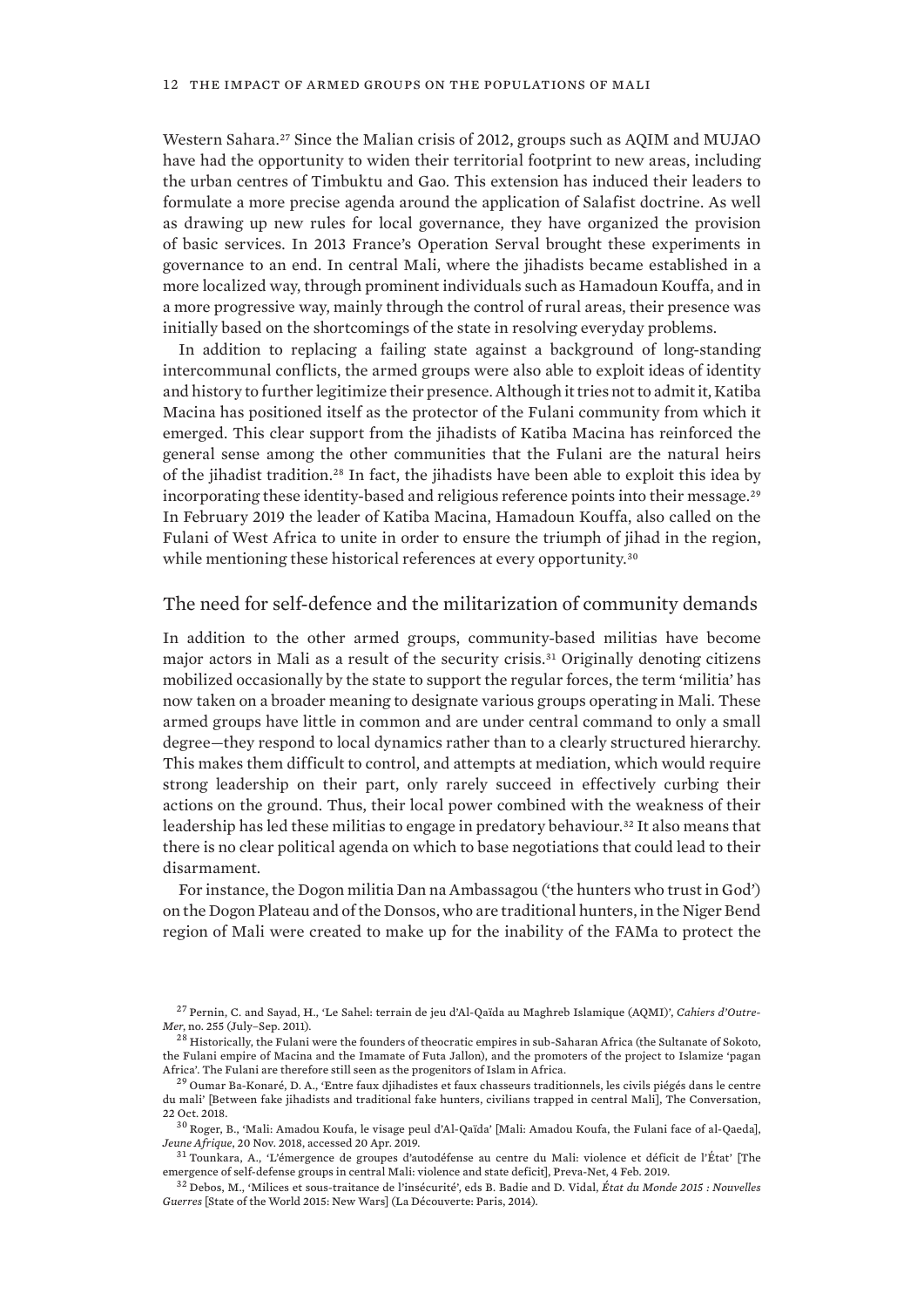<span id="page-20-0"></span>communities.33 These groups were not necessarily formed in a total security vacuum: they are supported or tolerated by the authorities, and sometimes they even replace the FDS and the justice services.<sup>34</sup>

Poorly trained and led, these militias also commit serious abuses against communities considered to belong to the enemy camp. A MINUSMA report records human rights violations committed by the Dozo traditional hunter group in the village of Koumaga (Djenné *cercle*) on 23–25 June 2018. This attack followed many others committed by the same Dozos against civilians since early 2018. Members of the Fulani community, who are accused of complicity with the armed groups, have been systematically targeted. They paid a high price in the Koumaga attack alone, with 24 civilians killed, including 5 children, and 3 people abducted.35 A massacre at Ogossagou on 23 March 2019 caused the death of 157 people, while reprisals have targeted Dogon villages in a cycle of violence in which civilians have been the main victims.

As shown above, community-based groups have been created in response to security, political and economic considerations. But once they are created, these groups eventually reshape these considerations and militarize them. Consequently, the use of violence becomes systematic, triggering a vicious circle of communities arming themselves and the demand for protection.

### Perceptions of armed groups by the populations of the north and the centre

#### **When the groups signing the Peace Accord are not differentiated from the terrorist groups: six of one and half a dozen of the other!**

Most of the interviewees from Timbuktu found it hard to tell the difference between the groups that signed the 2015 Peace Accord and those labelled as terrorists, jihadists or drug traffickers. Thus, the distinctions drawn at the international and national levels are not necessarily perceived by individuals at the local level. The Peace Accord has created 'acceptable' groups which, in fact, abuse their power and are not automatically legitimized in their respective localities. An imam from Timbuktu put it directly: 'Those who are called jihadists, terrorists, rebels and so on are all bandits. It's six of one and half a dozen of the other.'36 Most of the interviewees in Timbuktu considered some members of the signatory groups to be terrorists. They also mentioned people who do not belong to any group, perhaps because they had been excluded or had grievances against the groups, but who hold weapons and commit acts of banditry.<sup>37</sup> A history teacher at a secondary school in Timbuktu agreed wholeheartedly: 'Most of the population do not trust these armed groups. These groups do not even trust each other, so there is even less reason for people to trust them. They attack and kill each other. Why should the people have any trust in them?'<sup>38</sup>

<sup>33</sup> After the massacre of Ogossagou in Mar. 2019, with the death of 157 Fulani civilians, the government in an extraordinary meeting of the Council of Ministers on 24 Mar. 2019, dissolved the Dan na Ambassadou Association that created the Dogon militia. On the ground, the militia is resisting and threatens to attack the state if an attempt is made to disarm it. Thus, it is demanding from the state an effective guarantee of protection of the populations before any disarmament initiative.

 $34$  Many of the interviewees in Ténenkou and Djenné insist that the MAFa collaborate with the traditional hunters who set themselves up as protectors of their communities against the extremist groups.

<sup>35</sup> United Nations Multidimensional Integrated Stabilization Mission in Mali (MINUSMA) and Office of the UN High Commissioner for Human Rights, '[Rapport sur les abus des droits de l'homme commis dans le village de](https://minusma.unmissions.org/sites/default/files/mali_-_rapport_-_incident_de_koumaga_-_.pdf) [Koumaga, Cercle de Djenné, région de Mopti, 23–25 Juin 2018](https://minusma.unmissions.org/sites/default/files/mali_-_rapport_-_incident_de_koumaga_-_.pdf)' [Report on human rights abuse committed in the village of Koumaga, Djenné *cercle*, Mopti region], Dec. 2018.

<sup>36</sup> Interview with an imam from Timbuktu, Mar. 2019 (author translation).

<sup>37</sup> Interview with a young leader from Timbuktu, Mar. 2019.

<sup>38</sup> Interview with a history teacher in Timbuktu, Mar. 2019 (author translation).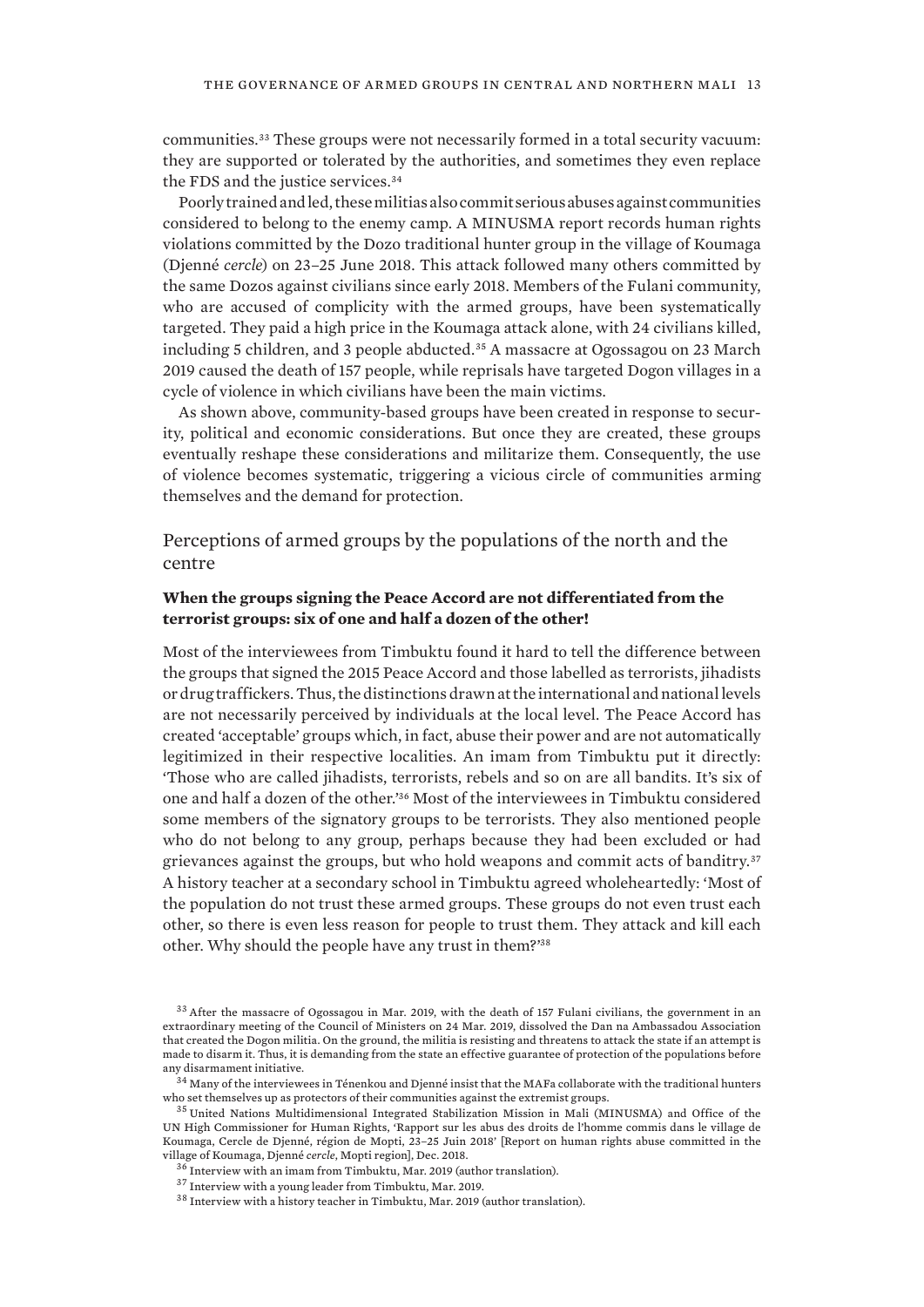The delay in implementing the Peace Accord is a burden for some of the signatory armed groups that can no longer control their members. Interviewees in Timbuktu complained of the mounting insecurity and highlighted the groups waiting for the DDR process to start. The president of a women's organization in Timbuktu considered that:

The armed groups have a bad image because they have trapped people in the city against their will. Those who tried to leave and were captured have suffered all kinds of torture before reaching Douentza or Goundam. It is as though we were in a maze from which we can no longer escape . . . Boats are stopped because of the fall in the water level in the river, there are no commercial flights, vehicles are turned back, and armed attacks happen in the city centre every day. Only the Arab traders, who are armed, respond to their attackers and chase the thieves.<sup>39</sup>

#### **The 'communitization' of armed groups in central Mali**

In central Mali, individual perceptions of the armed groups varied widely among the interviewees. Whether or not they can legitimately claim to represent particular communities, the leaders of the armed groups do in fact belong to specific communities, and they are identified in a corresponding way by the population. For this reason, most interviewees thought that the Katiba Macina is a Fulani jihadist group and that the Donso militia is a Bambara militia, despite these groups' efforts to convince others that they are fighting on behalf of all Malians (and the fact that the Katiba Macina, for example, does not recruit just from the Fulani). However, this 'ethnicization' of the way that these groups are perceived by individuals is progressive: at first the idea of defending the settlement or the village is dominant, and the ethnic identity only comes later. A retired official summed it up soberly but clearly: 'How groups are assessed depends on ethnic identity.'<sup>40</sup>

It should be added that this mixture of the community identity of groups, political demands and pragmatic considerations of self-defence varies over time and is based on a balance that the armed groups themselves find difficult to manage. In 2012, when the pro-independence groups occupied northern Mali, not all Tuaregs were in favour of demanding independence for Azawad. Influential Tuareg voices such as those of Mohamed ag Hamani, a former prime minister, or Zéidane ag Sidalamine, a former presidential adviser, spoke out against the attribution of this demand to the entire Tuareg community, which they believed was unreasonable. The backlash against the pro-independence groups is what motivated the creation of GATIA and the establishment of self-defence groups representing sedentary ethnic groups (as opposed to the semi-nomadic Tuaregs), which both weakened the pro-independence groups and diversified the armed groups representing the tribes and communities. This fragmentation also played into the hands of the state, which during the rebellion of the 1990s was able to encourage the creation of identity-based armed groups in order to weaken the main groups making separatist or regionalist demands.

<sup>&</sup>lt;sup>39</sup> Interview with the president of a women's organization in Timbuktu, Mar. 2019 (author translation).

<sup>40</sup> Interview with a retired official in Timbuktu, Mar. 2019 (author translation).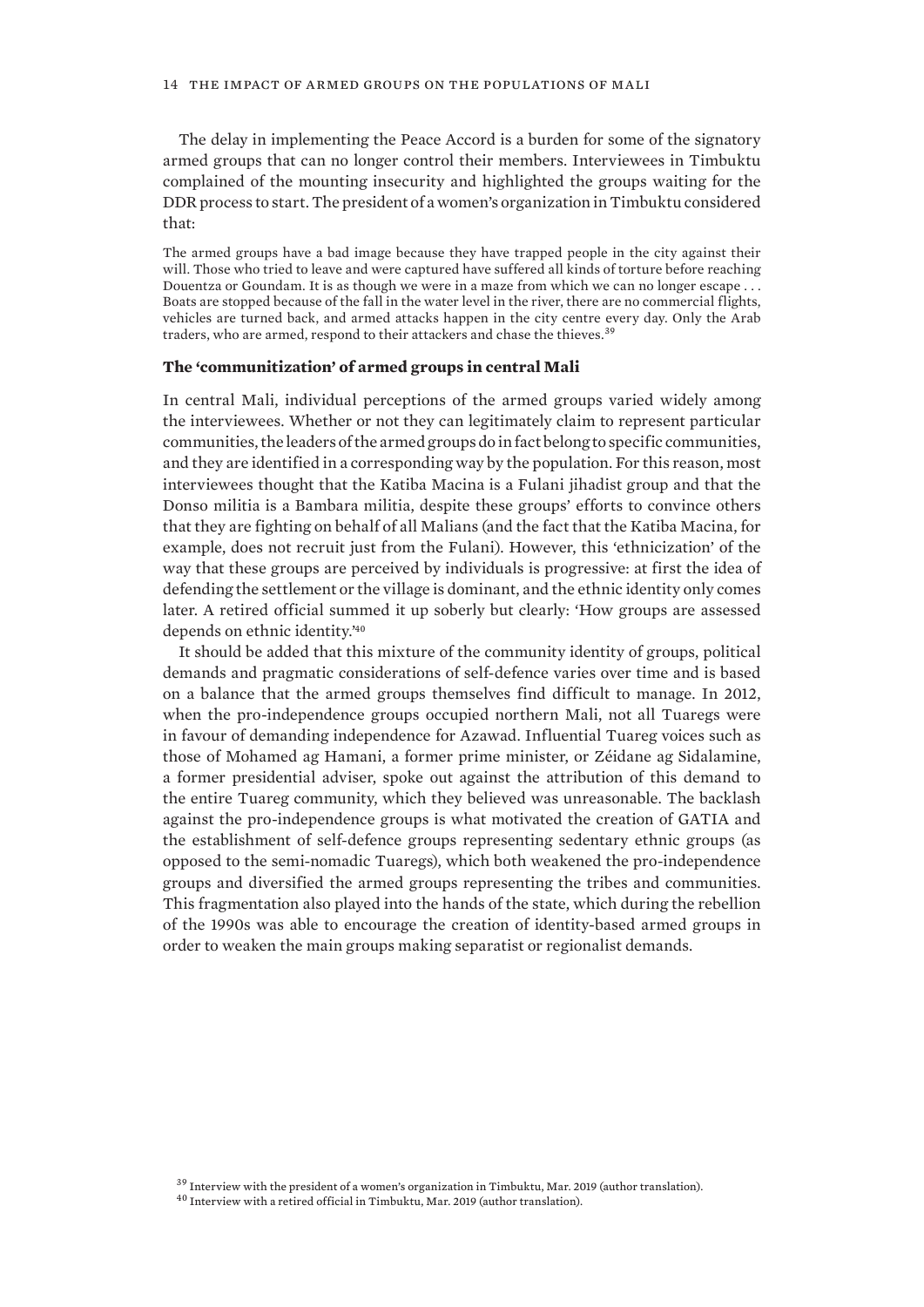# <span id="page-22-0"></span>**3. Social change generated by armed groups**

#### Identity, power and resources in Mali

The question of whether the state can have an effective presence in the entire territory of Mali is regularly raised by analyses that try to explain the persistence of conflicts in Mali and the ability of non-state armed groups to embed themselves there.41 Before considering this question, it is important to first question the very definition of the state in its Malian incarnation and to identify how it manifests itself at the local level.<sup>42</sup>

In fact, the Malian state is not a uniform, stable entity. Provision of its various services in areas that are difficult to access requires much effort, and so the coverage of the national territory by these services (education, healthcare, security, justice, etc.) is not easily ensured. The reforms initiated by the Malian Government in the 1990s notably decentralization but also the reform of the Land Code and constitutional amendments—have certainly had an important effect on the perception of the presence of the state by the communities in central and northern Mali. The reforms reinforced local customary practices by integrating them into the state apparatus. They thereby reduced the legitimacy of parallel legal action for the populations that challenged these customary norms. Thus, the reinforcement of the state's capacity to acknowledge local cultural diversity was counterbalanced by its partial exclusion, since this acknowledgement provided backing for certain non-consensual customary norms.

Mali has therefore decided to operate with a hybrid system of governance: while reaffirming the primacy of the state and its essential prerogatives, it has also chosen to co-opt traditional and local authorities and subcontract the management of day-today affairs to them. This lies in contradiction to its slogan of unity: 'One people, one goal, one faith'.

Forms of land management, for example, are strongly based on customary norms. In central Mali, the Fulani empire of Macina founded by Sékou Amadou (a Fulani *marabout*) in the 19th century is emblematic of the territories called *leydi* (plural *leyde* in the Fulfulde language). The political and economic management of the *leyde* including pastoral resources such as the *bourgoutières* (water meadows) that are essential for cattle feeding—has been entrusted to families (particularly the Diowros) who still hold customary power. The researchers Maria Brossier, Cédric Jourde and Modibo Ghaly Cissé have carried out a meticulous analysis of this practice.<sup>43</sup> The functions of a Diowro are concerned with land, justice, taxation and representation, and are carried out in a *leydi*. <sup>44</sup> In the course of the land reforms, the power of these elites was confirmed by the state, notably in 1981, which conferred an official role to enhance their traditional legitimacy.<sup>45</sup>

This hybrid (state and traditional) resource management aims to combine the various forms of legitimacy of governance in Mali. However, the negative aspect of this practice is that, by reinforcing the power of customary elites and establishing a form of

<sup>41</sup> Berganaschi, I., '[Collapsed, failed, criminalized? Notes on the state in Mali'](https://africanarguments.org/2013/08/15/collapsed-failed-criminalized-notes-on-the-state-in-mali-by-isaline-bergamaschi/ ), *African Arguments*, 15 Aug. 2013.

<sup>&</sup>lt;sup>42</sup> Youssef, I. A. et al., 'Etude sur les stratégies de développement économique et social des régions nord du Mali (Tombouctou, Gao, Kidal)' [Study on strategies for economic and social development of the northern regions of Mali (Timbuktu, Gao, Kidal)], Report of the Presidency of Mali, Mar. 2012.

<sup>43</sup> Brossier, M., Jourde, C. and Cissé, M. G., *[Relations de pouvoir locales, logiques de violence et participation politique](https://dandurand.uqam.ca/wp-content/uploads/2018/05/2018_05_Rapport-Brossier-et-al_CFP.pdf) [en milieu peul \(Région de Mopti\): Rapport de Projet 'Stabiliser le Mali'](https://dandurand.uqam.ca/wp-content/uploads/2018/05/2018_05_Rapport-Brossier-et-al_CFP.pdf)* [Local power relations, logic of violence and political participation in Peul (Mopti Region): Report of the 'Stabilizing Mali' project], Centre Francopaix en résolution des conflits et missions de paix (Université du Québec à Montréal: Montreal, May 2018).

<sup>44</sup> Kintz, D., ['Archétypes politiques peuls](https://www.persee.fr/doc/jafr_0399-0346_1985_num_55_1_2089)' [Puel political archetypes], *Journal des Africanistes*, vol. 55, no. 1-2 (1985).

<sup>45</sup> Barrière, O. and Barrière, C., *[Un droit à inventer : Foncier et environnement dans le delta intérieur du Niger \(Mali\)](http://horizon.documentation.ird.fr/exl-doc/pleins_textes/divers09-03/010029132.pdf)*[A right to invent: land and environment in the Inner Niger Delta (Mali)] (Institut de Recherche pour le Développement, IRD, Éditions: Paris, 2002).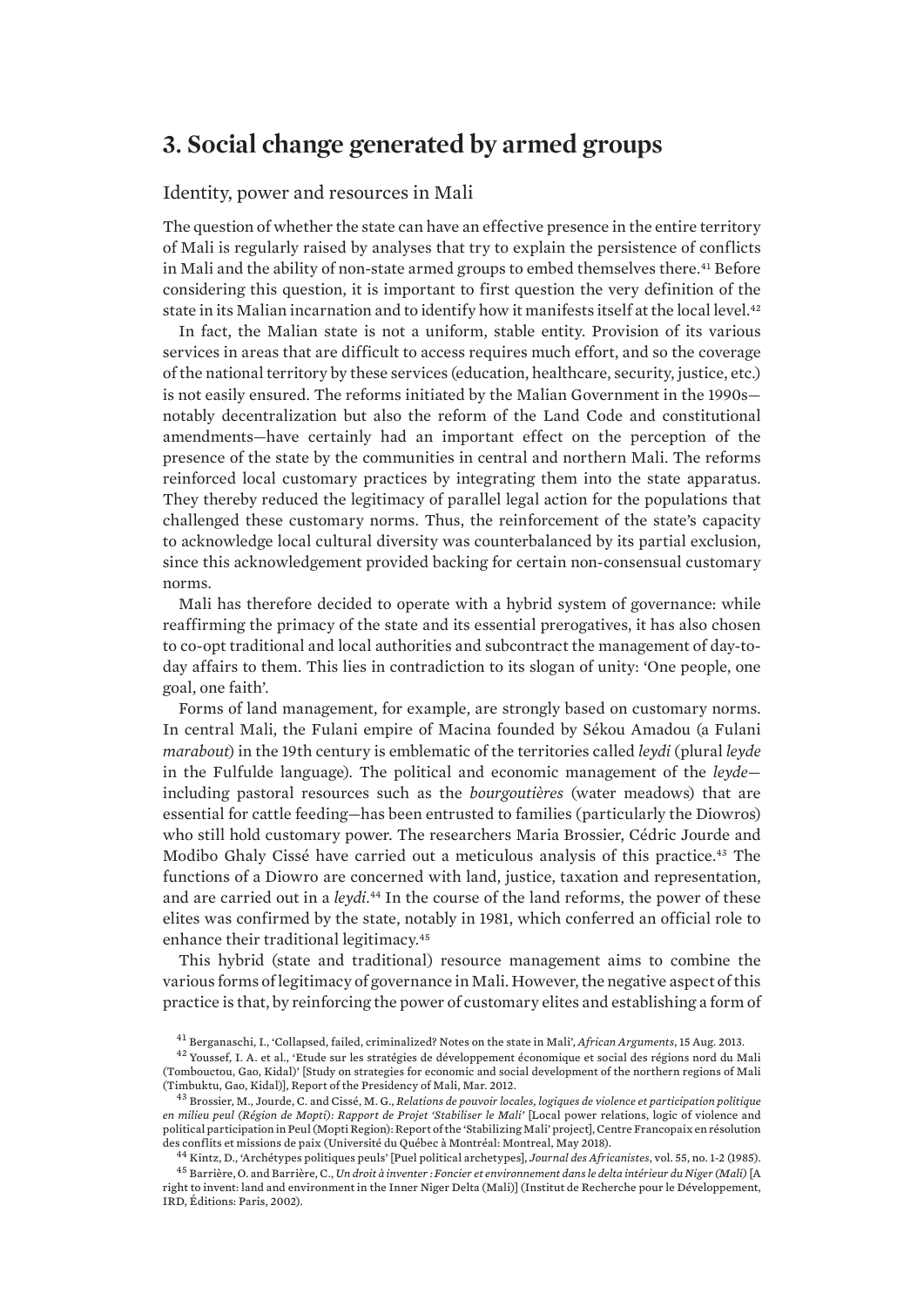<span id="page-23-0"></span>management of these resources that is more stable and enshrined in law, negotiations about resources become more difficult for groups that are not part of this elite. Such a practice also implies that a group that claims rights to the management of these resources can appeal to history to legitimize its claim. Discourses on native versus non-native identities are then developed to make claims of relationships to the land, which may confer political rights in local governance. The armed groups operating in the areas where governance is contested have been able to insert themselves into these contested claims and to become the spokespersons for this community discourse.

In interviews carried out for this study, the importance of this historic legitimacy was clearly seen: the Fulani people in Macina who are not native to the communities in which they have settled—originating from Seeno, Nampalari, the Hayré or Tiooki are strongly believed to be foreigners, even if they were born in Macina.<sup>46</sup> Moreover, in some cases, the elected leaders of their original local authorities have travelled to Macina to collect taxes from them. For example, prior to 2012 the mayor of Ouenkoro (Bankass *cercle*) would customarily travel to collect taxes from a strong Ouenkoro community in Djenné *cercle*. This non-native status means that the Fulani of this community, even though they have settled there, must always pay usage fees to access pastoral resources such as the *bourgoutières*. For such people who remain non-native despite being settled for many years, the traditional management of resources (and therefore of power), superimposed on state land law and decentralization, is a cause of marginalization. This explains why they have sought to contest a form of local governance that is considered to be discriminatory. This exclusive management of power relations and local governance, which prioritizes the 'natives', is used by the armed groups, in this case jihadists, to mobilize those excluded from the community and to invite them to join their ranks to fight against the status quo.

More generally, the political reforms undertaken at the national level since the advent of democracy in 1992 have had major repercussions for some traditional chiefdoms. The latter, formerly considered to hold traditional legitimacy, have progressively lost their prerogatives because of their relationships with the previous administrative and political authorities. Consequently, the electoral processes have made it possible to express opposition to these chiefdoms. In other localities, however, where the legitimate chief has died and if no consensus is reached, the legacy of the traditional chiefdom has been transferred by electoral means under the supervision of a state representative. The chiefs emerging as a result of these elections have not necessarily won a legitimacy and credibility equal to those who had obtained authority patrilineally and in accordance with tradition. In this context, the influx of armed groups has been an opportunity for the marginalized people and groups to ally with the newcomers to contest, or replace, the local authorities whose power has been questioned for some time.

## State intervention: interference in local divisions by intermediary non-state security actors

The integration of informal mechanisms into managing basic state services has also taken place in the field of security. During rebellions, the Malian Government has encouraged, and even supported, the formation of militias that serve its interests in central Mali and the Gourma region. The aim of this is to win the support of auxiliaries familiar with the areas and aware of local dynamics; this has taken place since the 1990s. For example, the Ganda Koy militia, originating from the Songhai community,

<sup>46</sup> The Seeno, the Nampalari, the Hayré and the Tiooki are lands attached to the localities of Bankass, Nampala, Douentza and Goundam, respectively.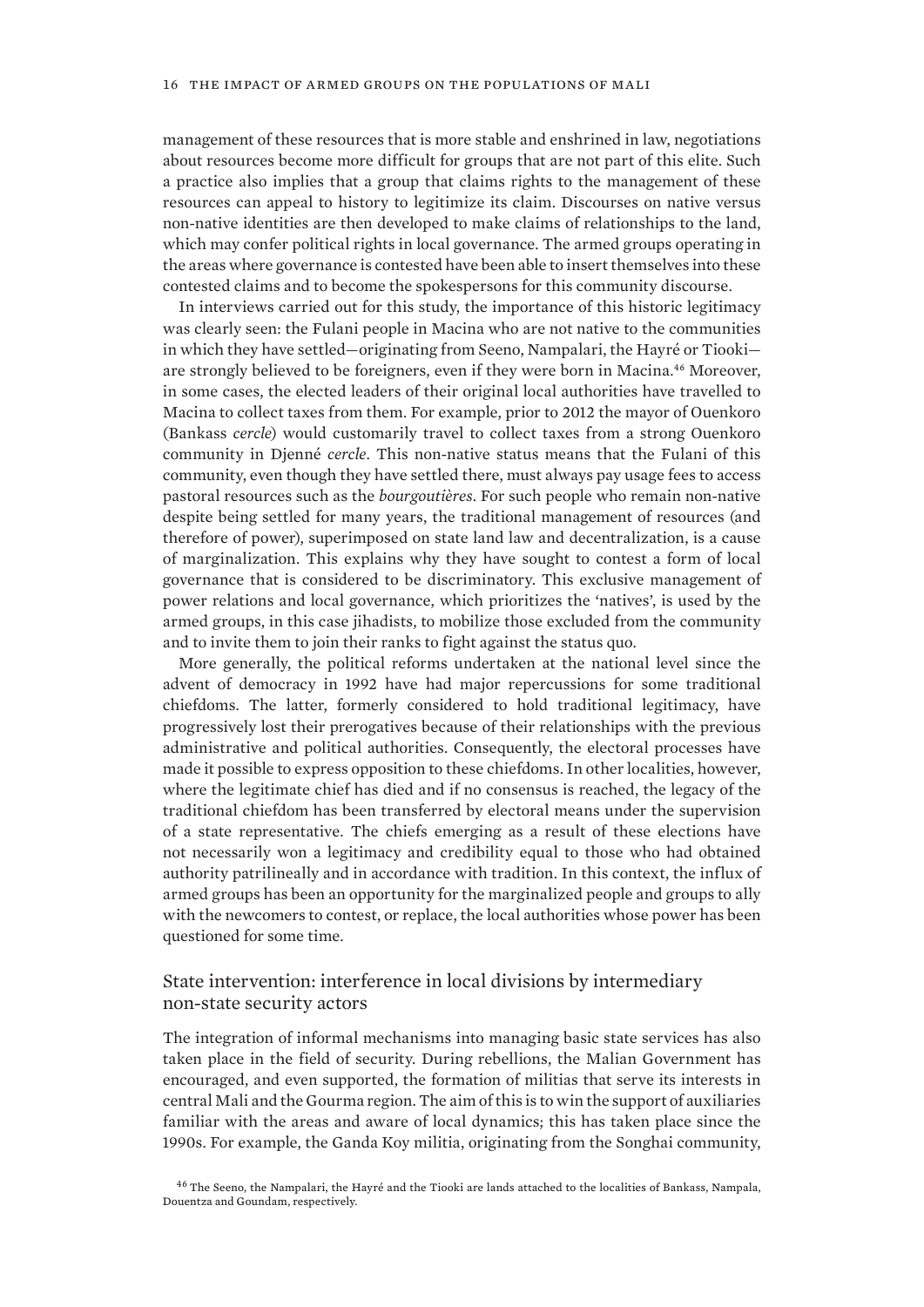<span id="page-24-0"></span>first emerged during the armed conflict triggered by the Tuareg rebellion of 1990. After an amnesty, the officers of the Ganda Koy, who were mainly from the ranks of the FAMa, were also reintegrated into the regular army.47 Similarly, during the 2012 crisis, these militias were reactivated to support the failing FAMa.48 Others have appeared, such as GATIA, that can operate in areas of major strategic importance that the regular forces find difficult to control by themselves. These militias, informal but rapidly assimilated into parastate groups, have been trained, formed and equipped by the government (often discreetly) to oppose the influence of other groups considered less favourable to the central power. These tactical alliances between state authorities and armed groups have been generally made official under the 2015 Peace Accord, which shared out assigned roles to each, as revealed by an officer of the Timbuktu prefecture interviewed for this enquiry: 'The Peace Accord made it possible to identify the actors. In theory, each actor was given its own area of activity.'<sup>49</sup>

The support given to certain groups (military or civilian) at the expense of others has direct consequences for the current situation in central and northern Mali. Because state support is given to groups or individuals who are primarily identified with a particular ethnic group or community, these community-based groups become the holders of official legitimacy. This further strengthens their position in the local power balance. The result is that simply belonging to a community or an ethnic group is gradually interpreted on the local security scene as signifying tacit opposition to, or support of, the state. Thus, the co-opting of informal community groups by the state authorities, which was initially a purely tactical move, has gradually come to be viewed at the local level as a biased measure by the public authorities in their attempt to strengthen certain relationships within communities.

The interviews conducted in the course of this study confirm this view. For example, the Donso movements, active in Djenné *cercle*, are considered legitimate by some inhabitants of the area simply because they conduct operations in support of the FAMa.50 Thus, because the state is viewed locally as supporting the communities protected by the Donsos groups, when other communities mobilize against what they see as a new Donso threat, they are immediately assumed to be a new de facto opposition to the state.

### The challenge to traditional legitimacies by the superimposition of a new external order

Relations between armed groups and the traditional chiefdoms vary from region to region. The nature of these relations is generally determined by the ideology and the political positioning of the group. The armed groups that signed the Peace Accord (the CMA and the Platform) recognize the traditional chiefs and collaborate with them, becoming involved in the local balance of power. Some leaders of these groups frequently also benefit from a traditional legitimacy. This is the case with Mohamed ag Intalla, who is Amenokal of Kidal (chief of the Tuareg Confederation) and president of the HCUA. Others, however, have been able to become heads of their communities because of the power they have acquired with the aid of the armed groups. This is the case, for example, with Moussa ag Acharatoumane, president of the MSA, who has

 $47$  Boisvert, M. A., '[Failing at violence: the longer-lasting impact of pro-government militias in northern Mali since](https://www.tandfonline.com/doi/full/10.1080/19392206.2015.1100505) [2012](https://www.tandfonline.com/doi/full/10.1080/19392206.2015.1100505)', *African Security*, vol. 8, no. 4 (2015), pp. 272–98.

<sup>48</sup> Chauzal, G. and Van Damme, T., *[The Roots of Mali's Conflict: Moving Beyond the 2012 Crisis](https://www.clingendael.org/sites/default/files/pdfs/The_roots_of_Malis_conflict.pdf)* (Netherlands Institute of International Relations Clingendael: The Hague, 2015).

<sup>&</sup>lt;sup>49</sup> Interview with an officer of the Timbuktu prefecture, Mar. 2019 (author translation).

<sup>50</sup> Interview with a teacher in Djenné, Mar. 2019.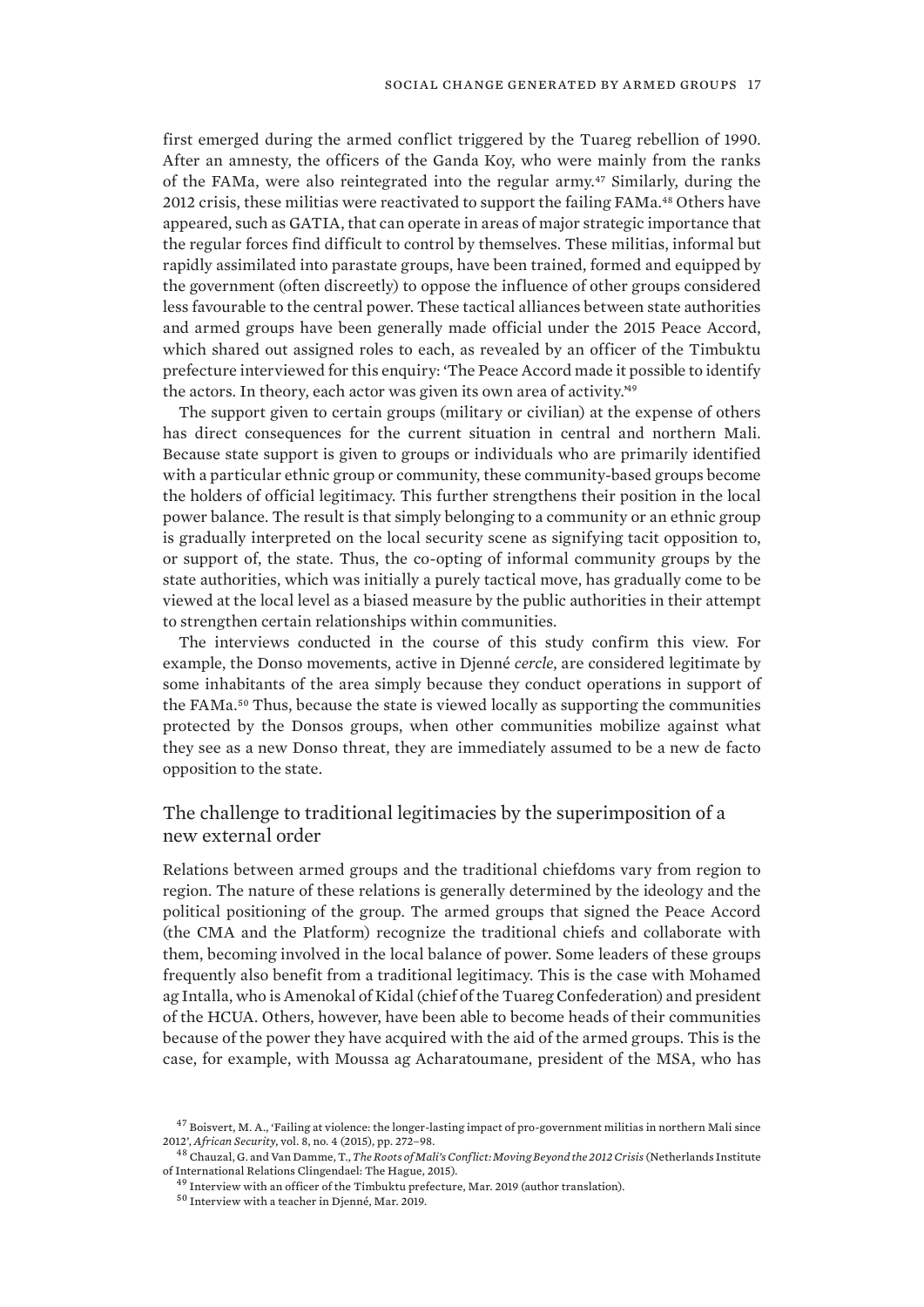been able to use his position as military chief to take the role of head of the Daoussahaq Federation in the Ménaka region.<sup>51</sup>

Since the onset of the 2012 crisis, some social groups (i.e. nomadic pastoralists and agropastoralists) in the peripheral areas of central Mali, eager for change, have committed themselves to support MUJAO to overturn the power of their traditional chiefs, whom they view as accomplices of the state administration. Many traditional chiefs have therefore been targeted in attacks by this movement in Mondoro and Douentza communes in the Hayré region. In later years, the Katiba Macina has continued these attacks targeting the former traditional authorities in the Inner Niger Delta as well as in the Hayré. For some of the population of these areas, the appearance of armed groups was therefore interpreted as a way of contesting the traditional forms of governance supported by the state apparatus.

The effects of decentralization policies and of the adoption of the Pastoral Charter on the local management of natural resources are central to understanding the attraction of the armed groups for the 'marginalized' when these groups challenge the established forms of governance.<sup>52</sup> The Katiba Macina, in particular, has made this an essential focus of its action. Thus, a leading citizen of Ténenkou explained that 'The jihadists have greatly changed the social norms and traditional practices. For example, the management of the *bourgoutières* in some pastoral areas is no longer controlled by the Diowros, who have been replaced by other actors (jihadists) who oppose payment for rights of precedence'.53 In return, the presence of jihadists in the Inner Niger Delta has been exploited to change the power relationships between ethnicities, partly as a result of the deterioration of relations between the Diowros and the non-native Fulani clans.54 The researcher Adam Thiam echoes this challenge to the status quo when he asserts that 'The same desire for social advancement inspires some of the recruits of the Hamadoun Kouffa group [i.e. Katiba Macina] who mainly belong to former vassal classes . . . The egalitarian discourse of jihadism strengthens the combatants in their belief that the cause allows them to overcome sociocultural barriers and gain legitimacy.'<sup>55</sup>

These upheavals undermine the established frameworks of coexistence within the community. According to an interviewee in Ténenkou, 'The jihadists have ridden roughshod over all the values and traditions of the community. Their philosophies do not fit with our tradition. I no longer recognize my community. Ténenkou *cercle* has sunk into violence.'56 Conversely, another interviewee from the same place stressed the primary responsibility of the Diowros and added: 'It was the Diowro that drove many of the stock farmers into the arms of the men of Hamadoun Kouffa, by keeping the precedence revenue for themselves and by mistreating non-native herds passing through their land or staying there; and they were aided in this by state agents, particularly the FDS.'<sup>57</sup>

Whether it deplores or justifies the activities of the jihadists, the population recognizes the profound social changes taking place: thus, one interviewee said that

<sup>51</sup> The Daoussahaq community has amalgamated—either voluntarily or involuntarily—with the Tuareg community. It has been a fighting force throughout the most recent rebellions in northern Mali. In 2012, however, Moussa ag Acharatoumane, founder of the National Movement of Azawad (Mouvement national de l'Azawad, MNA), later renamed the MNLA, also fought to promote the emergence of this community. Believing himself wronged by prominent Tuareg within the MNLA, he founded and is president of the Daoussahaq Federation (combining the Daoussahaq of Mali, Niger, etc.).

<sup>52</sup> The decentralization policies are enshrined in Law 96/059 of 4 Nov. 1996, on the creation of local authorities in Mali. The Pastoral Charter is set out in Law 01-004 of 27 Feb. 2001, on the Pastoral Charter in Mali.

<sup>53</sup> Interview with a leading citizen of Ténenkou, Mar. 2019 (author translation).

<sup>54</sup> Sangaré (note 14); and Brossier Jourde and Cissé (note 43), p. 17.

<sup>55</sup> Thiam (note 7), p. 23 (author translation).

<sup>56</sup> Interview with a religious leader in Ténenkou, Mar. 2019 (author translation).

<sup>57</sup> Interview with a leading citizen of Ténenkou, Mar. 2019 (author translation).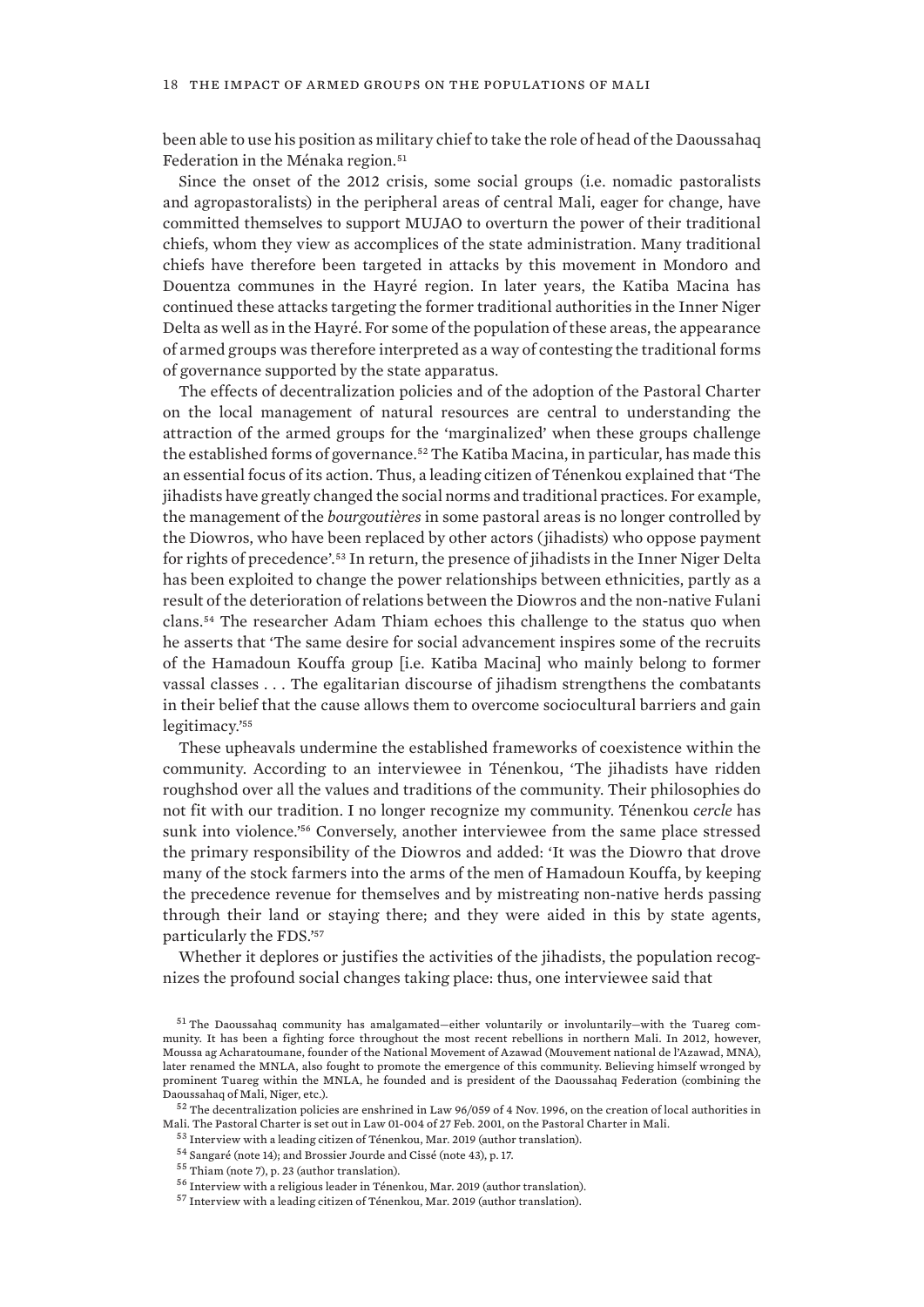<span id="page-26-0"></span>The conflicts or disputes in some areas are settled by the same jihadists. When there is a dispute or disagreement, instead of going to the village chief's hall [*bolongal amirou*], the people appeal to the jihadists in the areas they occupy. Precedence payments are no longer made or are made secretly. They only get tiny amounts, instead of the huge sums collected by the Diowros. If there is a problem, the populations do not ask the state for help but appeal to the jihadists in matters of justice and to the Donsos for matters concerning attacks or threats.  $^{58}$ 

The armed groups have been able to supplant the traditional and administrative authorities through their new approaches to governance, which are more appreciated, more useful and more effective. These new configurations inevitably raise the question of the effectiveness and usefulness of the public and traditional authorities. The crisis has accentuated the errors of the state, which, in order to establish itself among the population, must demonstrate its ability and its desire to govern in a different way, without attempting to exploit one group against another to meet its immediate needs.

#### The reinterpretation of local divisions and cross-manipulation

The various levels of analysis and interpretation of the 'divisions' between the conflicting parties in civil war contexts have been studied by Stathis Kalyvas.<sup>59</sup> Describing dynamics of violence in contexts of instability similar to the Malian conflict, he has shown that local divisions preceding the crises lead to armed mobilizations and has modelled the targets and forms of violence used. However, according to Kalyvas, the aggregation of these local or micro-local conflicts is reinterpreted in a supralocal framework, around the formation of alliances and common discourses, to mobilize the necessary resources for continuing the conflict. These dynamics of mobilization appear to be particularly relevant to the current violence in Mali: supralocal 'divisions'—'the war on terror', 'pro-independence' or 'territorial sovereignty of Mali'—reinterpret the motivations of local communities in their relations with the various armed groups in conflict.

This cross-reinterpretation at different levels of analysis (local, national and in some cases international) has major consequences for the social fragmentation closer to the ground. By association, or by what might be called 'capillary action', a community perceived as being affiliated to an armed group may be classified in strategic terms (as 'pro-government' or 'anti-government') or in ideological and identity-based terms (as a 'community militia' or a 'jihadist group'), even though the impulses leading to its affiliation respond primarily, and essentially, to local or even micro-local dynamics.<sup>60</sup>

In this framework, the so-called return of the state is necessarily problematic. However, the strategies developed to stabilize central and northern Mali primarily reaffirm the need to deploy state services. First among these are security services, to guarantee the sovereignty of Mali, followed by the basic social services and the return of development actors. This is the case, for example, with the Special Programme for Peace, Security and Development in the North (Programme Spécial Pour la Paix, la Sécurité et le Développement du Nord, PSPSDN), implemented in 2011, or, since 2017, the Integrated Security Plan for the Centre (Plan de Sécurisation Intégré des Régions du Centre,  $PSIRC$ ).<sup> $61$ </sup> The problem is that, in reality, the legitimacy of this 'return' of the state has been thoroughly discredited by the interlinking of cross-legitimations and by the different levels of analysis detailed above. Since this deployment of security

<sup>58</sup> Interview with an imam of Ténenkou, Mar. 2019 (author translation).

<sup>59</sup> Kalyvas, S., '[The ontology of 'political violence': action and identity in civil wars'](https://www.jstor.org/stable/3688707?seq=1#page_scan_tab_contents), *Perspectives on Politics*, vol. 1, no. 3 (Sep. 2003), pp. 475–94.

 $60$  Tobie (note 2).

 $^{61}$  These two relatively similar strategic plans combine security approaches with the deployment of agents of the FDS and unite developmental approaches with the return of basic social services. In fact, in both cases, the security approach has been given priority over development work.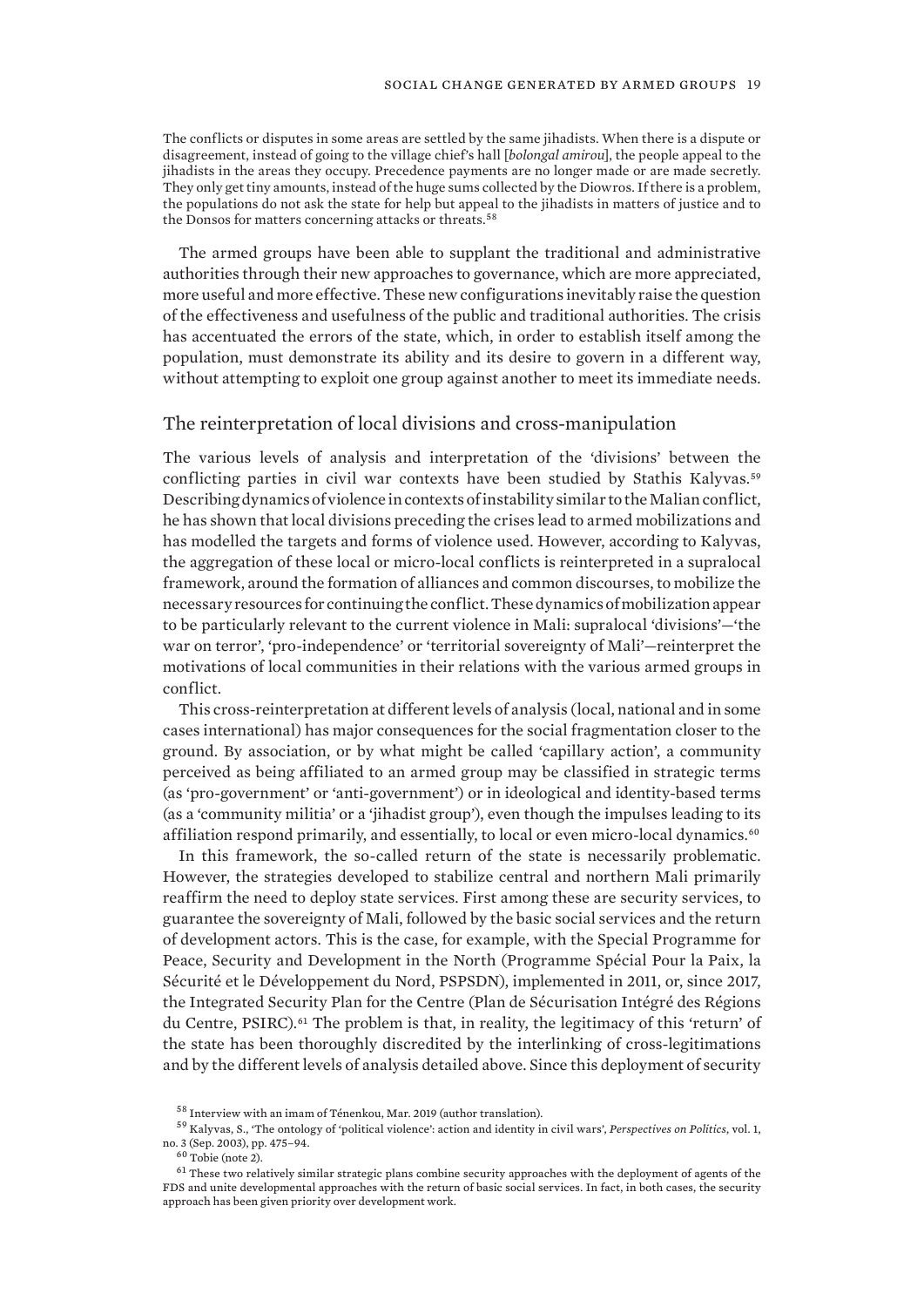<span id="page-27-0"></span>



*Source*: Tobie, A. and Bodian, M., *Les indicateurs de sécurité et de développement (ISD) au Centre du Mali* [The security and development indicators in central Mali] (SIPRI/Point Sud: Stockholm/Bamako, Apr. 2019).

forces takes place in a context of deep divisions, it may be interpreted as the expression of support for the existing local powers (which may be contested, sometimes violently) or for certain communities seen as more pro-government. In reaction, other armed actors may offer protection to communities that feel threatened by this intervention, reigniting the vicious circle of security instability.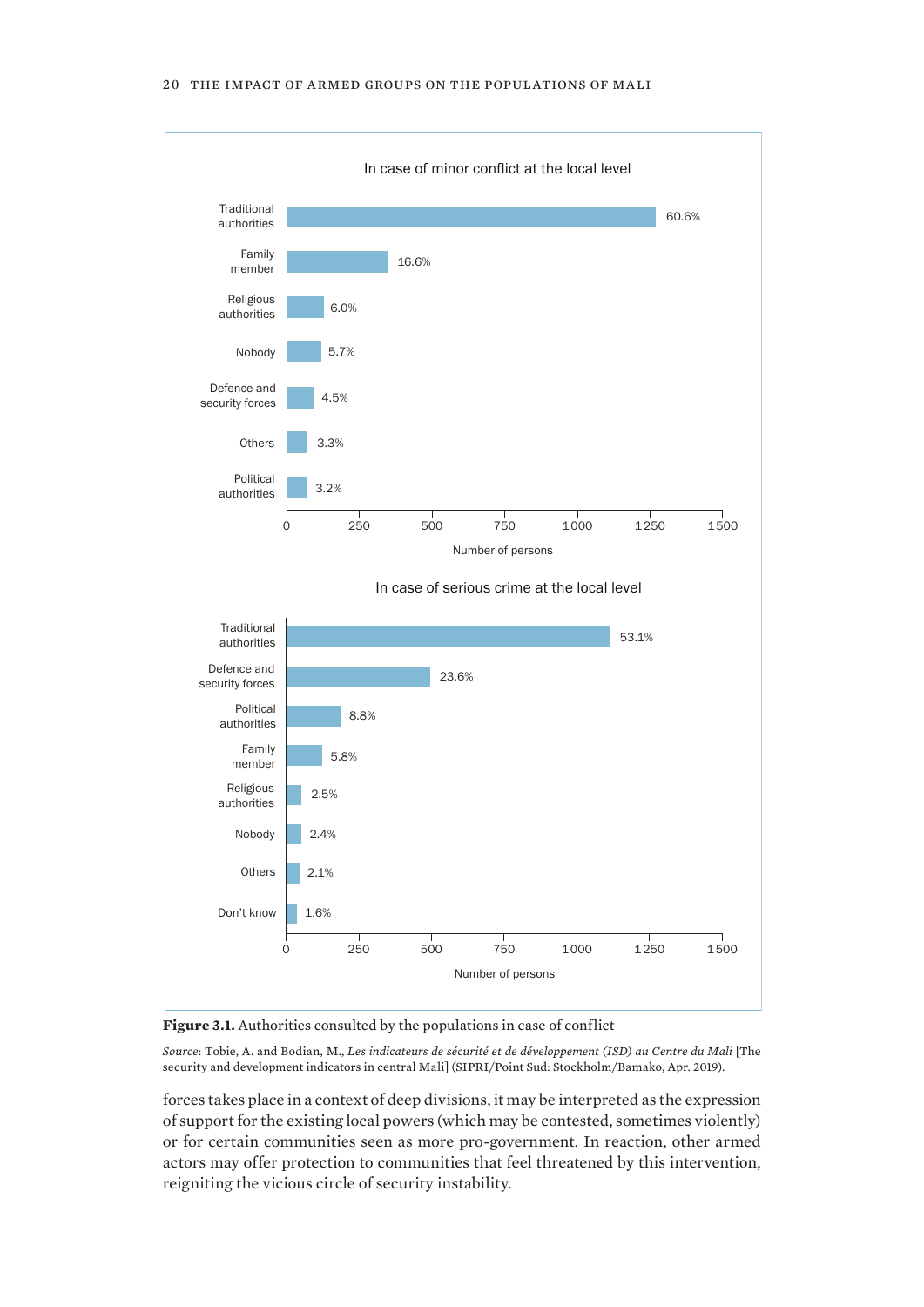<span id="page-28-0"></span>

**Figure 3.2.** Perceptions of the most impartial system of justice

*Source*: Tobie, A. and Bodian, M., *Les indicateurs de sécurité et de développement (ISD) au Centre du Mali* [The security and development indicators in central Mali] (SIPRI/Point Sud: Stockholm/Bamako, Apr. 2019).

## When populations turn to armed groups instead of the state

Data collected by SIPRI from 2097 people in each of the *cercles* of the Ségou and Mopti regions shows that, for the populations concerned, non-state actors are present to a much greater degree than any other security actor (National Guard, Gendarmerie, police, customs, FAMa or international forces) in central Mali. These actors are also considered to be the most effective.<sup>62</sup>

Outside the realm of simple security, the SIPRI data indicates that, when conflicts arise, the populations never turn first to the representatives of the state (see figure 3.1). To the question 'In case of a minor conflict, who would you consult first?', 60.6 per cent of interviewees named the traditional authorities, far ahead of family members (16.6 per cent), religious authorities (6.0 per cent), the FDS (4.5 per cent) and the political authorities (3.2 per cent). In case of serious crime, most would turn to the traditional authorities (53.1 per cent), ahead of the FDS (23.6 per cent) and the official political authorities (8.8 per cent). The responses from men and women were generally similar.

Finally, the SIPRI questionnaire asked the respondents to say which system of justice seemed most impartial to them. First named was the customary justice system, at 52.1 per cent, followed by religious justice, at 19.1 per cent, with the official state justice system supported by only 10.4 per cent of respondents (see figure 3.2).

These findings reinforce the idea that the state, when its representatives are insufficiently present, is not considered to be capable of intervening and does not have the legitimacy to do so. Even worse, the intervention of state agents in local conflicts

 $62$  Tobie, A. and Bodian M., forthcoming, SIPRI, 2019. According to this forthcoming study, the security actors with the strongest presence in Mopti and Ségou regions are, in order of importance, the 'non-state actors', the National Guard, the FAMa, the water and forestry agents, the Gendarmerie, the customs and the police. The classification according to an assessment of their effectiveness is generally similar (although the Gendarmerie is considered to be relatively effective).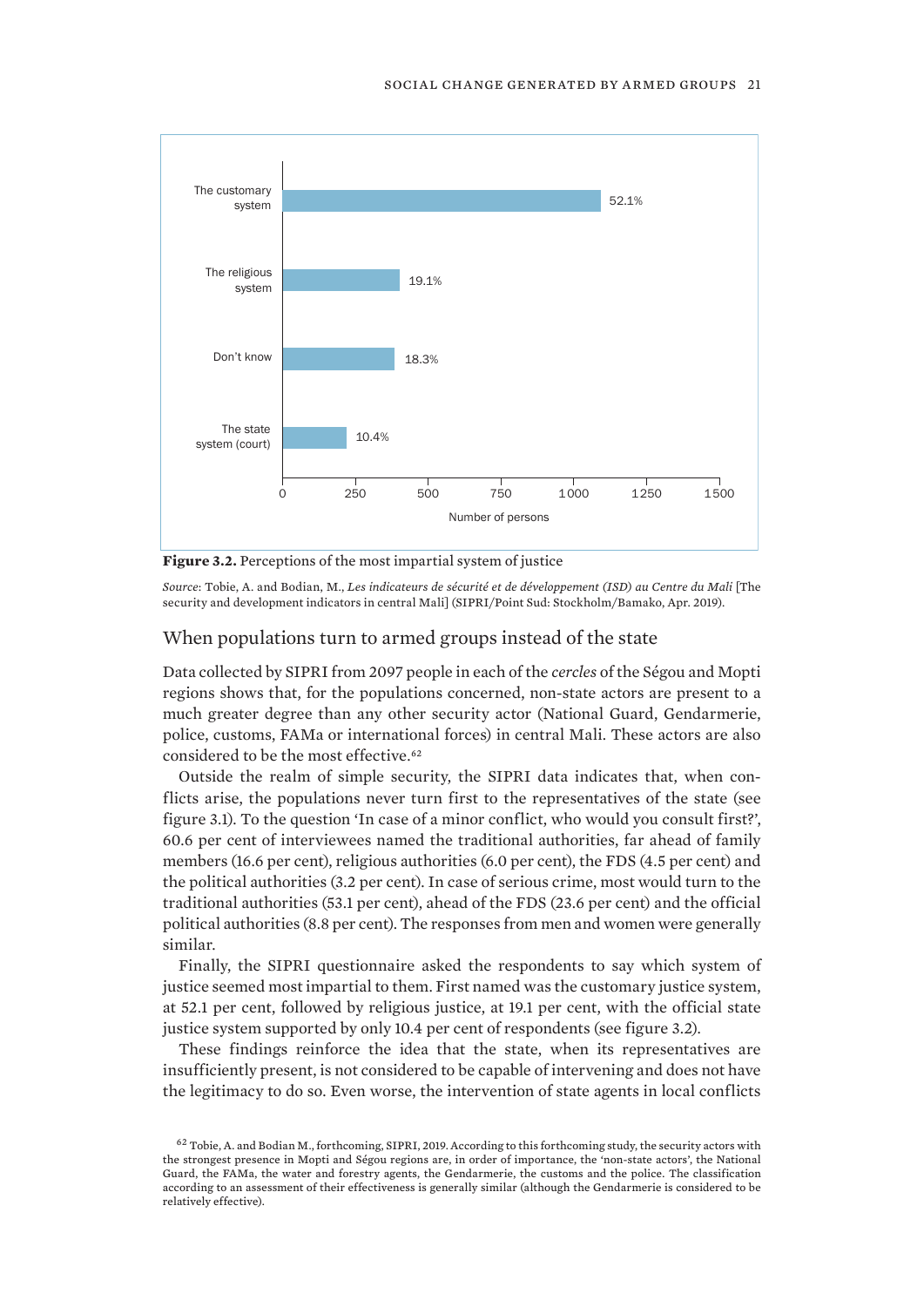<span id="page-29-0"></span>is experienced as an element that disrupts dispute-resolution mechanisms.63 In this context, the establishment of armed groups makes it possible to either strengthen or challenge the various authorities (state, customary or religious), allows mobilization in favour of social change, and permits the establishment of a mode of governance or protection considered to be more legitimate or more effective, according to local divisions. For one stock farmer in Djenné, the jihadists became popular 'by denouncing the [official] justice system and the FDS who, by their harmful actions, became the enemies of many in the community, without any distinction of ethnicity or origin. If you had no money, or no relative in a high place in the upper levels of the government, it meant that your rights would be completely ignored by the judges'.<sup>64</sup>

#### Socio-economic effects of the presence of armed groups

The presence of non-state armed groups in the north has seriously destabilized the formal economy. However, the populations whose precarious economic position is considerably worsened by the chronic insecurity are also hostile to the return of agents collecting duties and taxes on behalf of the state. Their presence is perceived as an impediment to the criminal economy in which many armed groups are involved, but from which the populations may hope to benefit for their survival.<sup>65</sup> The markets in the large northern towns are supplied with essential provisions from Algeria and Mauritania, including sugar, flour, dates, milk, drinks, semolina, oil and fuels. Cigarettes and petroleum products are imported without being declared. The populations of the north have a positive perception of this traffic; moreover, they do not consider it illicit. Without these provisions from neighbouring countries—which are less expensive than in the south of the country, which is free of insecurity—life in the north would be unendurable.<sup>66</sup>

Nevertheless, the presence of the armed groups (jihadist and militia) in central Mali has dampened economic development. In normal times, the urban commune of Djenné would receive 19 million CFA francs annually in local development duties and taxes. In 2018, according to the interviewees, the state revenues in the region amounted to only 300 000 CFA francs. All the economic activities of the commune have experienced a slowdown. The decree forbidding the use of motorcycles, which are often used by armed bands to commit their abuses, is largely responsible for this economic crisis. The ban affects the whole population, which uses this means of transport for travel to the markets and the fields, or for accessing basic services that are often located far from where they live.<sup>67</sup>

The situation is similar in the commune of Ténenkou. According to a local elected official, 'Since 2012 no tax has been paid in Ténenkou *cercle*. The mayor's offices no longer operate. In some communes, the salaries of local authority agents are more than 36 months in arrears'.<sup>68</sup> The inability of the local authorities to pay their officers' salaries regularly could lead to social discontent that would aggravate the crisis in the region. Finally, the Fulani stock farmers avoid going to the fairs in large urban centres for fear of being killed or abducted by the Bambara or Dogon hunters. The Bambaras,

<sup>63</sup> E.g. in Koro *cercle*, after violence between Dogon and Fulani groups, a local mediation process recommended that the security forces should avoid deploying in the area in order to avoid exacerbating tension. See United Nations, Security Council, [Report of the Secretary-General on the situation in Mali](https://undocs.org/S/2017/811), S/2017/811, 28 Sep. 2017, p. 9.

<sup>64</sup> Interview with a stock farmer in Djenné, Mar. 2019 (author translation).

<sup>65</sup> Le Cam, M., ['Au Mali, des signataires de l'Accord pour la Paix accusés de terrorisme](https://www.lemonde.fr/afrique/article/2018/08/28/au-mali-des-signataires-de-l-accord-de-paix-impliques-dans-des-activites-terroristes_5346954_3212.html)' [In Mali, signatories of the peace agreement accused of terrorism], *Le Monde*, 28 Aug. 2018.

<sup>66</sup> Dougnon, I. and Sangaré, B., *[Conflictualité locale et demande de justice au Mali](https://sahelradical.hypotheses.org/local-conflict-and-the-call-for-justice-in-mali#rapportPDF)* [Local conflict and the call for justice in Mali], Mali National Report (Centre for Humanitarian Dialogue: Geneva, 2015).

<sup>67</sup> Interview with a commune councillor in Djenné, Mar. 2019.

<sup>68</sup> Interview with local elected official of Ténenkou, Mar. 2019 (author translation).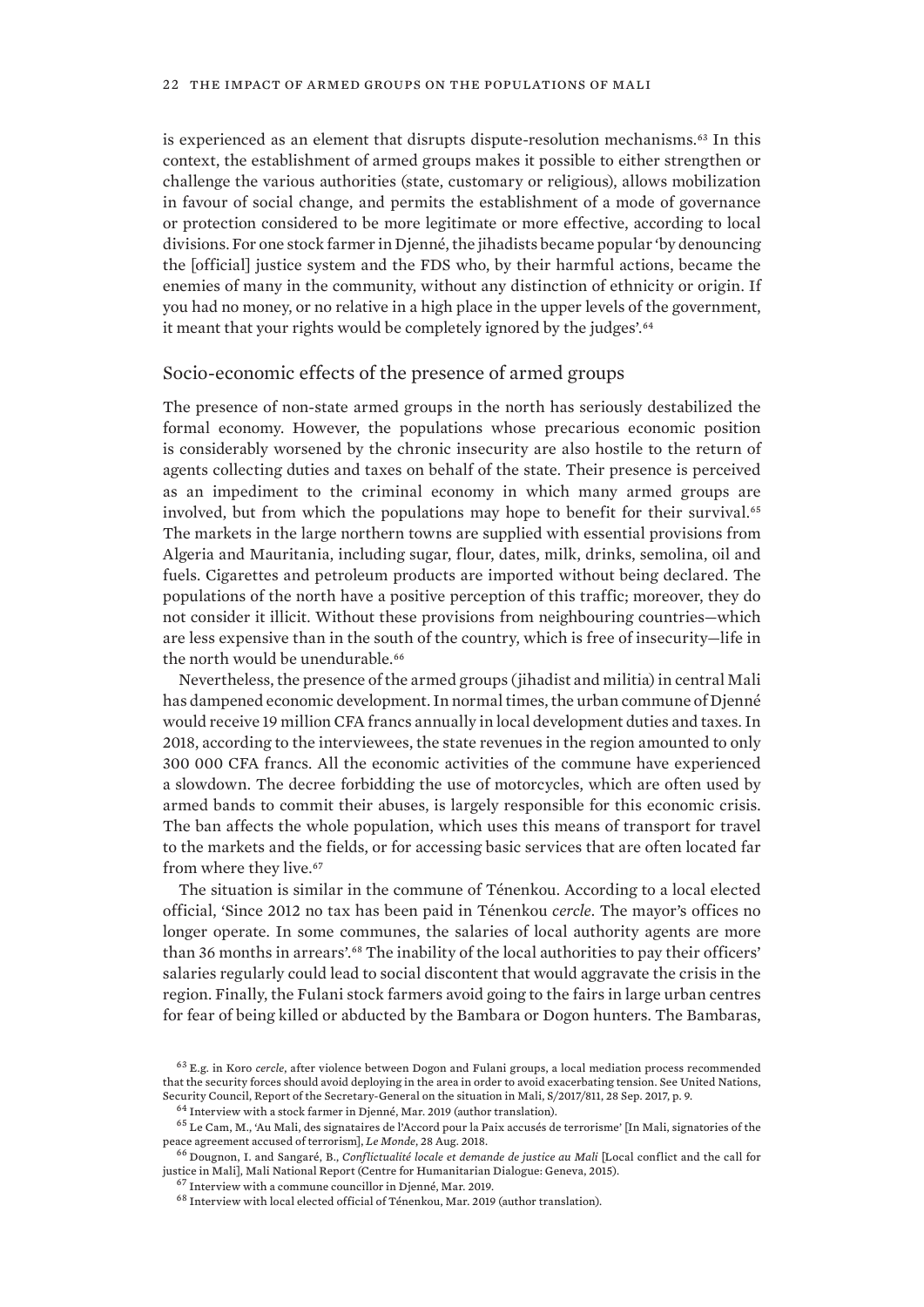<span id="page-30-0"></span>the Bozos and the Dogons also avoid going to places that they assume are controlled by the jihadists, in case they are attacked. In the communes of Kewa in Djenné *cercle* and Togue Mourari in Diafarabe *cercle*, the departure of the Bozos, who are traditionally fishermen, has led to a shortage of fish at the markets, resulting in an unprecedented explosion in prices. Extortion and arrests, based on community membership, by the FDS as well as by members of the non-state armed groups are discouraging the population from going to the markets: 'The inhabitants are the victims of attacks, theft and robbery in the town centre and sometimes in the daytime'; 'All the shops, even the Orange Money [money transfer services], close at 8 p.m.'<sup>69</sup>

While the relations between armed groups and traffickers of every kind are widely known, experts disagree on the question of whether these relations are structural and strategic or whether, as noted by Timothy Wittig, the interaction between drug trafficking, organized crime and terrorism is simply a function of the politicoeconomic dynamics of the specific region.<sup>70</sup> For his part, Wolfram Lacher attributes the increasing presence of AQIM, MUJAO and other groups in northern Mali to the development of a highly lucrative kidnapping industry. He notes that ransom payments appear to be the most important source of finance for the terrorist groups in the Sahel region.<sup>71</sup>

### Security effects of the presence of armed groups

After the occupation of the northern regions and the military defeat in 2012, the protection and security of people and their property could no longer be guaranteed by the state administration. This provided an opportunity for various groups to offer their services. After the signing of the 2015 Peace Accord and the progressive return of the state, the FDS has been partially redeployed in these regions, but without covering the territory in an effective way. Following several unsuccessful attempts to bring back state control, Kidal region remains under the sole control of the CMA. Under the Peace Accord, joint patrols of the operational coordination mechanism (a combination of troops from the groups signing the Accord with state forces) are operating in Gao region to secure the populations and their property and to combat terrorism. These measures are also intended to improve confidence among the elements of the various groups that will all be required, eventually, to add their forces to the regular army and form a unified body.

These armed groups are therefore officially entrusted with a new role in securing the region, granted by the Peace Accord and supervised by the state. However, this new official legitimacy is viewed by some elements as a carte blanche to commit abuses against and steal from the civilian population. In Timbuktu *cercle*, the people interviewed for this study considered that the Peace Accord has contributed to these groups' sense of impunity. An imam reported:

After that, we lost our security and the actors do not conceal themselves anymore. They are members of the signatory movements. At 10 kilometres, any driver who is not a 'red skin' [i.e. the 'black' population] is robbed and has his vehicle and property taken away. If it's public transport, the passengers are robbed and lose all their property, but the vehicle is left for them. These acts take place without any retribution or condemnation, and even without any explanation. The authorities never mention these acts, which are almost a daily occurrence on the Timbuktu–Goundam and Timbuktu–Douentza routes.<sup>72</sup>

<sup>69</sup> Interviews conducted in Timbuktu, Mar. 2019 (author translations).

<sup>70</sup> Wittig, T., *Understanding Terrorism Finance* (Palgrave Macmillan: Basingstoke, 2011), p. 33.

<sup>71</sup> Lacher, W., *[Organized Crime and Conflict in the Sahel-Sahara Region](https://carnegieendowment.org/files/sahel_sahara.pdf)*, Carnegie Papers (Carnegie Endowment for International Peace: Washington, DC, Sep. 2012).

<sup>72</sup> Interview with an imam in Timbuktu, Mar. 2019 (author translation).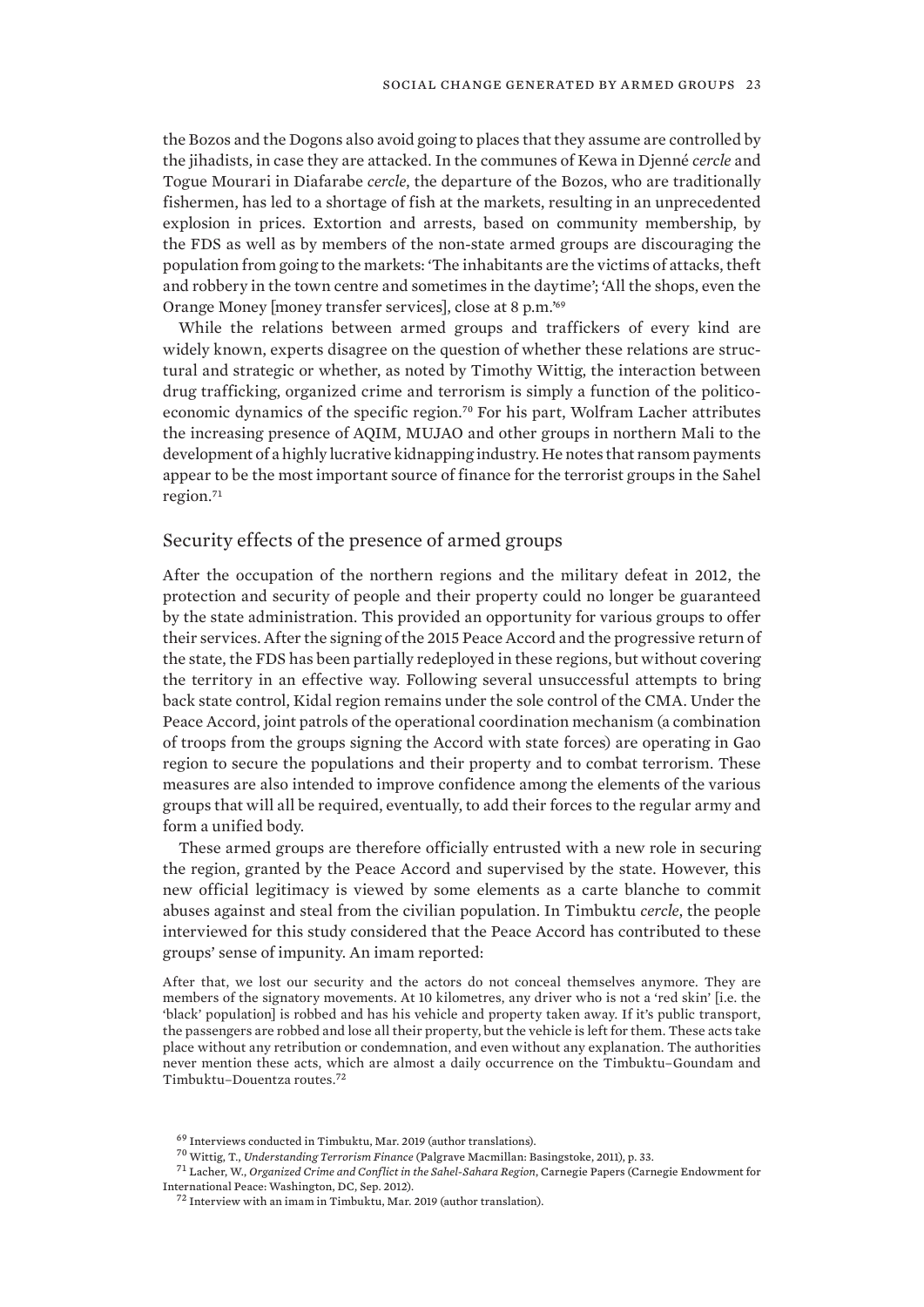#### <span id="page-31-0"></span>24 the impact of armed groups on the populations of mali

However, against the backdrop of this unification of the security services, the security situation has undergone a serious deterioration in the centre of the country in recent years. Since 2015, the Katiba Macina has evicted the FDS and the administration from several localities. There have been several attacks against civilians and targeted assassinations. It is said that this situation has led communities to develop self-defence strategies manifested by the proliferation of community armed groups in central Mali.73 Thus, on the Dogon Plateau, Dan na Ambassagou positions itself as a protector of the Dogon populations. It leads reprisal attacks against Fulani civilians in response to attacks on Dogon villages. According to an interviewed retired soldier, 'The hunters [members of the Dogon ethnic group] are accepted by the population because they protect them. Before the action of the hunters and before the arrival of the soldiers, the jihadists did whatever they wanted'.74 However, this self-defence strategy has the effect of poisoning relationships and causing intercommunal confrontations. In the Inner Niger Delta, the Donso militia lays down the law and poses as the protector of the Bambaras and Bozos. Another resident of Djenné stated that: 'I do not believe the Donsos played a peacekeeping role. They only made the situation worse. The jihadists committed atrocities and the Donsos commit even more.'75 The rate of violence increases despite the primary intention of self-defence.

Evidently, the FDS can take over the security function only if it actually has the capacity to protect the communities and if the community-based militias are disarmed. If this is not the case, the populations themselves will oppose the disarming of their militia, which they primarily view as protectors. This is what happened, for example, in April 2019 in Koro, central Mali, when the inhabitants of this town opposed the army when it came to arrest a leader of Dan na Ambassagou.

#### Social effects of the presence of armed groups

The 'armed professions' have existed in Mali since the country became independent in 1960, but they have become more widespread as a result of the 2012 crisis.76 Although enrolment in an armed group may be the expression of a social revolt, it is also, at the individual level, an opportunity for emancipation from a social and economic destiny that offers little fulfilment. Violence makes it possible to escape the established frameworks and 'seek one's fortune', to the detriment of the social cohesion advocated by custom.

Generational conflict, in particular, is a major factor that may impel young people to espouse ideas of violent radicalism. The law of primogeniture, central to the customs governing social relations in central and northern Mali, is challenged because the younger generations consider it too archaic in a context of rapid modernization of society and the economy. According to them, the elders, who impose social values and practices, hold too many rights over the youth without performing their own duties towards them. But the armed groups overturn this hierarchical system, as explained by a retired teacher in Djenné: 'The distinctive feature of the armed groups is their lack of any point of reference. They do not respect any law apart from the law of terror. It must be said, and acknowledged, that before they appeared the communities lived

<sup>73</sup> Sangaré, B., '[Comment stopper le déferlement de violences dans le centre du Mali?](https://issafrica.org/fr/iss-today/comment-stopper-le-deferlement-de-violences-dans-le-centre-du-mali)' [How to stop the surge of violence in central Mali?], Institute for Security Studies, 2 Apr. 2019.

<sup>74</sup> Interview in Djenné, Mar. 2019 (author translation).

<sup>75</sup> Interview in Djenné, Mar. 2019 (author translation).

<sup>76</sup> Debos, M., *Le métier des armes au Tchad: le gouvernement de l'entre-guerres* [The trade of arms in Chad: the government of the interwar period] (Khartala: Paris, 2013).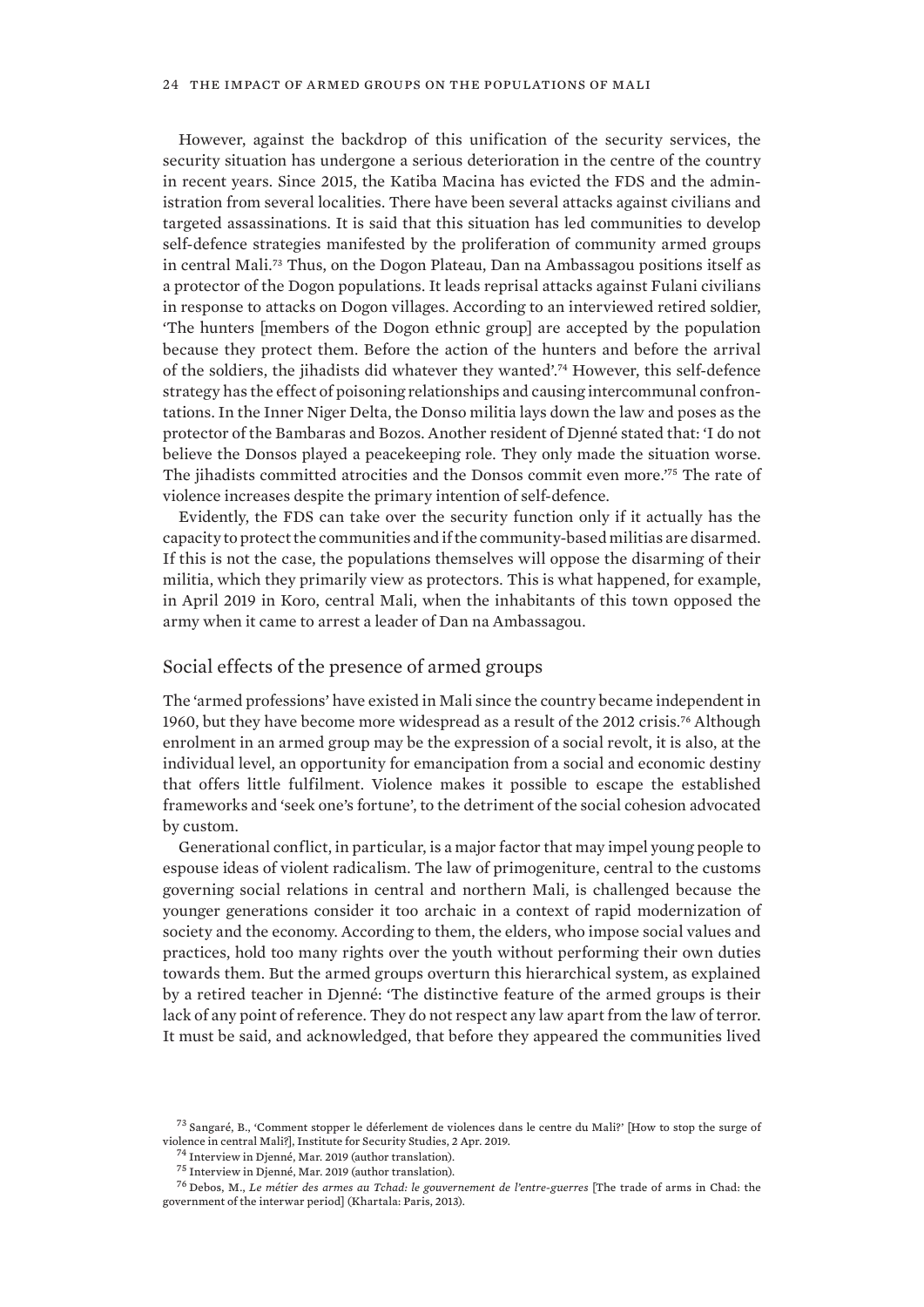in perfect symbiosis, and now the ethnic groups hate each other. It was with these groups that radical Islam made its appearance in the central region.'<sup>77</sup>

The appearance of these new social 'norms' disorientates the elders, who can no longer impose customary norms based on values respected in other times: 'I saw a case in a village that affected me deeply, where the son called his father a heathen because he had not paid the *zakat* [Islamic tax]. It was the arrival of the jihadists that led to this insult. Children no longer respect their parents. These are negative changes in the population that should not be encouraged.'<sup>78</sup>

This can be liberating for some: a retired soldier in Djenné explained that, for young people, 'belonging to this movement is a way of making yourself useful, being a man at the heart of his community'.79 However, the presence of armed groups may also introduce new social norms that are constraining and destabilizing. In the localities controlled by jihadist groups, women, in particular, are subject to roles and behaviour considered to conform to decency as dictated by the fundamentalism of the *qadis* (Muslim judges with civil, judicial and religious functions). They are forbidden to smoke and are made to wear the veil.<sup>80</sup> Their movements are also controlled and they must be supervised by male escorts. Traditional social encounters such as naming ceremonies and some social ceremonies are prohibited or closely supervised. So the trap closes: because the traditional social systems allowed too little economic and social mobility, the younger generations try to liberate themselves by espousing the doctrines of the armed groups, which are themselves based on the most rigid of constraints.

- <sup>78</sup> Interview in Ténenkou, Mar. 2019 (author translation).
- <sup>79</sup> Interview in Djenné, Mar. 2019 (author translation).
- <sup>80</sup> International Crisis Group (note 22).

<sup>77</sup> Interview in Djenné, Mar. 2019 (author translation).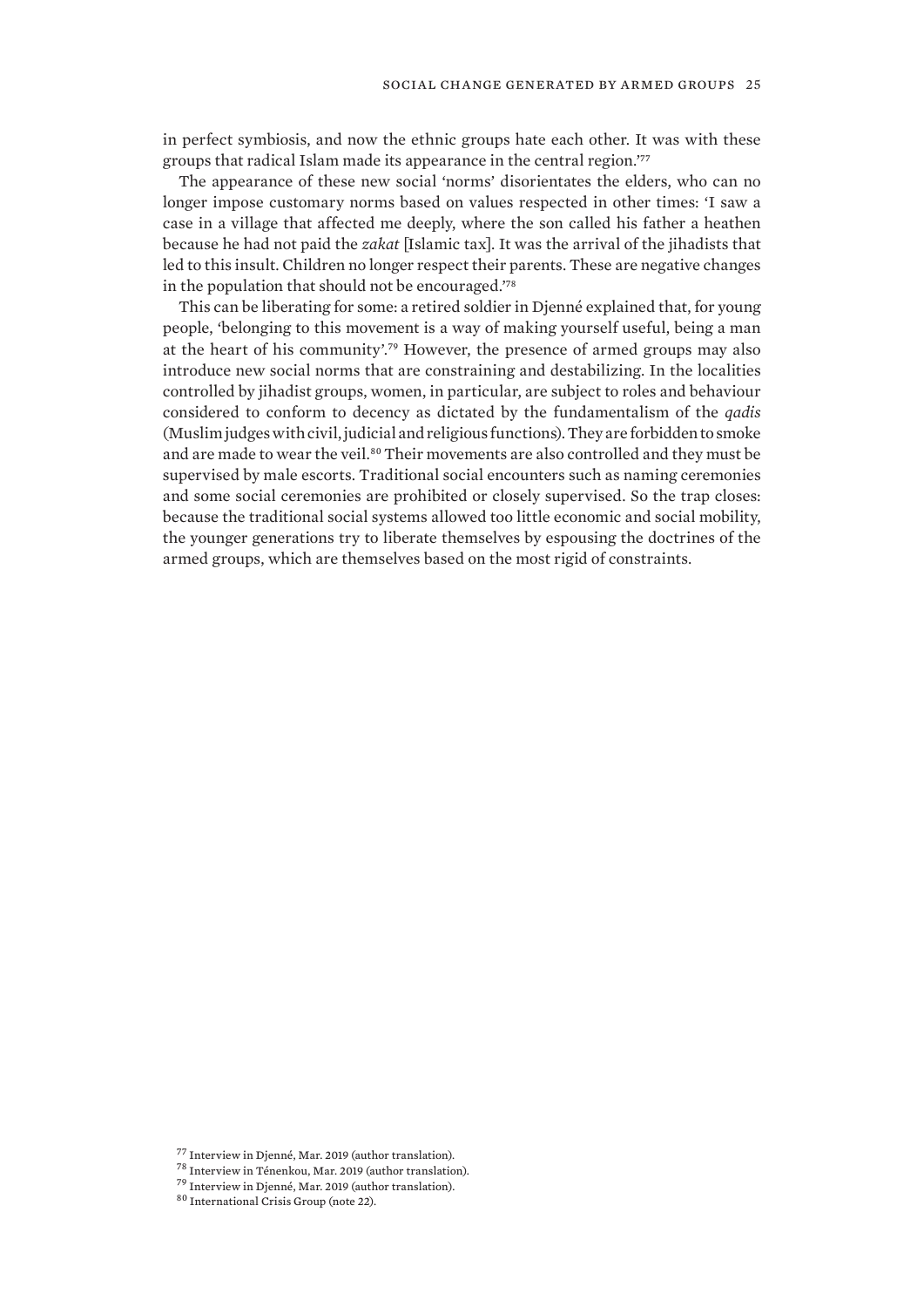## <span id="page-33-0"></span>**4. Conclusions and recommendations**

#### Maladapted intervention: a 'top-down' approach

The response of the public authorities to the presence of armed groups hostile to the state has mainly focused on security. The Malian defence and security forces have endeavoured to conduct operations to eradicate the jihadist threat. They have done this with training from the European Union Capacity Building Mission in Mali (EUCAP Sahel Mali) and the European Union Training Mission in Mali (EUTM Mali), with support from the direct French operations Serval and then Barkhane, and sometimes grouped within the new subregional security apparatus of the G5 Sahel Joint Force.

In order to succeed, the government forces have also supported, or at least allowed the creation of, parastate militias. These initially appeared to serve their interests in the struggle against the armed groups and jihadist movements.<sup>81</sup> Because these operations are based on a top-down interpretation of the situation—responding to a division guided solely by the jihadist threat, rather than by a detailed understanding of the micro-local dynamics of challenges to modes of governance or appropriation of local resources—they have masked the impact of the presence of the armed groups that responded to much greater social needs. Furthermore, because they have focused on a vague concept of jihadists as the main target of the security operation in central and northern Mali, part of the social reality has escaped the Malian authorities.

Moreover, the deployment of security forces that are sometimes poorly set up and ill-equipped on territories that they consider hostile has led to abuses documented by national and international observers.<sup>82</sup> This further reinforces the lack of confidence of the populations in these forces.<sup>83</sup>

During 2018 Operation Barkhane reorientated its security approach to intervene in central Mali. It conducted targeted strikes and ground operations to disorganize the structure of the jihadist armed groups in the area.84 However, the effectiveness of these interventions was limited. The French forces were also tempted to rely on local forces to provide operational capacity, and they also had to contend with the local social realities and the modification of local balances caused by these new power relations.<sup>85</sup>

The ineffectiveness of the forces present is highlighted by the inhabitants of the areas affected by the violence. The abuses of the FAMa and its failure to communicate with the population are criticized. The FAMa 'do not try to find out what is happening in the locality. If they had done this, the situation would have improved long ago. There have been no meetings with the people who are familiar with the problems and wish to bring about peace'.86 Local populations also deplore the lack of operational resources of the FAMa and condemn the degree of autonomy granted to non-state armed groups that are subject to little control and do not accept the rules of engagement of the regular army.

<sup>81</sup> In a report from 2016 the International Crisis Group (ICG) notes the concept of 'militia temptation'. ICG, *[Central](https://d2071andvip0wj.cloudfront.net/central-mali-an-uprising-in-the-making.pdf) [Mali: An Uprising in the Making?](https://d2071andvip0wj.cloudfront.net/central-mali-an-uprising-in-the-making.pdf)*, Africa Report no. 238 (ICG: Brussels, July 2016).

<sup>82</sup> Tull, D., '[Rebuilding Mali's army: the dissonant relationship between Mali and its international partners](https://academic.oup.com/ia/article/95/2/405/5315698)', *International Affairs*, vol. 95, no. 2 (Mar. 2019), pp. 405–22.

<sup>83</sup> Human Rights Watch, '[Mali: décès et tortures de personnes détenues par l'armée'](https://www.hrw.org/fr/news/2018/04/09/mali-deces-et-tortures-de-personnes-detenues-par-larmee) [Mali: deaths and torture of persons detained by the army], 9 Apr. 2018.

<sup>84</sup> Florence Parly, the French armed forces minister, announced the death of Hamadoun Kouffa in a French operation in Nov. 2018, but he reappeared in a propaganda video a few months later. Ahmed, B., ['Mali: annoncé mort, le chef](https://www.jeuneafrique.com/743379/politique/mali-annonce-mort-le-chef-jihadiste-amadou-koufa-apparait-dans-une-video-de-propagande/) [jihadiste Amadou Koufa apparaît dans une vidéo de propagandee](https://www.jeuneafrique.com/743379/politique/mali-annonce-mort-le-chef-jihadiste-amadou-koufa-apparait-dans-une-video-de-propagande/)', *Jeune Afrique*, 1 Mar. 2019.

<sup>&</sup>lt;sup>85</sup> E.g. General Guibert, commander of Operation Barkhane, confirmed the partnership between the French Army and the MSA, despite allegations of abuses committed by this group against Fulani civilians. Macé, C., ['Au Sahel, je n'ai](https://www.liberation.fr/planete/2018/07/09/au-sahel-je-n-ai-pas-besoin-de-canons-supplementaires-mais-il-nous-faut-gagner-en-mobilite_1665186) [pas besoin de canons supplémentaires, mais il nous faut gagner en mobilité'](https://www.liberation.fr/planete/2018/07/09/au-sahel-je-n-ai-pas-besoin-de-canons-supplementaires-mais-il-nous-faut-gagner-en-mobilite_1665186), *Libération*, 9 July 2018.

<sup>86</sup> Interview in Ténenkou, Mar. 2019 (author translation).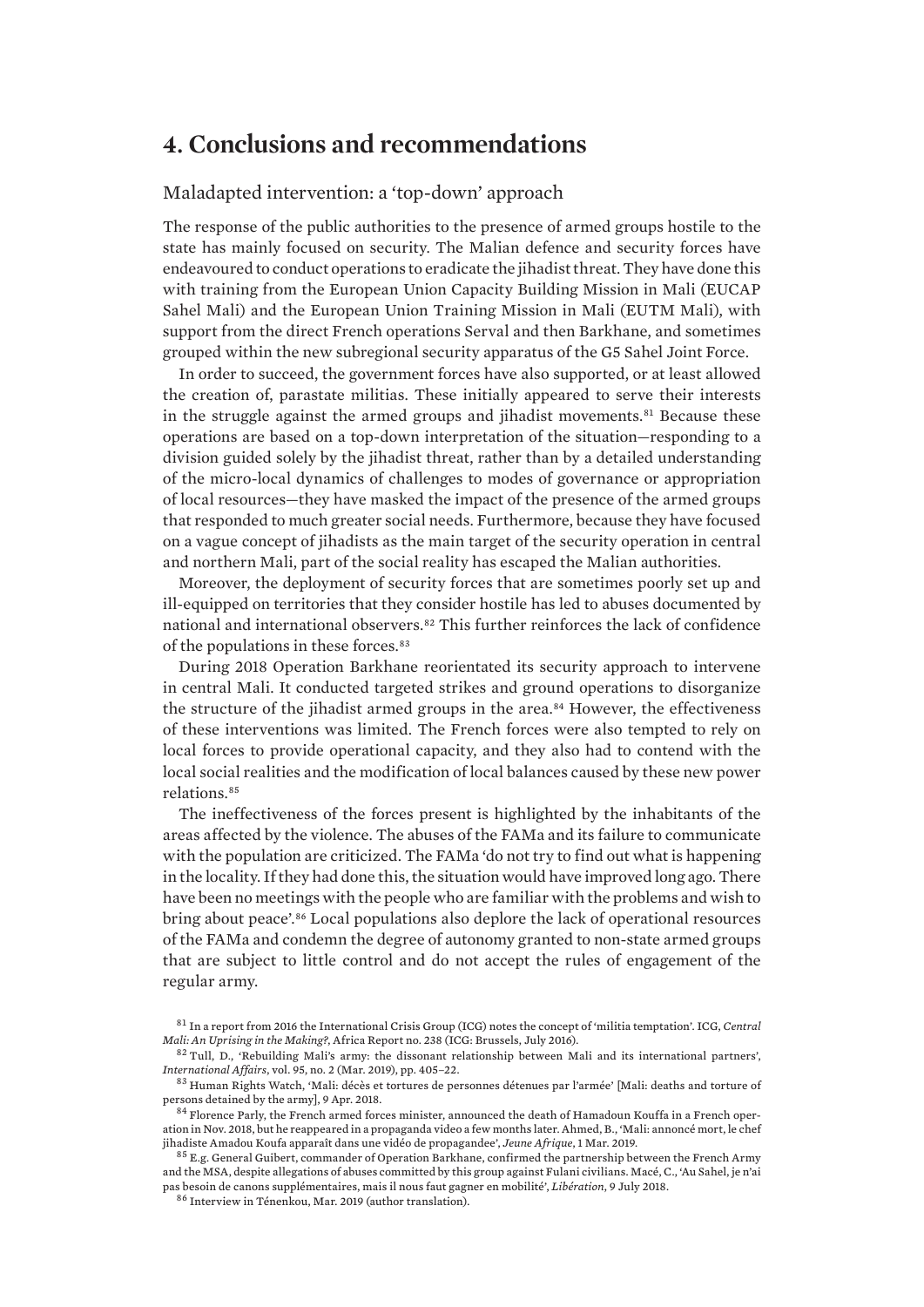#### <span id="page-34-0"></span>A mixed approach: development, dialogue and security

Although the security situation has progressively improved in the north since the signing of the Peace Accord in 2015, it has greatly deteriorated in central Mali, despite the implementation of the PSIRC from 2017 onwards. This plan provides for the creation of secure development and governance hubs in several localities of central Mali, with the aim of implementing a hybrid approach of development, governance and security. So far, this plan has been slow to produce the anticipated results, and its outcome is ambivalent. The following suggested responses are inevitably dependent on the provision of security, but this must be constantly supported by a detailed analysis of the sociocultural conditions of the area of intervention. These responses are therefore an extension and deepening of the philosophy found in the PSIRC.

#### **1. Disarmament of non-state armed groups and regaining control of the security situation by the state**

The series of massacres perpetrated during 2019, particularly those at Koulogon (1 January), Ogossagou (23 March) and Sobane (9 June), demonstrated the weakness of the state and its inability to ensure the security of the population. The militias and the jihadists are considered to be responsible for these attacks, and each initiated a vicious circle of revenge and reprisal. To contain the spread of violence and prevent further massacres, it is essential for the self-defence groups and militias to be disarmed. This disarmament is dependent on a change of strategy and approach by the Malian state. In disarming the militias, the state must be capable of regaining control over legitimate violence and guaranteeing the security of the population. This means that any temptation of forming an alliance with any armed group, even for limited tactical objectives, must be firmly suppressed.

#### **2. An inclusive process of dialogue**

Lessons must be learned from the dialogue initiated with the armed groups of northern Mali. The co-opting and acceptance by the Malian authorities of the local influence of the armed groups, as happened in northern Mali, have harmful consequences. The use of violence by these groups is rewarded, leaving the civilian populations at their mercy. This is why a dialogue with the armed groups is sometimes mentioned as a possible approach worth consideration—provided, of course, that it is rigorously supervised, by including representatives of the civilian population.<sup>87</sup> Such a debate on the suitability of using this type of dialogue is not novel: while Abdoulaye Idrissa Maiga was prime minister, in 2017, a goodwill mission was conducted by a former president of the Islamic High Council of Mali (Haut Conseil islamique du Mali, HCIM) to the leaders of violent groups (jihadists, in this case Iyad ag Ghali and Hamadoun Kouffa). Nonetheless, the dialogue process must be strictly supervised, to avoid creating an 'instability bonus'. In particular, the gains consolidated by the Peace Accord and which form the basic principles of the Malian Republic (secularism, unity, and so on) must not be subject to any kind of negotiation. In all cases, any new approach to national reconciliation could be subject to a referendum.

The possibility of a political agreement for central Mali would make it possible to accelerate the DDR initiatives: community dialogue (with the close involvement of community associations and organizations at the national and local levels), delivery of justice and basic social services, humanitarian assistance, return of displaced people,

<sup>87</sup> International Crisis Group (note 22).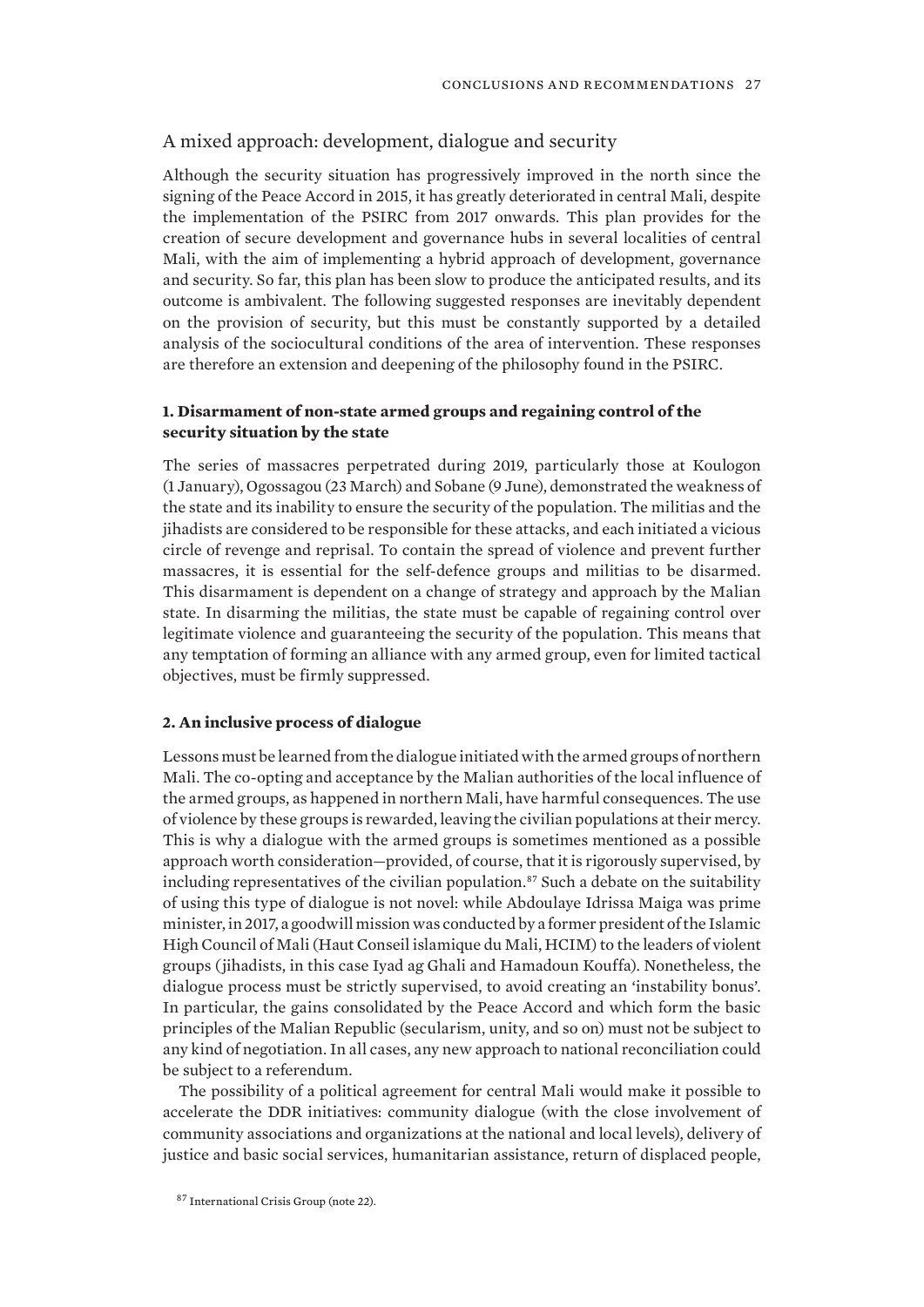and so on. Such a mediation between the communities, which is essential, must nonetheless be subject to the simultaneous restoration of the state's capacity to provide security and justice for the victims.

### **3. Involvement of citizens and refocusing of the military operations of the Malian state on the protection of the civilian population**

Military operations should be reviewed and made more effective by close collaboration between the FDS and local civilian populations. However, a durable and fruitful collaboration can only succeed if it is based on the most thorough understanding of local dynamics by the FDS and on its readiness to achieve the greatest impact from its interventions by prioritizing the security of the civilian population.

#### **4. Return of the Malian state and regaining of its authority over the whole territory of the country**

The presence of a 'useful' state capable of responding to the fundamental preoccupations of its citizens—in terms of access to security and justice as well as social services such as education and healthcare—is essential for long-term stability. The resolution of the conflict is necessarily subject to the return of the state and its services (i.e. territorial control, decentralized services, the army and the police). The 'authority of the state' must signify a legitimate state that is accepted by the population and that has put the recommendations in this report into practice.

#### **5. Making use of traditional norms and customary institutions**

At the same time, there must be a consideration of how traditional mechanisms of conflict management can be used. A number of studies, particularly the studies of perceptions conducted by SIPRI in Mali, indicate that the populations rarely use Malian justice but prefer to consult a *qadi*, an imam, a village chief or similar in the first instance. For example, it might be possible to consider granting recognition to the acts of these authorities in certain cases, as has been done with marriage via the 2009 Family Code. Following the same logic, making use of initiatives, such as the local Land Commissions (Commissions locales foncières, COFO), and finding ways to make greater use of the Pastoral Charter and the national agricultural land policy appear to be good strategies—these mechanisms are participatory and make use of relationships of trust. The key to this approach must be to first clearly define the scope of competence of the various authorities, with each party working effectively in its own area of responsibility.

Beyond these programmatic considerations, but based on them, the Malian state must provide evidence of a real, long-lasting political will to regain a legitimacy that has been eroded over time. The numerous security plans have often been the subject of declarations that have been difficult to put into practice. The negotiation or goodwill missions set up to respond to the threat of the armed groups have not been supported in the long term. Organizations such as the Truth, Justice and Reconciliation Commission have not been able to demonstrate their impact on the ground, despite the efforts made.

In a complex and changing environment, any attempted solution will inevitably be imperfect. However, in order to introduce a significant degree of stability—which is an essential condition for restoring confidence among the population—the national and international programmes to respond to the instability must be backed up by power in the long term.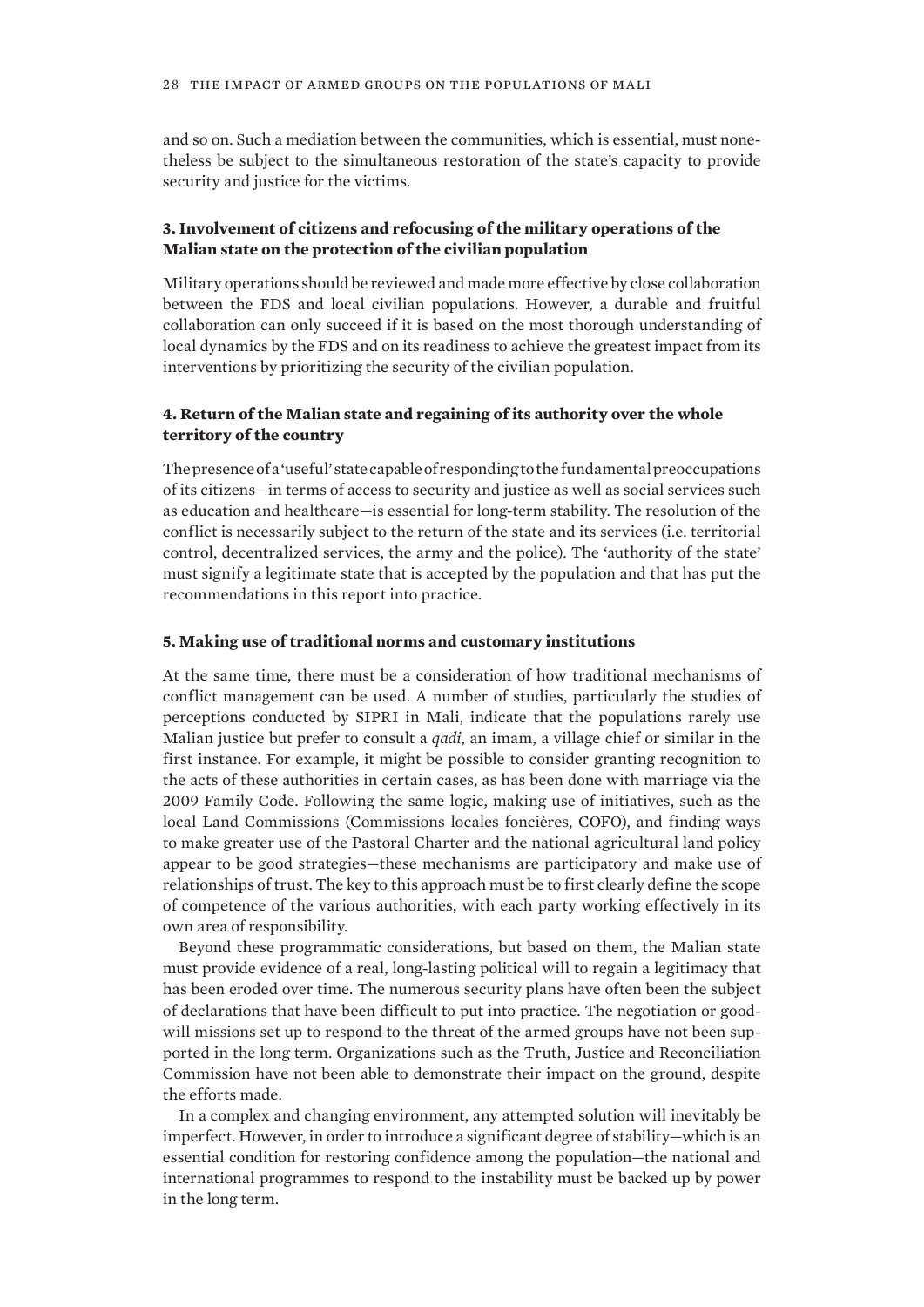# <span id="page-36-0"></span>**About the authors**

**Aurélien Tobie** (France) was a Senior Researcher for the SIPRI Sahel and West Africa Programme until June 2019.

He joined SIPRI in October 2016. He has previously worked at the European Union delegation in Mali, as a political adviser on reconciliation. In this position, he developed expertise on the local and national dynamics of conflict, and on community perception of armed groups during the Mali crisis.

He has also worked as a policy analyst on the New Deal for Fragile States at the Organisation for Economic Co-operation and Development, as a conflict adviser for the Department for International Development (United Kingdom), and as a trainer and facilitator on peacebuilding issues for International Alert.

**Boukary Sangaré** (Mali) joined the Institute for Security Studies in March 2019 as a Research Consultant based in Bamako, Mali. Before joining ISS, he was a programme officer for the Peaceful Coexistence, Peacebuilding and Reconciliation Program at the Danish Embassy in Bamako. He has worked in the Sahel for the past decade on conflict, violent extremism, radicalisation, governance, social mobility and social media. He also teaches at the University of Letters, Languages and Human Sciences of Bamako. He is finishing his PhD at Leiden University (Netherlands), on radicalisation and intercommunal conflicts in central Mali.